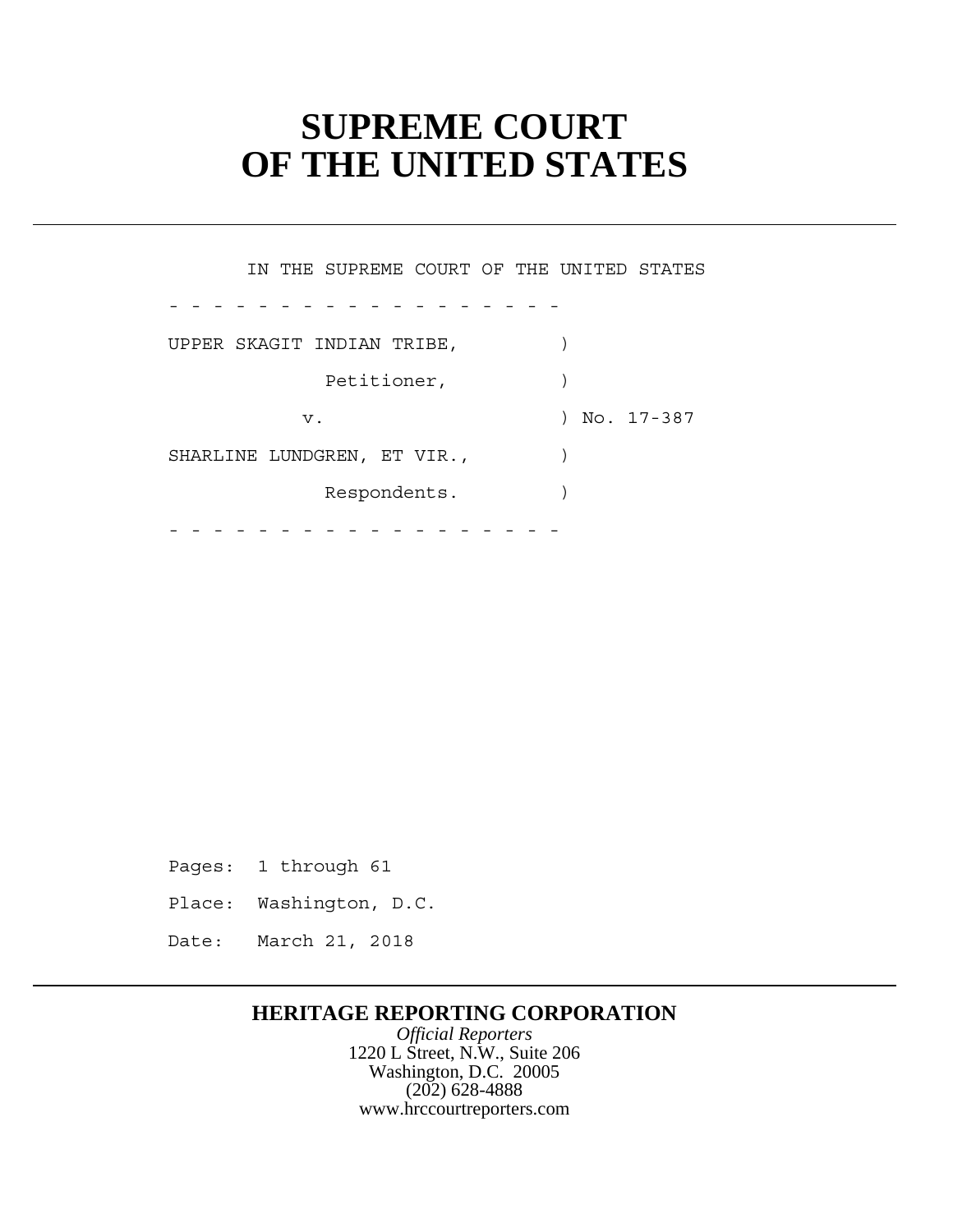1

 APPEARANCES: 1 2 - - - - - - - - - - - - - - - - - - 3 4 **5**  6 7 8 - - - - - - - - - - - - - - - - - - 9 10 11 12 13 14 15 16 17 18 19 20 21 22 23 24 25 IN THE SUPREME COURT OF THE UNITED STATES UPPER SKAGIT INDIAN TRIBE, ) Petitioner,  $)$ v. ) No. 17-387 SHARLINE LUNDGREN, ET VIR.,  $\qquad$ Respondents. Washington, D.C. Wednesday, March 21, 2018 The above-entitled matter came on for oral argument before the Supreme Court of the United States at 10:11 a.m. DAVID S. HAWKINS, ESQ., Sedro-Woolley, Washington; on behalf of the Petitioner. ANN O'CONNELL, Assistant to the Solicitor General, Department of Justice, Washington, D.C.; on behalf of the United States, as amicus curiae, in support of the Petitioner. ERIC D. MILLER, ESQ., Seattle, Washington; on behalf of the Respondents.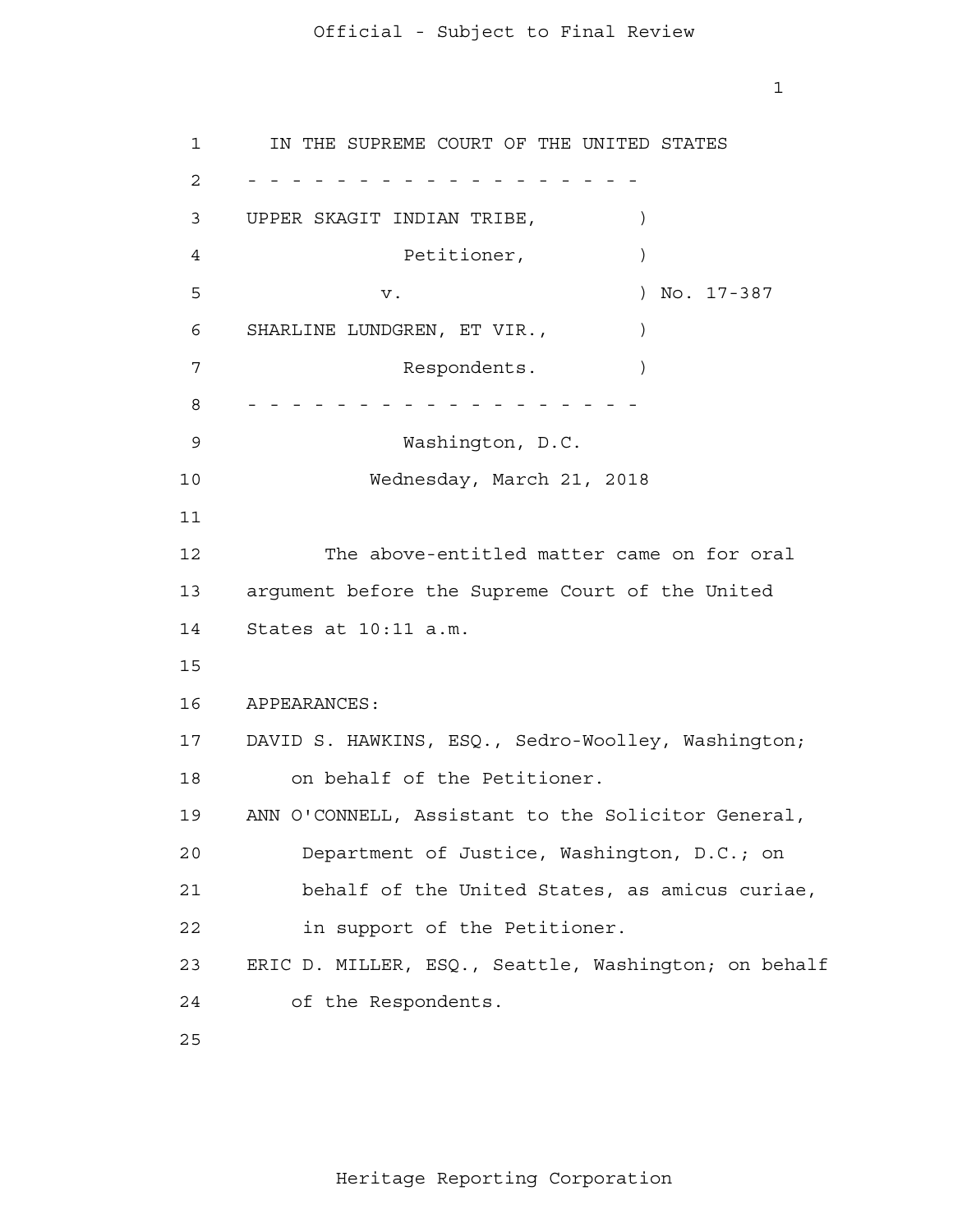| $\mathbf{1}$    | CONTENTS                        |       |
|-----------------|---------------------------------|-------|
| $\mathbf{2}$    | ORAL ARGUMENT OF:               | PAGE: |
| 3               | DAVID S. HAWKINS, ESQ.          |       |
| 4               | On behalf of the Petitioner     | 3     |
| 5               | ORAL ARGUMENT OF:               |       |
| 6               | ANN O'CONNELL                   |       |
| 7               | On behalf of the United States, |       |
| 8               | as amicus curiae, in support of |       |
| 9               | the Petitioner                  | 22    |
| 10              | ORAL ARGUMENT OF:               |       |
| 11              | ERIC D. MILLER, ESQ.            |       |
| 12 <sub>2</sub> | On behalf of the Respondents    | 34    |
| 13              | REBUTTAL ARGUMENT OF:           |       |
| 14              | DAVID S. HAWKINS, ESQ.          |       |
| 15 <sub>1</sub> | On behalf of the Petitioner     | 59    |
| 16              |                                 |       |
| 17              |                                 |       |
| 18              |                                 |       |
| 19              |                                 |       |
| 20              |                                 |       |
| 21              |                                 |       |
| 22              |                                 |       |
| 23              |                                 |       |
| 24              |                                 |       |
| 25              |                                 |       |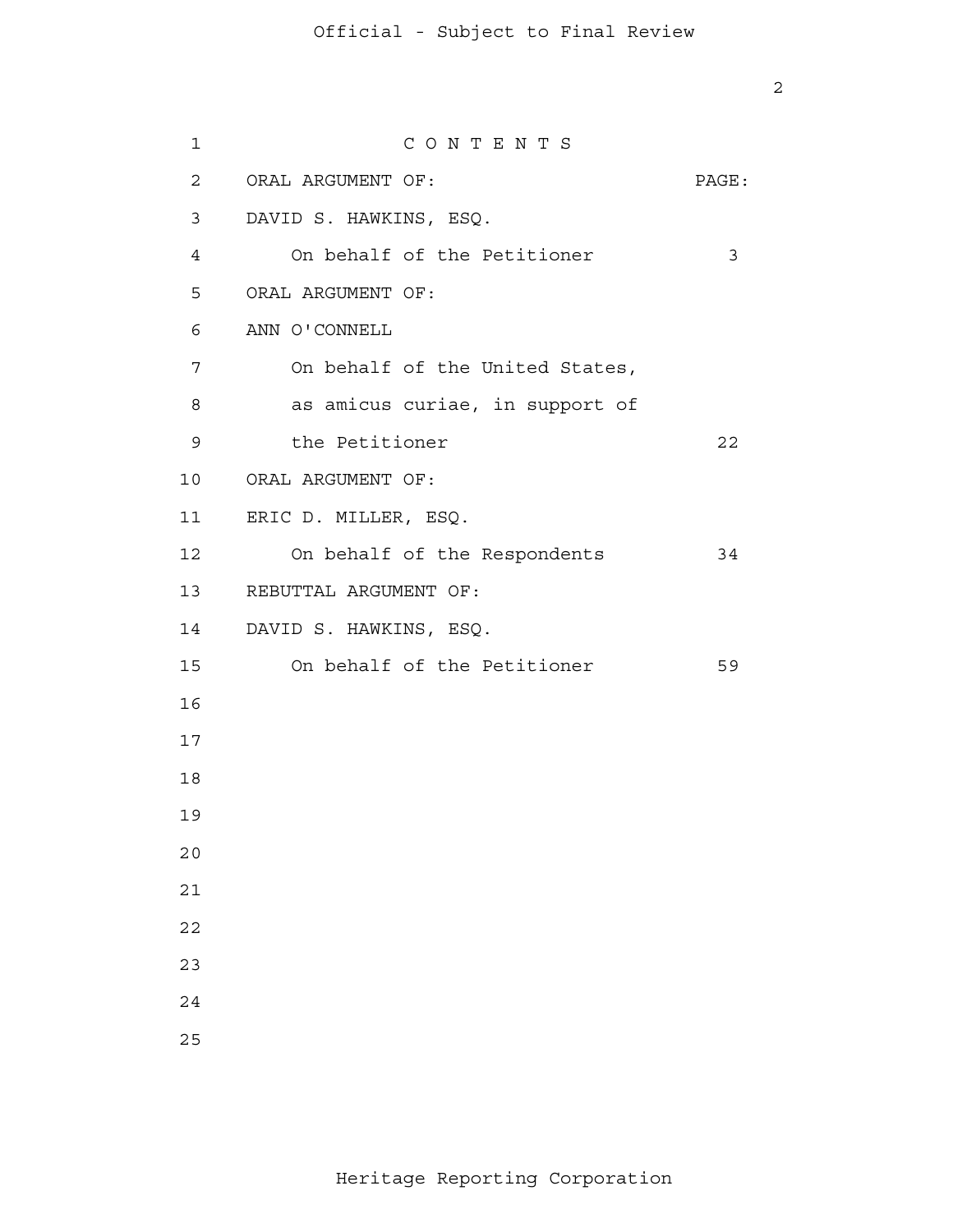3

 1 2 3 4 **5**  6 7 8 9 10 11 12 13 14 15 16 17 18 19 20  $21$  -- 22 23 24 25 P R O C E E D I N G S (10:11 a.m.) CHIEF JUSTICE ROBERTS: We'll hear argument this morning in Case 17-387, the Upper Skagit Indian Tribe versus Lundgren. Mr. Hawkins. ORAL ARGUMENT OF DAVID S. HAWKINS ON BEHALF OF THE PETITIONER MR. HAWKINS: Mr. Chief Justice, and may it please the Court: The Respondents sued the tribe to challenge the tribe's title of record to the property at issue. This Court has consistently held that sovereign immunity bars suits against tribal governments. Respondents' own prayer for relief establishes that their suit is an attack on the tribe's interests in the property, confirming that sovereign immunity bars their claim. JUSTICE GINSBURG: Is it -- is it not CHIEF JUSTICE ROBERTS: What are the -- go ahead. JUSTICE GINSBURG: Is it not the case that no other political entity would be immune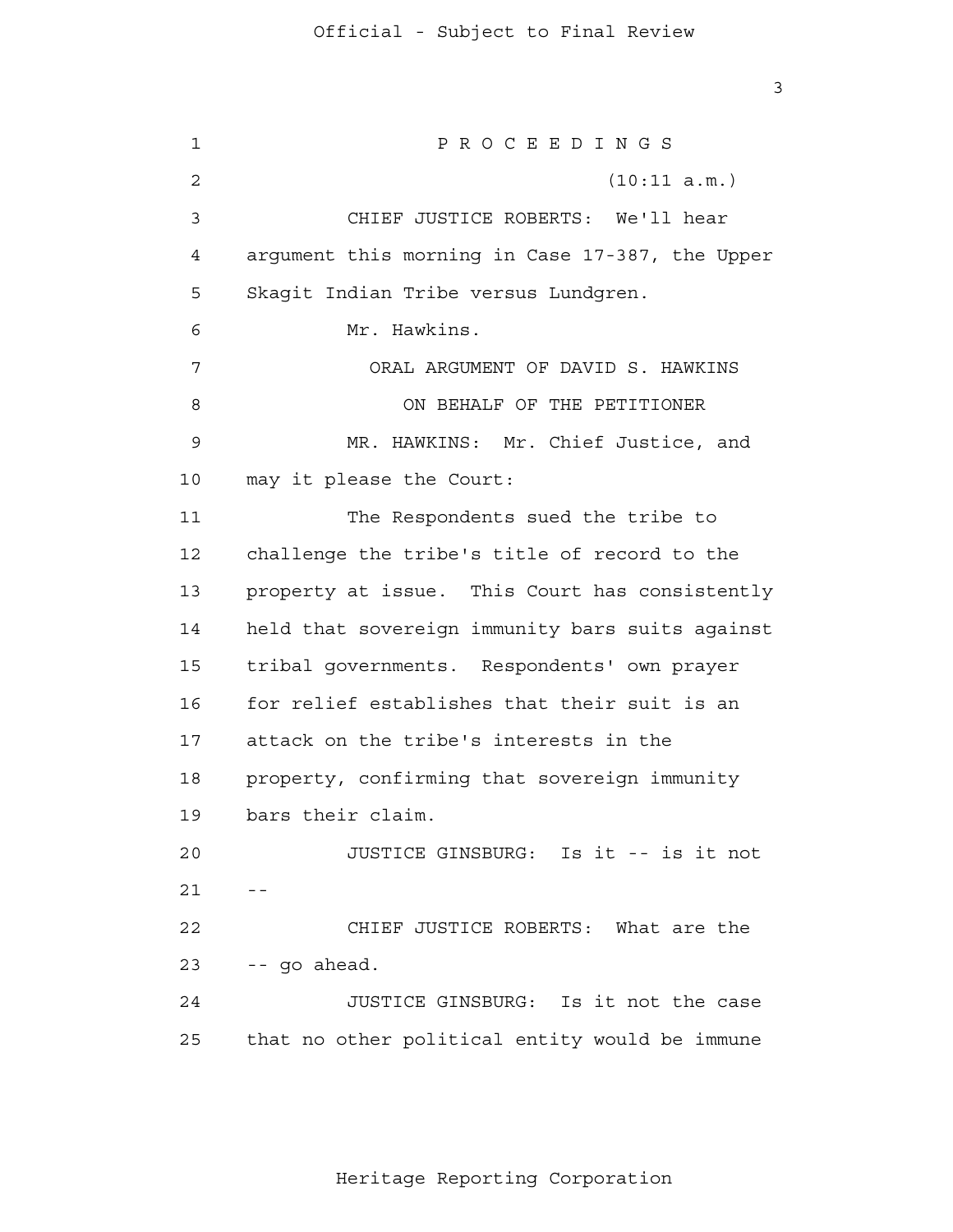1 2 3 4 **5**  6 7 8 9 10  $11$  -- 12 13 14 15 16 17 18 19 20 21 22 23 24 25 from such a -- from such a quiet-title suit, not the United States, not a state of the United States, not a foreign government? So you're claiming a kind of super-sovereign immunity for the tribe that no -- no one else gets. MR. HAWKINS: Justice Ginsburg, that, in fact, is not the case. The United States would not be subject to a claim along the same factual lines as this. The quiet title action JUSTICE GINSBURG: Because of the adverse possession? MR. HAWKINS: Correct. CHIEF JUSTICE ROBERTS: What -- what are the Lundgrens supposed to do in this situation if they can't bring legal action affecting the tribe? MR. HAWKINS: Your Honor, the Lundgrens are in a situation where -- similar to other states that have been confronted with sovereign immunity, for example, in the Pottawatomi case where they were unable to enforce their taxing authority and the tribe the Court recognized that sometimes sovereign

Heritage Reporting Corporation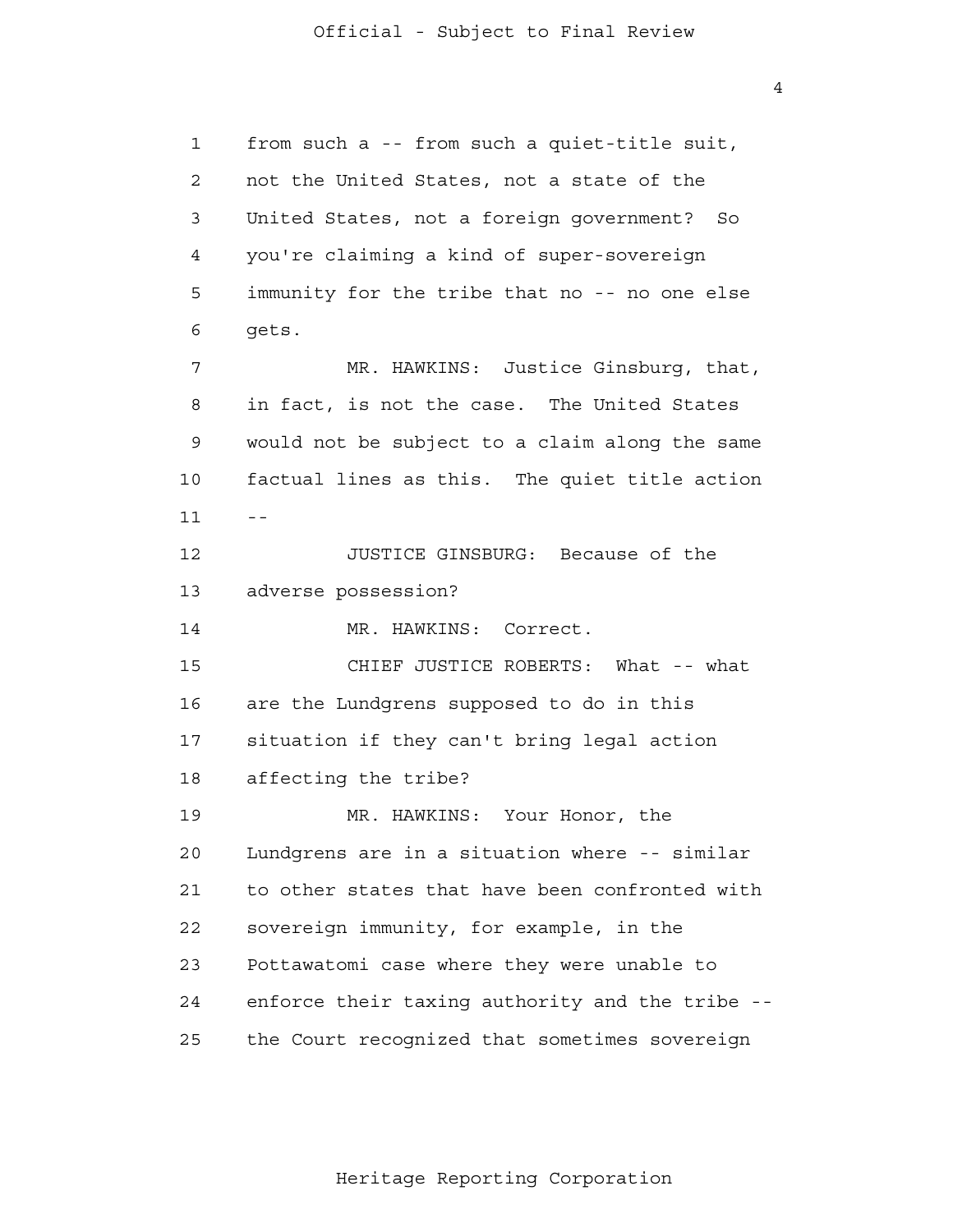1 2 3 4 **5**  6 7 8 9 10 11 12 13 14 15 16 17 18 19 20 21 22 23 24 <u>25</u> immunity will lead to results that preclude individuals from being able to sue for relief. That being said, in this instance, it would be helpful for all of the parties to understand their legal standing before they engage in negotiations. It's our anticipation that once this case is removed or resolved -- I beg your pardon -- that we would hopefully be able to engage in a negotiation with the Lundgrens. CHIEF JUSTICE ROBERTS: You -- well, you would be in a better position when that negotiation started, wouldn't you, if we have a ruling saying that you can't be sued? MR. HAWKINS: Either way, both parties would be more informed as to what their legal positions were during the negotiations, Your Honor. JUSTICE BREYER: What happens generally if a tribe buys land or -- or thinks it owns land in downtown Tulsa or New York City or any other place off the reservation and they -- they send members of the tribe there and somehow they're in possession of at least part of it. How is that dispute resolved?

Heritage Reporting Corporation

 $\overline{5}$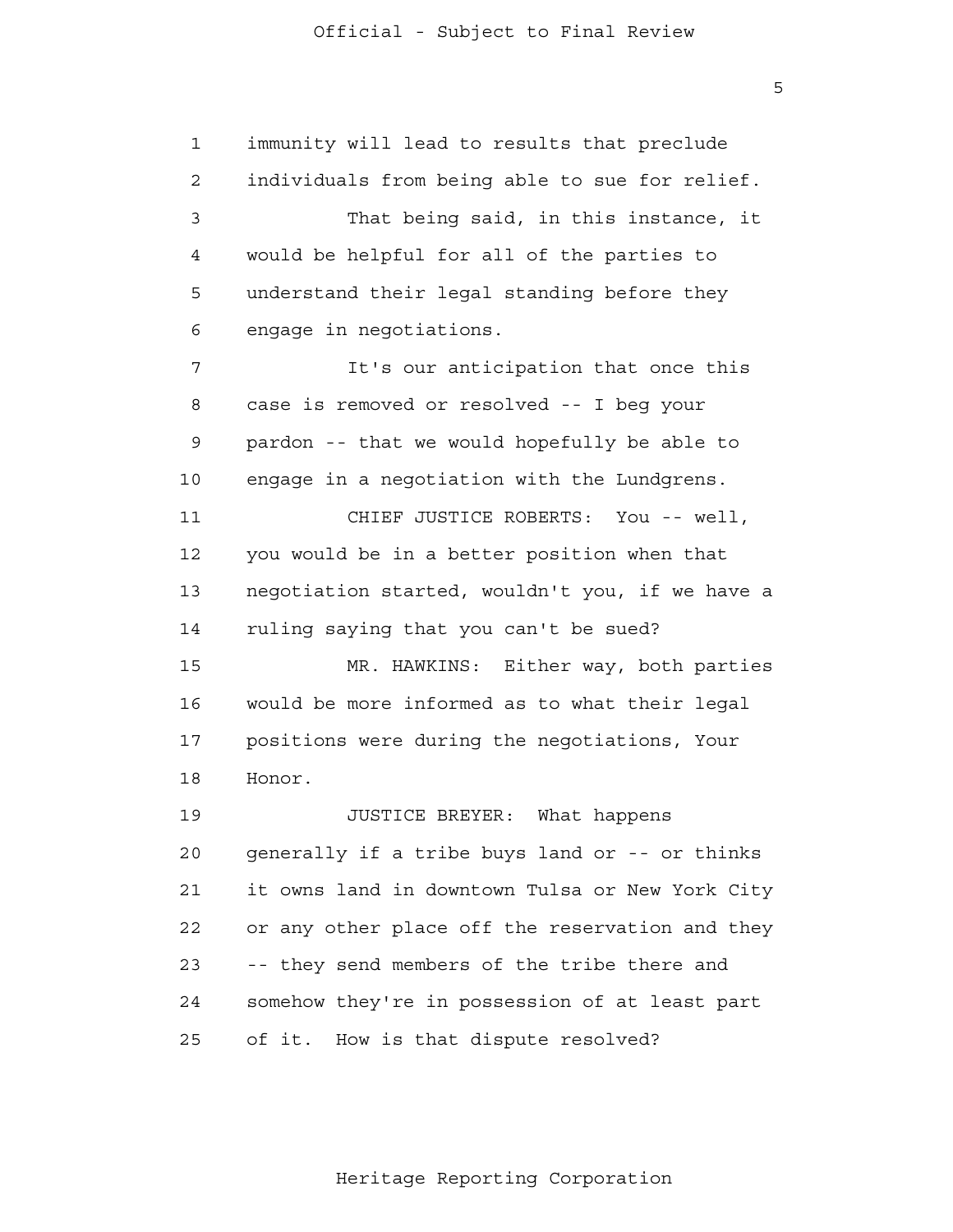1 2 3 4 **5**  6 7 8 9 10 11 12 13 14 15 16 17 18 19 20 21 22 23 24 25 MR. HAWKINS: I -- I don't understand the question. JUSTICE BREYER: Well, what worries me is if there is sovereign immunity - MR. HAWKINS: Uh-huh. JUSTICE BREYER: -- and if members of the tribe acting for the tribe obtain property, they -- they -- they have a building or an empty lot or somewhere, and they're -- they're there and there's another person who believes he owns the property or the lot, the building, and so there are two different people, the tribe and another group, both of which thinks they own a lot in New York City or Tulsa. How is that dispute resolved? Normally, we resolve it in a court. But how, in your opinion, will the dispute -- how has it been resolved? What I'm thinking of is I joined a case saying there was broad sovereign immunity. MR. HAWKINS: Yes. JUSTICE BREYER: I thought Congress would act, but it hasn't. And tribes have business interests all over the country, all over the place. And how are they resolved?

 $\overline{6}$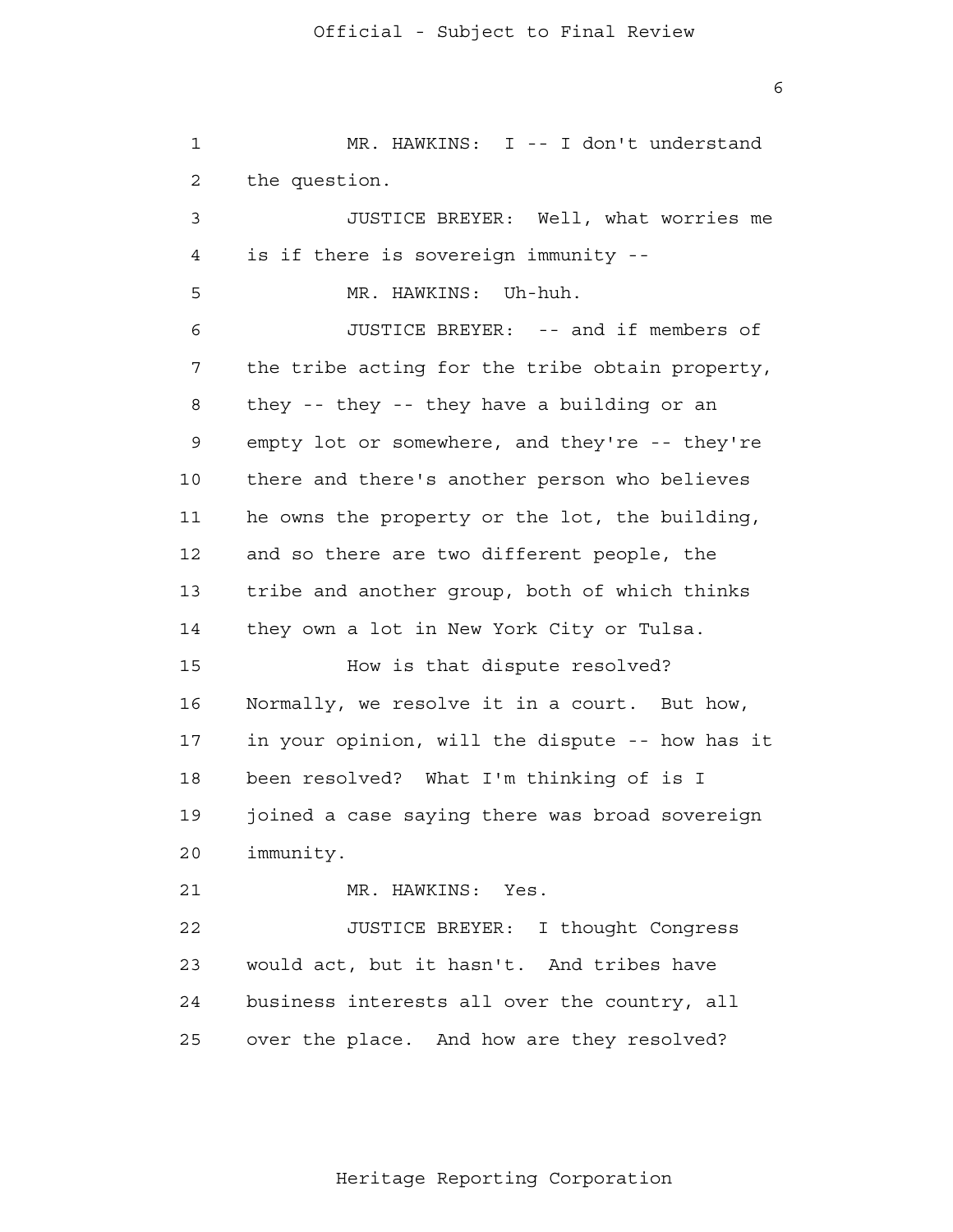1 2 3 4 **5**  6 7 8 9 10 11 12 13 14 15 16 17 18 19 20 21 22 23 24 25 MR. HAWKINS: So I understand the Kiowa decision, Your Honor, and, obviously, that -- Congress did not act after that decision, and - JUSTICE BREYER: No. So that's why I asked my question. Property disputes are fairly common, and you could get into really a bad situation where the only resolution is force. That's why we have courts. And I want to know how are they resolved, how should they be resolved, if you can't sue the tribe? MR. HAWKINS: So the precedent that this Court has recognized in both U.S. v. Alabama and the Minnesota case is that sometimes that will be the reality of sovereign immunity. That being said, by way of example, the fact that states can enforce taxes against tribes have not precluded - JUSTICE BREYER: I'm not talking about facts. JUSTICE KENNEDY: What -- just for Justice Breyer's question, suppose the tribe owns property outside the reservation in Tulsa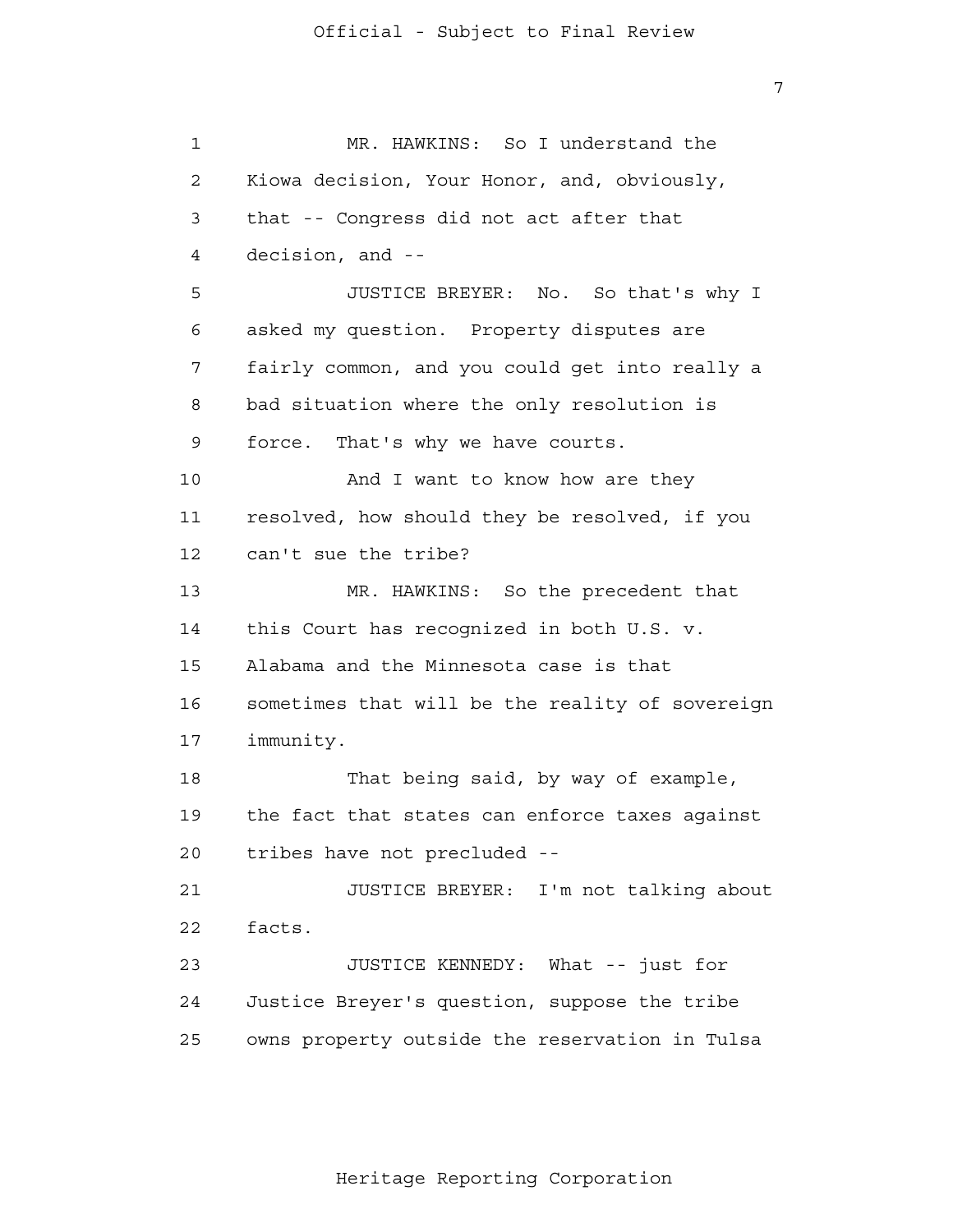8

| $\mathbf 1$ | or New York. The state wants to condemn the     |
|-------------|-------------------------------------------------|
| 2           | Is there sovereign immunity or not?<br>land.    |
| 3           | MR. HAWKINS: Sovereign immunity                 |
| 4           | applies in that situation because the action is |
| 5           | against the -- the tribal government's          |
| 6           | interests, and your holdings in Bay Mills       |
| 7           | specifically provides that an action against    |
| 8           | the tribe is barred. It's Congress's --         |
| 9           | CHIEF JUSTICE ROBERTS: All right.               |
| 10          | With respect to --                              |
| 11          | JUSTICE BREYER: Well, there's                   |
| 12          | sovereign immunity -- look, Joe Smith owns an   |
| 13          | empty lot next door to his house. One morning,  |
| 14          | because of some tribal legacy or something, he  |
| 15          | wakes up and finds members of the tribe there   |
| 16          | next to him on the lot.                         |
| 17          | He says: I own the lot next to my               |
| 18          | house. I have my swimming pool there.<br>He's   |
| 19          | quite wealthy. The tribe members say:<br>No,    |
| 20          | this is ours.                                   |
| 21          | Now how is that dispute -- since that           |
| 22          | decision that I joined, how is that dispute,    |
| 23          | kind of dispute which could arise all over the  |
| 24          | place, how has it been resolved? I can't        |
| 25          | believe there is no such thing in some form.    |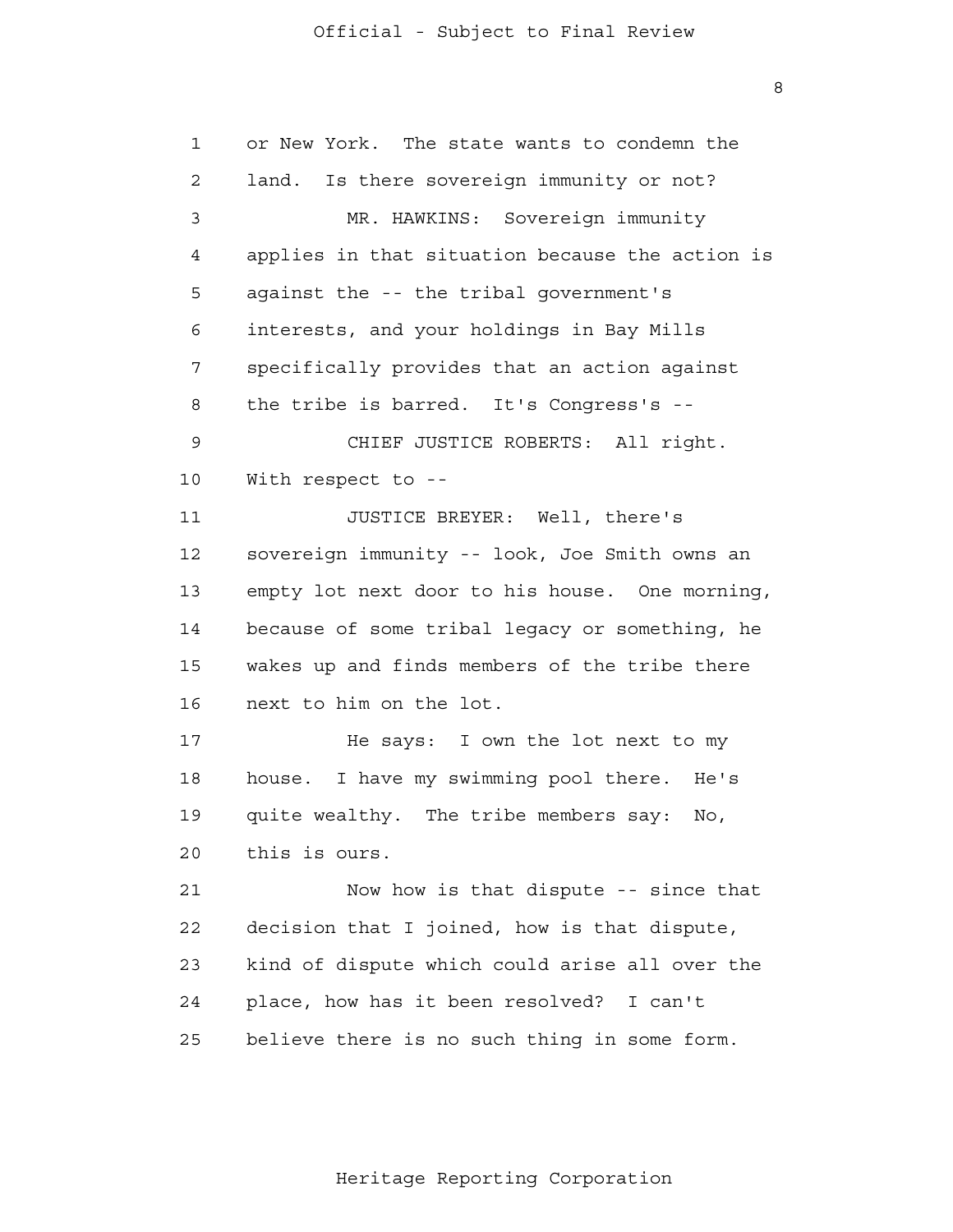9

| $\mathbf 1$ | MR. HAWKINS: So -- so, again, that is           |
|-------------|-------------------------------------------------|
| 2           | a dispute that would be resolved out of the     |
| 3           | judicial process. Your case in the -- the       |
| 4           | Philippines case establishes that if there is a |
| 5           | dispute, the court simply looks to the merits   |
| 6           | of the claim as it pertains to the interests    |
| 7           | that the pride -- the tribe has. If the action  |
| 8           | is against the tribe's interests, and it is in  |
| 9           | this instance, it's a registered title here,    |
| 10          | you're not confronted with a non-frivolous      |
| 11          | claim on the part of the tribe.                 |
| 12          | In the instances that you're                    |
| 13          | describing, it sounds as though the tribe's     |
| 14          | claims probably are going to be somewhat        |
| 15          | frivolous.                                      |
| 16          | JUSTICE BREYER: Oh, no, I don't know            |
| 17          | if they're frivolous. But suppose they are.     |
| 18          | Suppose they are.                               |
| 19          | MR. HAWKINS: So -- so if --                     |
| 20          | JUSTICE BREYER: Why doesn't the tribe           |
| 21          | -- how do you get around sovereign immunity if  |
| 22          | they are frivolous?                             |
| 23          | MR. HAWKINS: The -- the threshold               |
| 24          | issue is whether or not the action is directed  |
| 25          | against the tribe. The tribe has to establish   |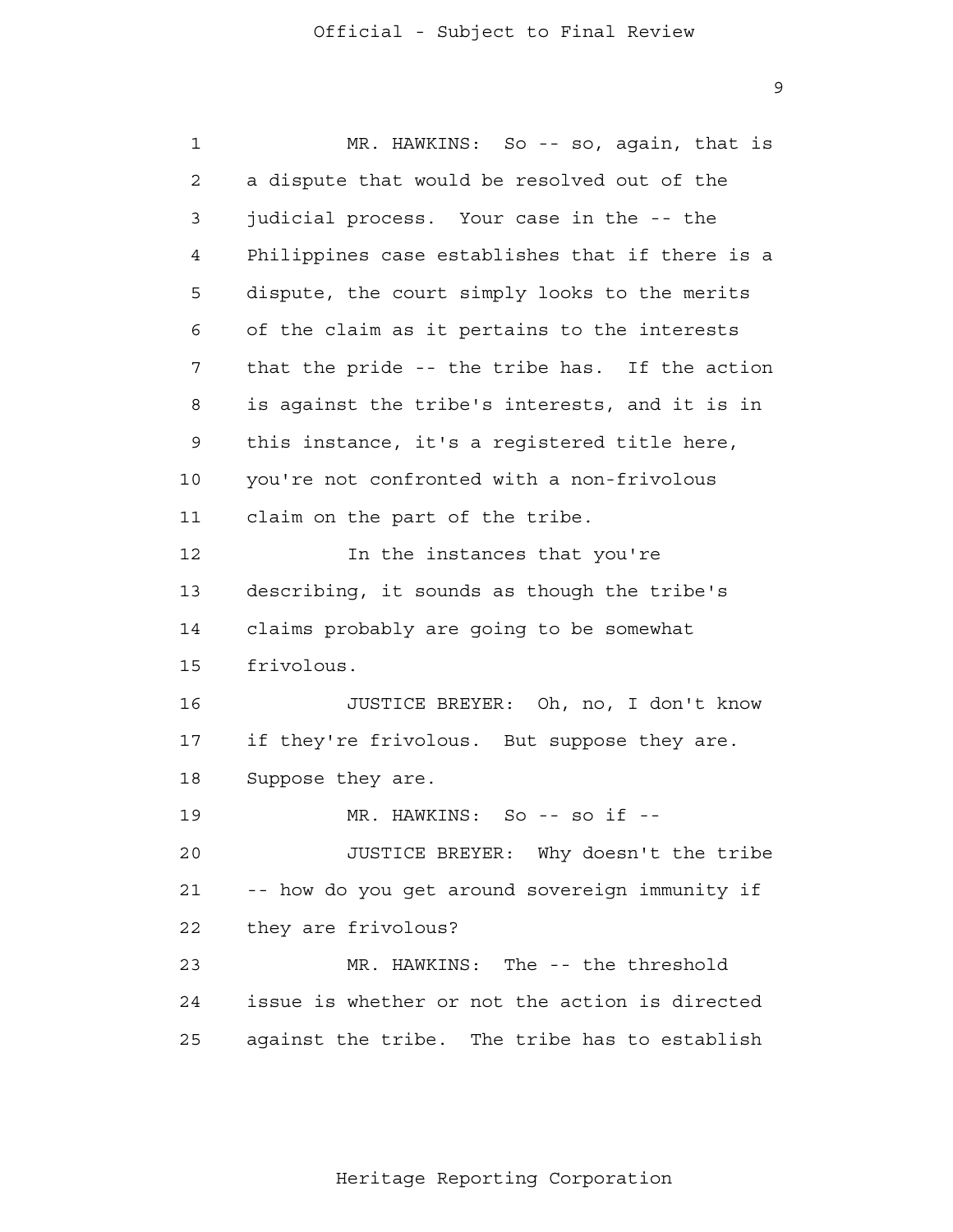10

 1 2 3 4 **5**  6 7 8 9 10 11 12 13 14 15 16 17 18 19 20 21 22 23 24 <u>25</u> a prima facie basis that it has an interest. Once that interest is established, as in this instance, where we have registered title, the -- the -- the court would therefore immediately lose its jurisdiction and the case should be dismissed. JUSTICE ALITO: What would happen in -- in this situation? Let's say a state or the federal government wants to construct a highway or maybe it's a pipeline, and there's opposition to this project, so the people who are opposed to the project enlist an Indian tribe to buy a little parcel of land along the route of this highway or this pipeline. That would be the end of the project, would it not? MR. HAWKINS: That potentially would be the end of the project, yes. However, there would be remedies available that the U.S. Government could invoke, and it's important to keep in mind that what Bay Mills stands for, the prop -- specifically affords Congress the ability to step in and act in this situation. JUSTICE GINSBURG: What about the - CHIEF JUSTICE ROBERTS: You mentioned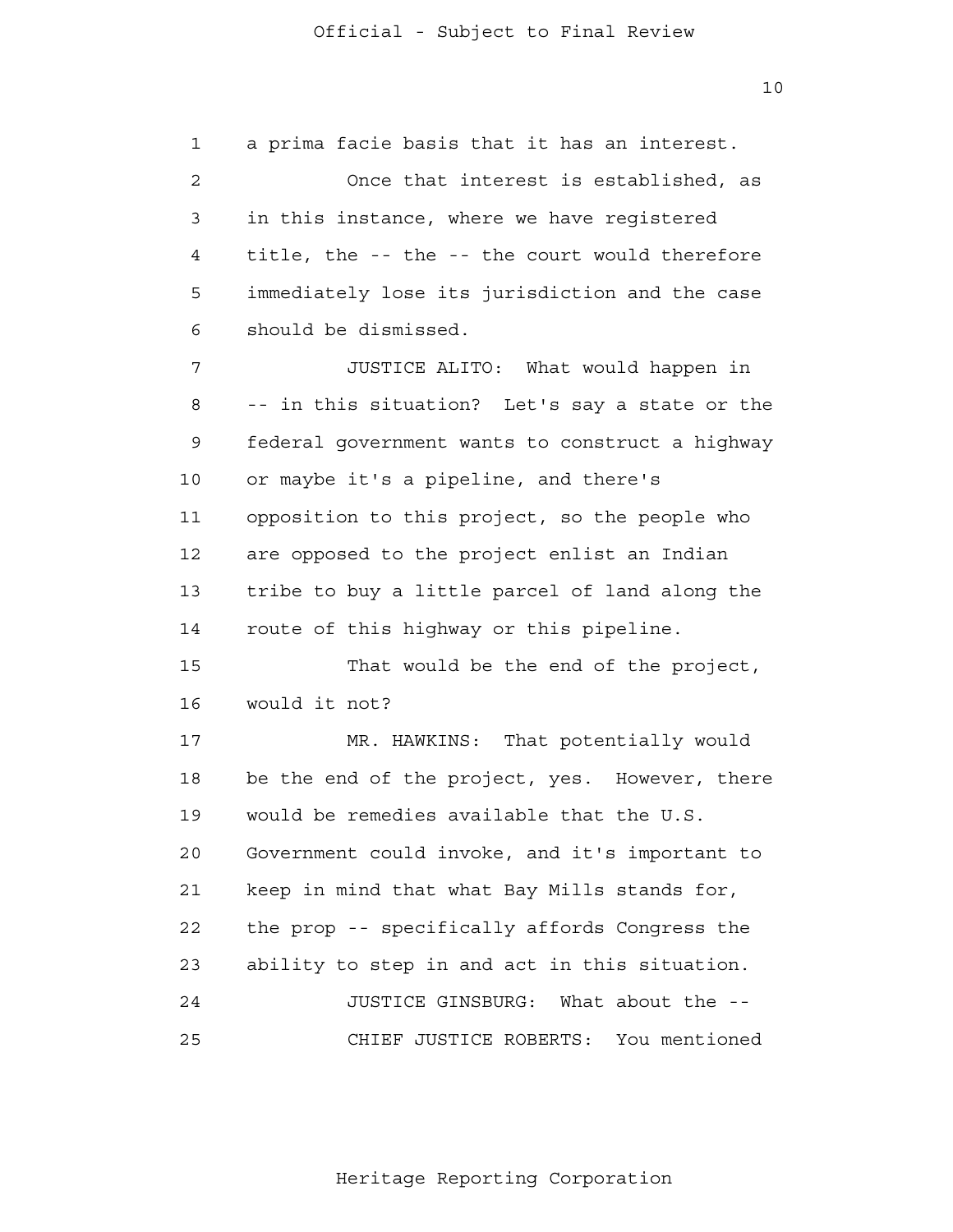$11$ 

 1 2 3 4 **5**  6 7 8 9 10 11 12 13 14 15 16 17 18 19 20 21 22 23 24 25 Bay Mills a couple of times. What about Footnote 8 in Bay Mills? There, it says we have never specifically addressed whether immunity should apply in the ordinary way if a tort victim or other plaintiff who has not chosen to deal with the tribe has no alternative way to obtain relief. Doesn't that distinguish your reliance on Bay Mills? MR. HAWKINS: I -- in Lewis v. Clarke, you address Footnote 8 in terms of if an action is directed against a tribe, then you made the decision that that action was barred by sovereign immunity. Subsequent to Bay Mills and Lewis v. Clarke, you clarified that an individual action against a tribal employee would potentially give relief to an innocent victim. CHIEF JUSTICE ROBERTS: Well, how does that work? Yes, an individual action, I remember that from Lewis and Clarke, but how does that work here? Are the Lundgrens supposed to sue anybody from the tribe who goes on to the area that they claim to have adverse possession of?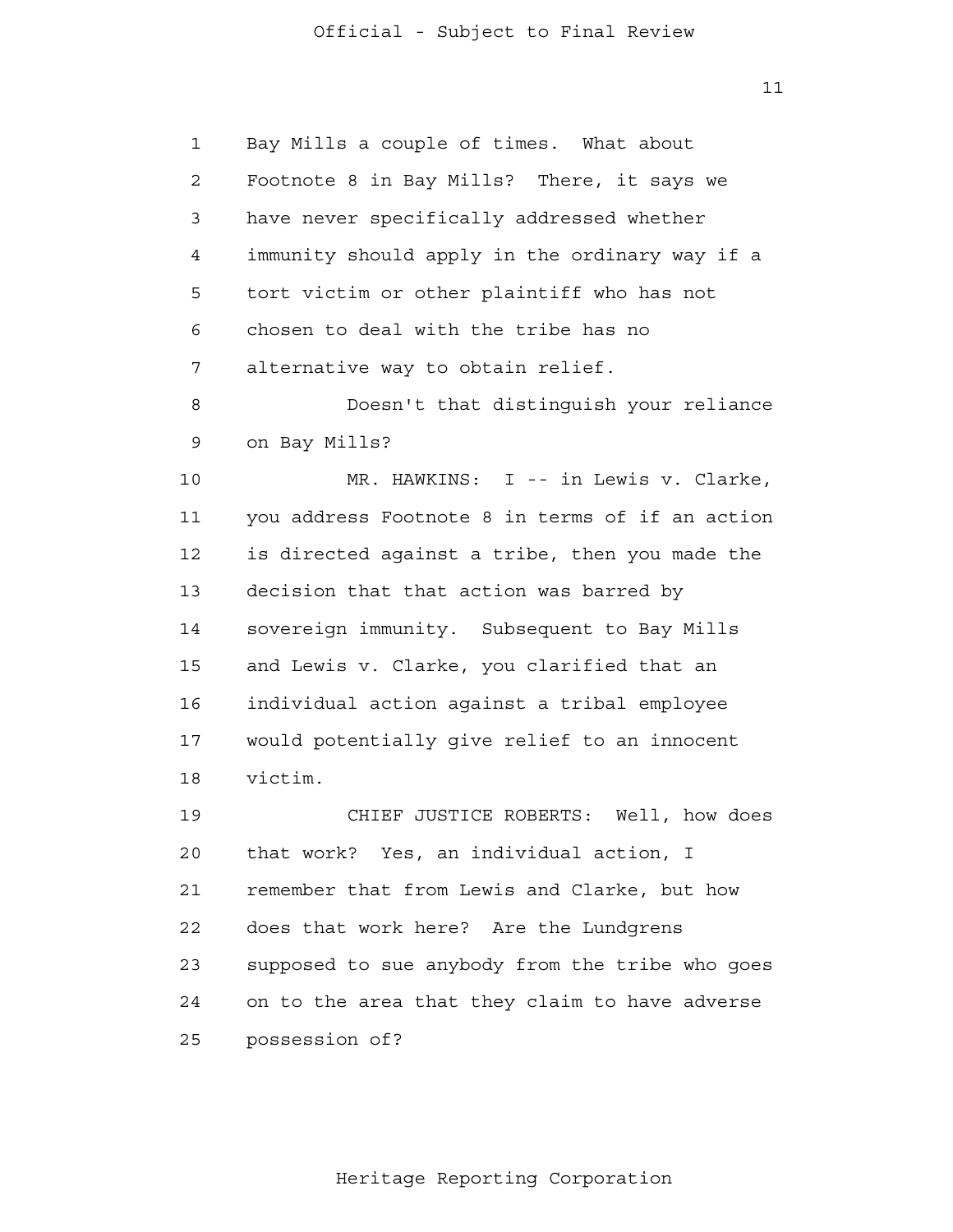1 2 3 4 **5**  6 7 8 9 10 11 12 13 14 15 16 17 18 19 20 21 22 23 24 25 MR. HAWKINS: If they were able to frame the -- the claim properly, Lewis v. Clarke may provide them relief in that instance, yes. CHIEF JUSTICE ROBERTS: So every time somebody from the tribe goes over the barbed wire fence that they say for -- since time immemorial has defined their property, they should sue them? Just have a lawyer there walking down -- along the line every time somebody goes, serve him with process? MR. HAWKINS: I understand - CHIEF JUSTICE ROBERTS: Is that a valid -- a viable alternative remedy to a quiet-title action? MR. HAWKINS: It is not. But, again, I get back to the point that this Court has continually affirmed as relates to the significance of sovereign immunity. This Court - JUSTICE KAGAN: Well, Mr. Hawkins - JUSTICE GINSBURG: Does it make any difference that the -- that the Lundgrens had no notice when they bought the property that there was any tribe in the picture? I could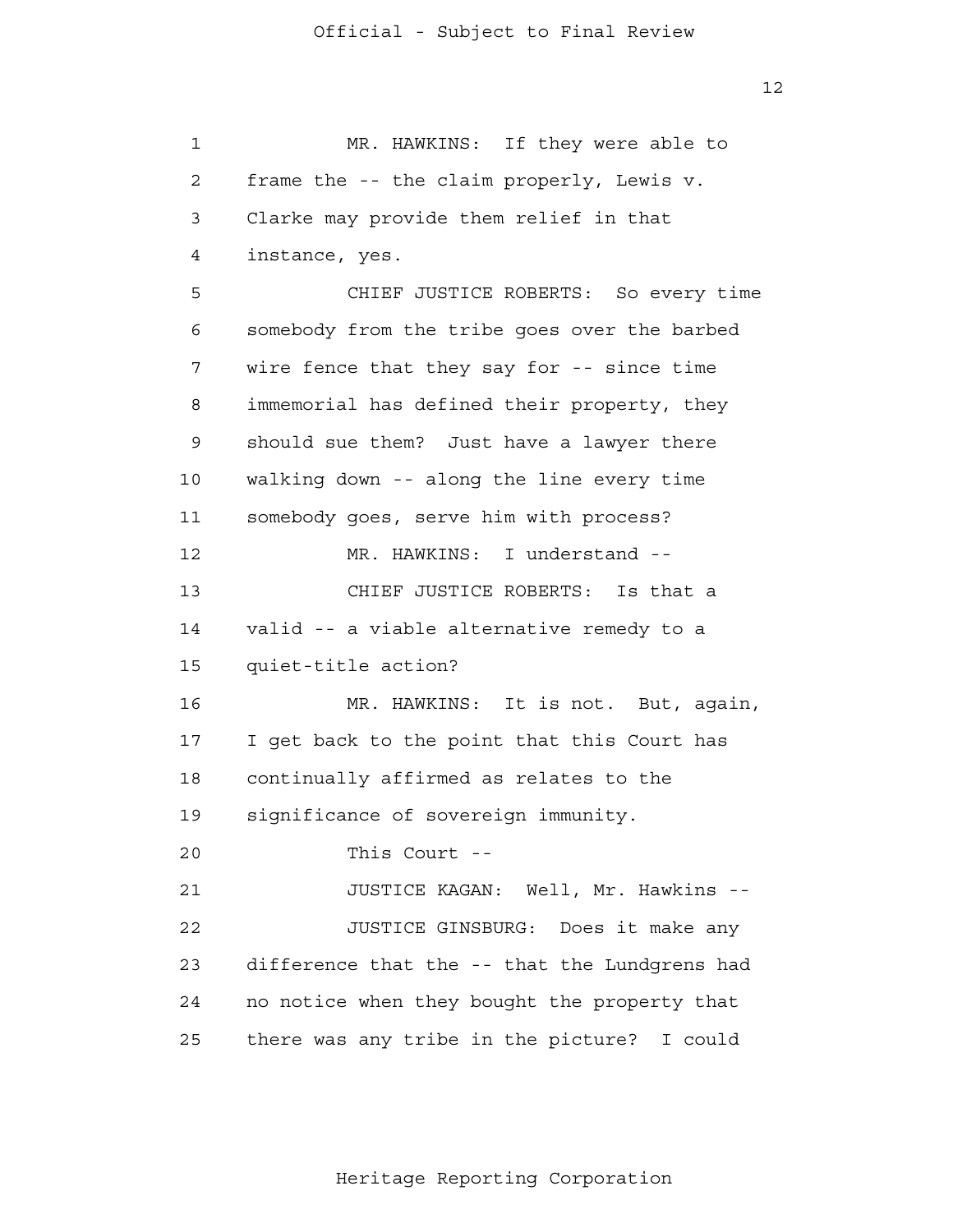13

 1 2 3 4 **5**  6 7 8 9 10 11 12 13 14 15 16 17 18 19 20 21 **22**  23 24 25 see if the Lundgrens bought the property and a tribe is already there. But why shouldn't the tribe, when it's taking from someone who doesn't have any immunity, step into the shoes of that person and be disabled from asserting sovereign immunity against someone who had no reason to believe that there was an Indian tribe in the picture? MR. HAWKINS: Justice Ginsburg, in in -- in the instance where a case had already been started, the tribe would step into litigation and its immunity would not apply because the jurisdiction of the court would have already been asserted over the proceedings. JUSTICE GINSBURG: No, I -- I mean there are no proceedings in court. MR. HAWKINS: But -- but -- but -- but if there is no proceedings that are at issue and the tribe purchases a property, the -- the tribe is exercising the rights that it has to defend its claim against the Lundgrens. Keep in mind the Lundgrens assert that they've had this property for over 40 years,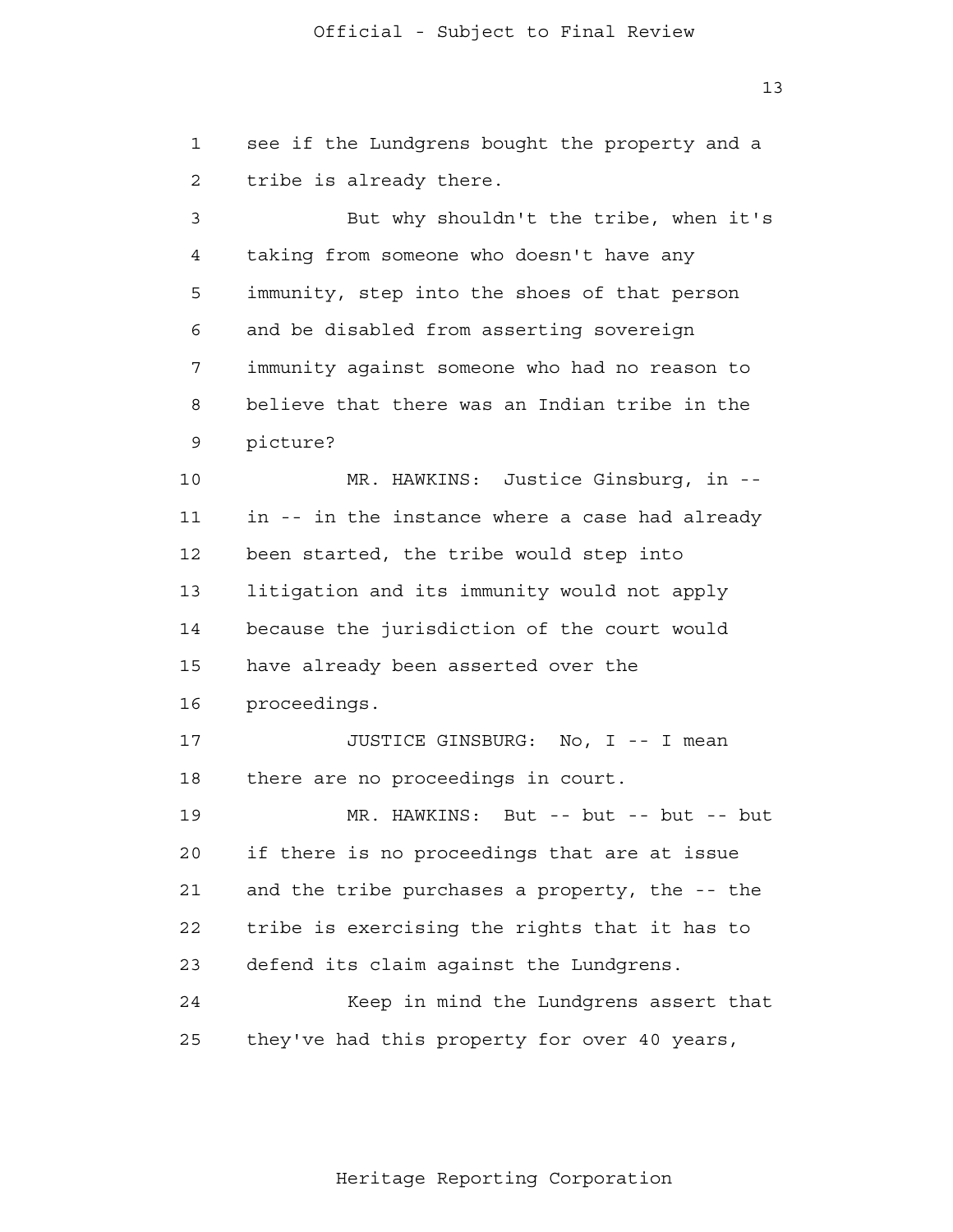1 2 3 4 **5**  6 7 8 9 10 11 12 13 14 15 16 17 18 19 20 21 **22**  23 24 25 never paying property taxes on it, never taking any action for that period of time to legally establish their claims. And now, all of a sudden, when the tribe comes in to title, they assert that they have a right. CHIEF JUSTICE ROBERTS: Well - JUSTICE GORSUCH: Counsel - CHIEF JUSTICE ROBERTS: -- they -there -- the trial judge in the state said he had never seen a case of adverse possession clearer than this one. It seems to me you're arguing the merits of their adverse possession claim and they would love to have you do that in court. MR. HAWKINS: I don't mean to get into the merits of the state case, Your Honor. This is -- sovereign immunity is a federal issue that preempts the state law and the merits of the underlying decision as it pertains to that. JUSTICE KAGAN: Mr. Hawkins, I mean, I guess the question is, what is sovereign immunity and what does it entail? Even beyond the footnote in Bay Mills that the Chief Justice referenced, I think when you look at

14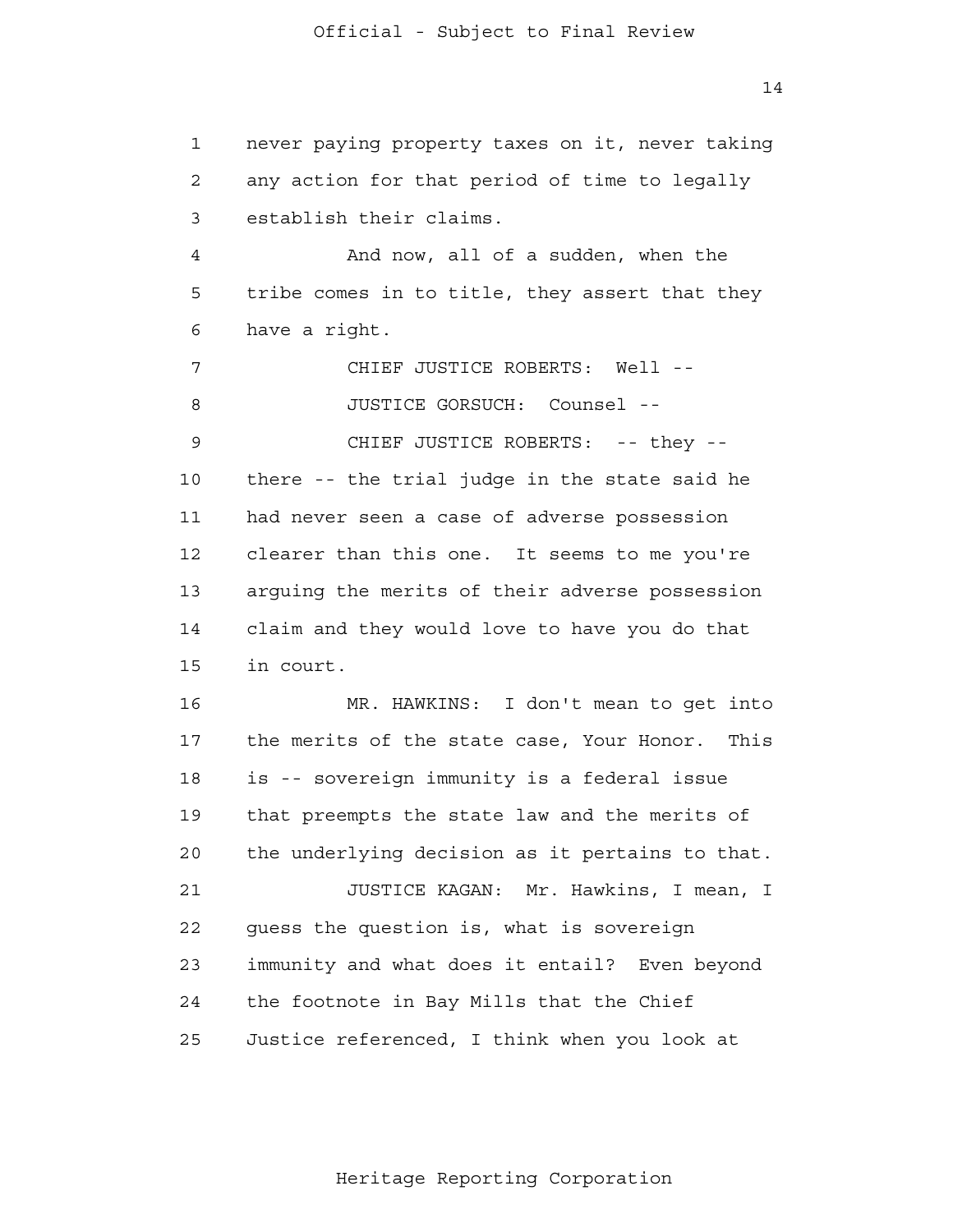1 2 3 4 **5** language of the kind that appears in Bay Mills and in other cases, what -- which says that, you know, if Congress wants to change it, it's up to Congress to change it, but the question is what is the "it"?

 6 7 8 9 10 11 12 13 14 In other words, what's up to Congress to change is deviations from the general law of sovereign immunity. And I think what the Lundgrens are saying here is that this is not part of the general law of sovereign immunity. And this goes back to Justice Ginsburg's question, that sovereign immunity typically by common law and historically includes this exception for immovable property.

> 15 16 17 18 19 And so that's the baseline. It's, well, sovereign immunity, as it historically exists, except as it historically exists, it just didn't include immunity from suits that related to immovable property.

 20 21 **22**  23 24 25 MR. HAWKINS: So, if you look at the judicial history of the immovable property issue and the -- in particular, as it pertains to the cases involving foreign nations, the court took action at the guidance of the State Department.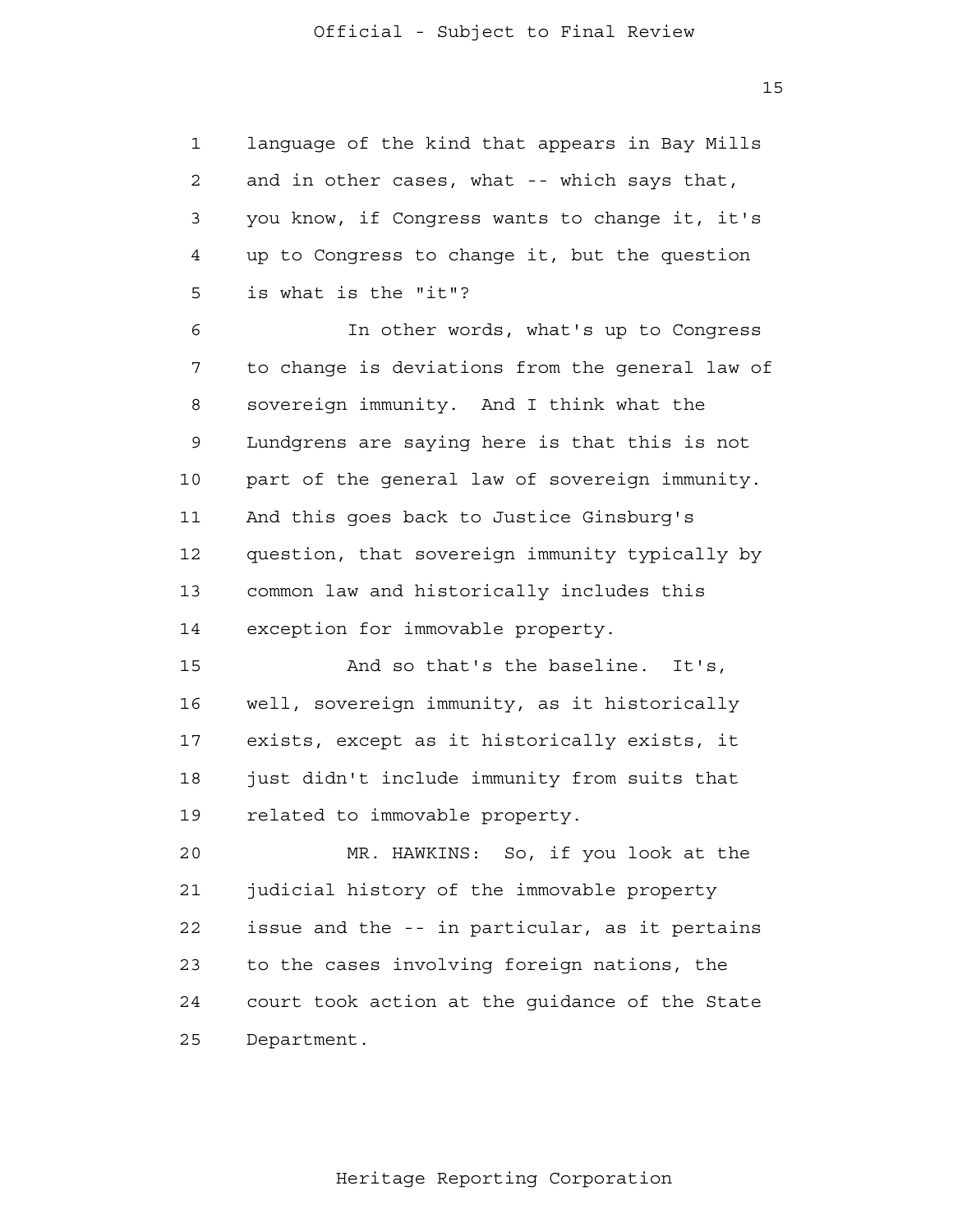16

 1 2 3 4 **5**  6 7 8 9 10 11 12 13 14 15 16 17 18 19 20 21 **22**  23 24 25 And the court has consistently deferred to the State Department, the political branches as to whether or not it will exercise jurisdiction or it's prudent to exercise jurisdiction over those foreign sovereigns. So the -- the court has consistently recognized that immunity is in the hands of the political branches. Now you ask how does this relate to Indian tribes and the significance and what is "it". For a landless tribe like the Upper Skagit, sovereign immunity has enabled it to purchase lands, take them into trust, and establish their reservation providing services for their members without being subject to third-party claims. That's essential where we are, because if you allow third parties to bring frivolous or meritorious claims against a tribe, the purse of the tribe is going to be spent on things - JUSTICE GORSUCH: Counsel -- counsel, along those lines, do you think you'd have a stronger case if the land had been taken into trust? And the land is purchased, as I understand it, in 2013. I'm curious why it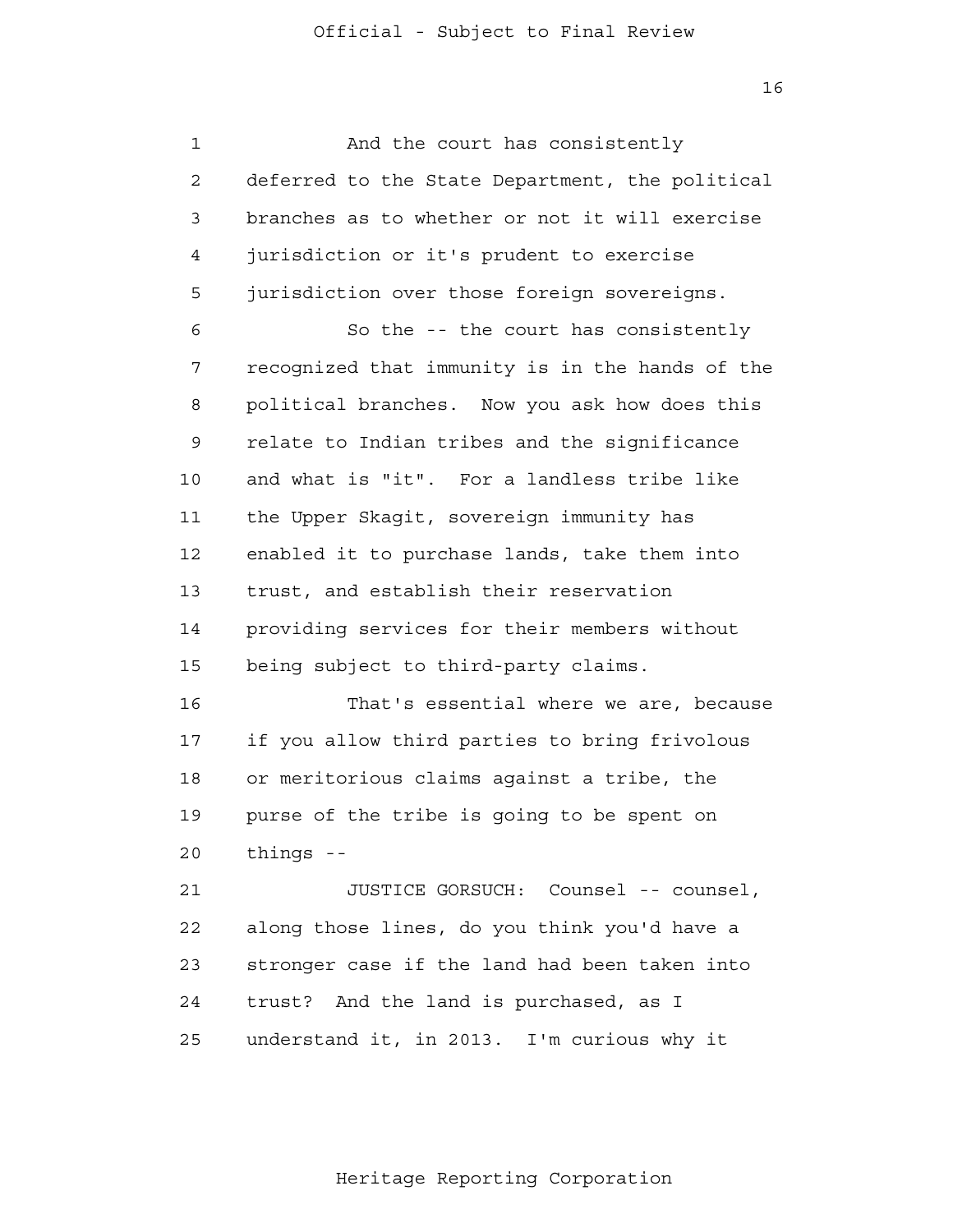17

 1 hasn't been taken into trust.

 2 3 4 **5**  6 7 8 9 10 11 12 13 14 15 16 17 18 19 20 21 **22** MR. HAWKINS: We were in the process of getting everything ready for taking it into trust, but, first of all, I'm sorry, to answer your question, no, we don't think that it would -- that's not a distinction that makes a difference. JUSTICE GORSUCH: Go ahead. Why why doesn't -- why doesn't it make a difference whether the land is held in trust or not? MR. HAWKINS: Whether the land is in trust or whether it's in fee, immunity travels both on and off reservation. And in commercial contexts, in Kiowa, you have a case where you have a note that the tribe determines that they're not going to comply with all the terms of, commercial transaction, you say off reservation, immunity bars relief from -- from the other - JUSTICE KENNEDY: Of course, there the parties consented to deal with the tribe. They knew they were dealing with a tribe.

> 23 24 MR. HAWKINS: That is correct, Your Honor.

 25 JUSTICE KENNEDY: And they -- and they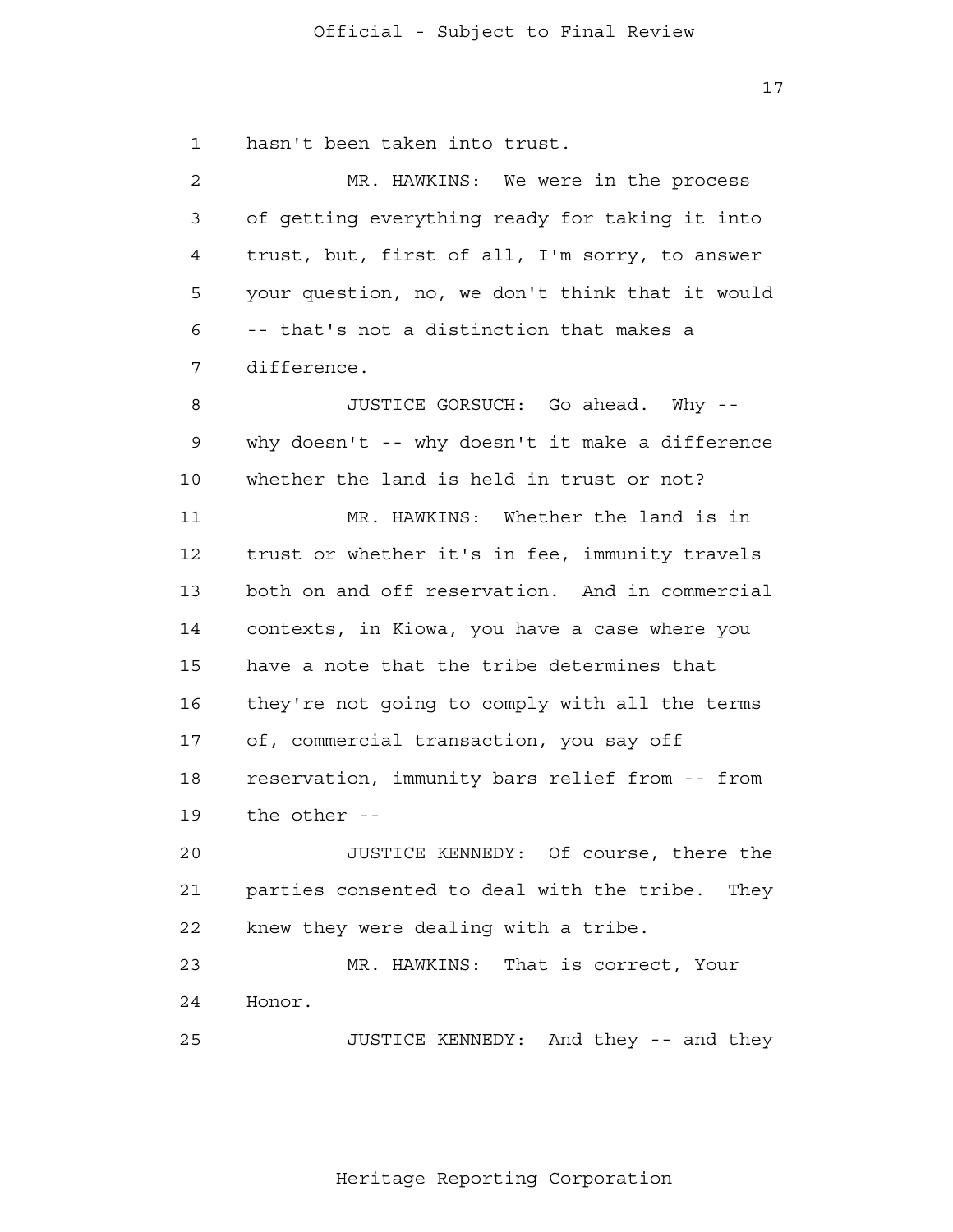18

 1 2 3 4 **5**  6 7 8 9 10 11 12 13 14 15 16 17 18 19 20 21 22 23 24 25 could have put in the note if they wanted a waiver of sovereign immunity or not. So this is different. JUSTICE GORSUCH: I guess I'd like an answer to my question, though. MR. HAWKINS: Yes. JUSTICE GORSUCH: Why -- why should it make a difference whether it's in trust or not? MR. HAWKINS: It does not make a difference as to whether it's in trust or not. The tribe is the party that the action is being brought against. Immunity, therefore, is appropriate and should be applied here. JUSTICE GORSUCH: But if -- if it were in trust, then we would treat it as the land of the separate sovereign, right? It would be - MR. HAWKINS: So --JUSTICE GORSUCH: -- the tribe's land, just as it might be France, now it's -- it's -it's titled under the state's laws and is still part of the state. Does that -- does that resonate with you at all? And if that doesn't make sense, tell me why not. MR. HAWKINS: No, I -- I -- I think I understand the question, Your Honor. And the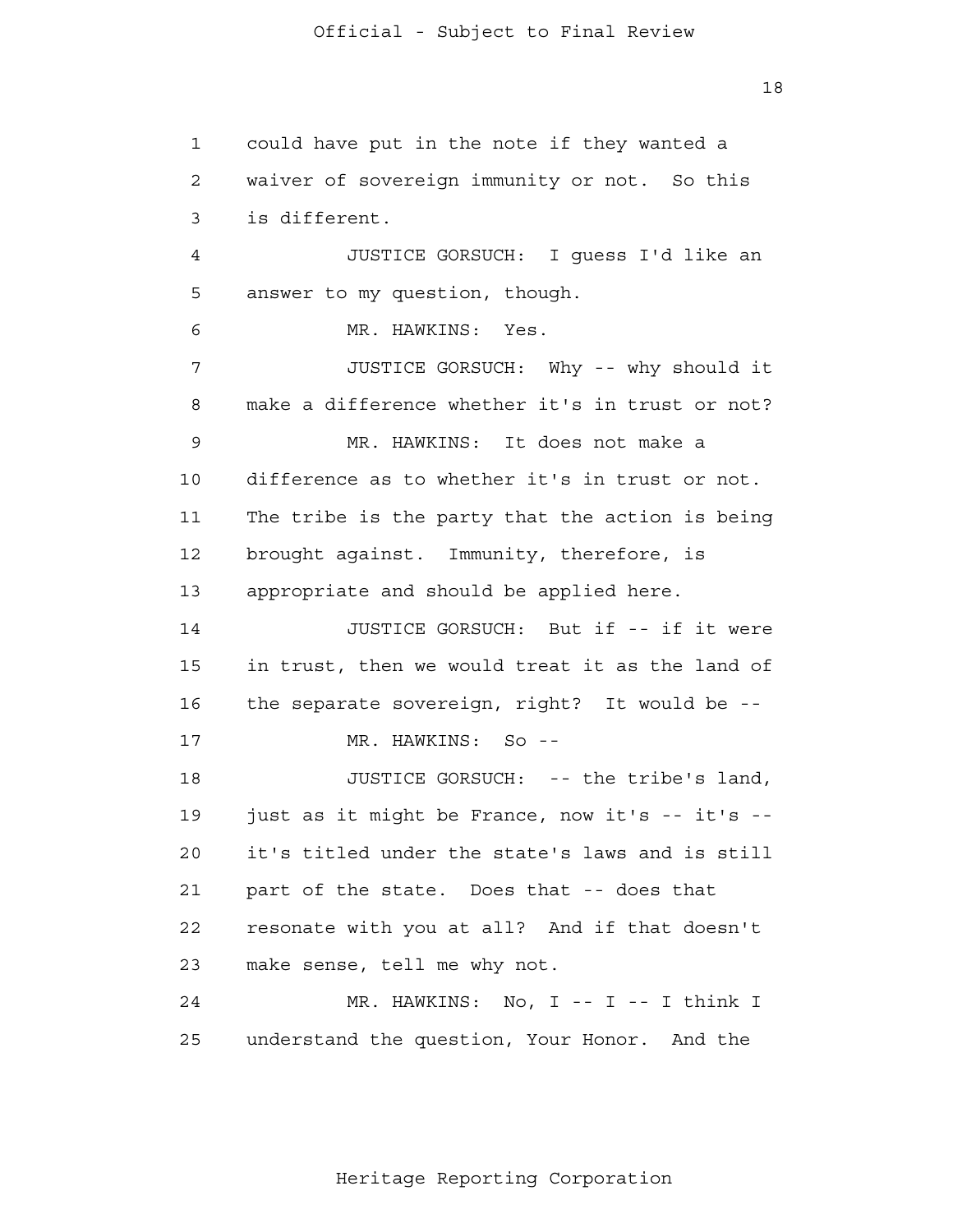1 2 3 4 **5**  6 7 8 9 10 11 12 13 14 15 16 17 18 19 20 21 **22**  23 24 -- and the Minnesota case is a situation where you have the land taken into trust and Minnesota then sues the U.S., and the court finds that it's barred by sovereign immunity because the hand -- the land is held in trust on the -- for the benefit of the tribe. But the reality is that the immunity isn't subject to what the particular transaction is. Your case law has been clear that immunity applies regardless of what the the -- the action is. It applies if the relief is being sought against the tribe because of the significance of it. Were the tribe not able to preclude suits from it, it could be subject to countless claims taking away the ability to provide for its membership. JUSTICE SOTOMAYOR: Counsel, can I just ask a question about the immovable property argument which was just raised in the merits brief here. If you had more time, what more would you argue to us? What more could you show us to prove that you were right that this is not a part of the common law?

<u>25</u> Your suit, you made an argument in

Heritage Reporting Corporation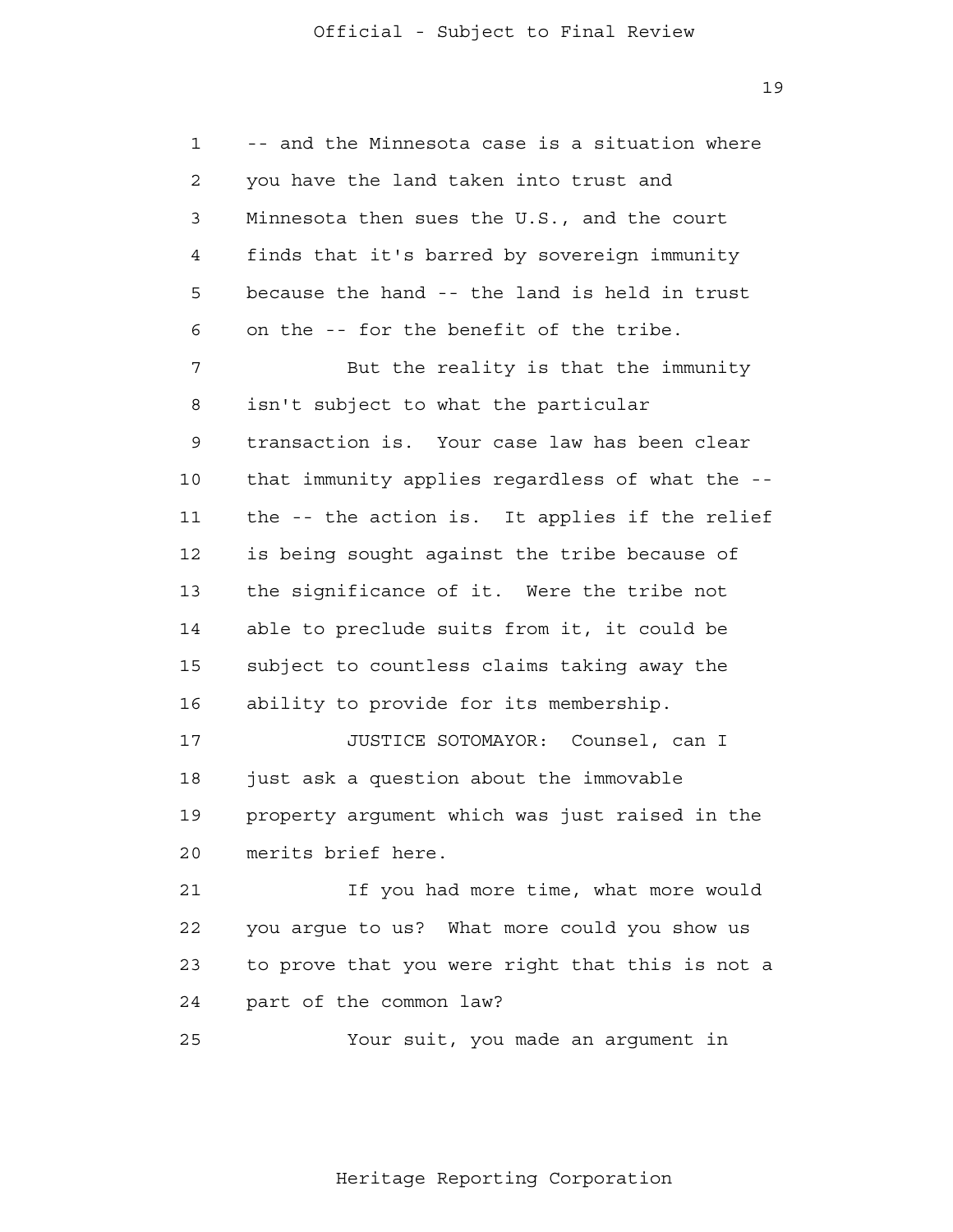saying it's a matter of -- of practice, not

1

20

 2 3 4 **5**  6 7 8 9 10 11 12 13 14 15 16 17 18 19 20 21 **22**  23 24 common law, but what else could you show us if we gave you more time? MR. HAWKINS: That is difficult to answer, not being -- not having had the time to go back and look at what the law provides and all of the cases that would be applicable here. But what I would assert is that when you delve into the application of that proposed exception here, it is inherently in conflict with the underlying request that they have made in their original complaint. And their - JUSTICE SOTOMAYOR: Counsel, I -- I fully accept that they only raise this in their merits brief. I'm asking you a very directed question. What other research would you do that could help you prove your argument? MR. HAWKINS: We would like -- we would take the time to look at the application as it relates to other tribes specifically, but also how the state has -- the political branches have been involved in that process and how the U.S. has addressed it.

<u>25</u> And the -- the reality is that giving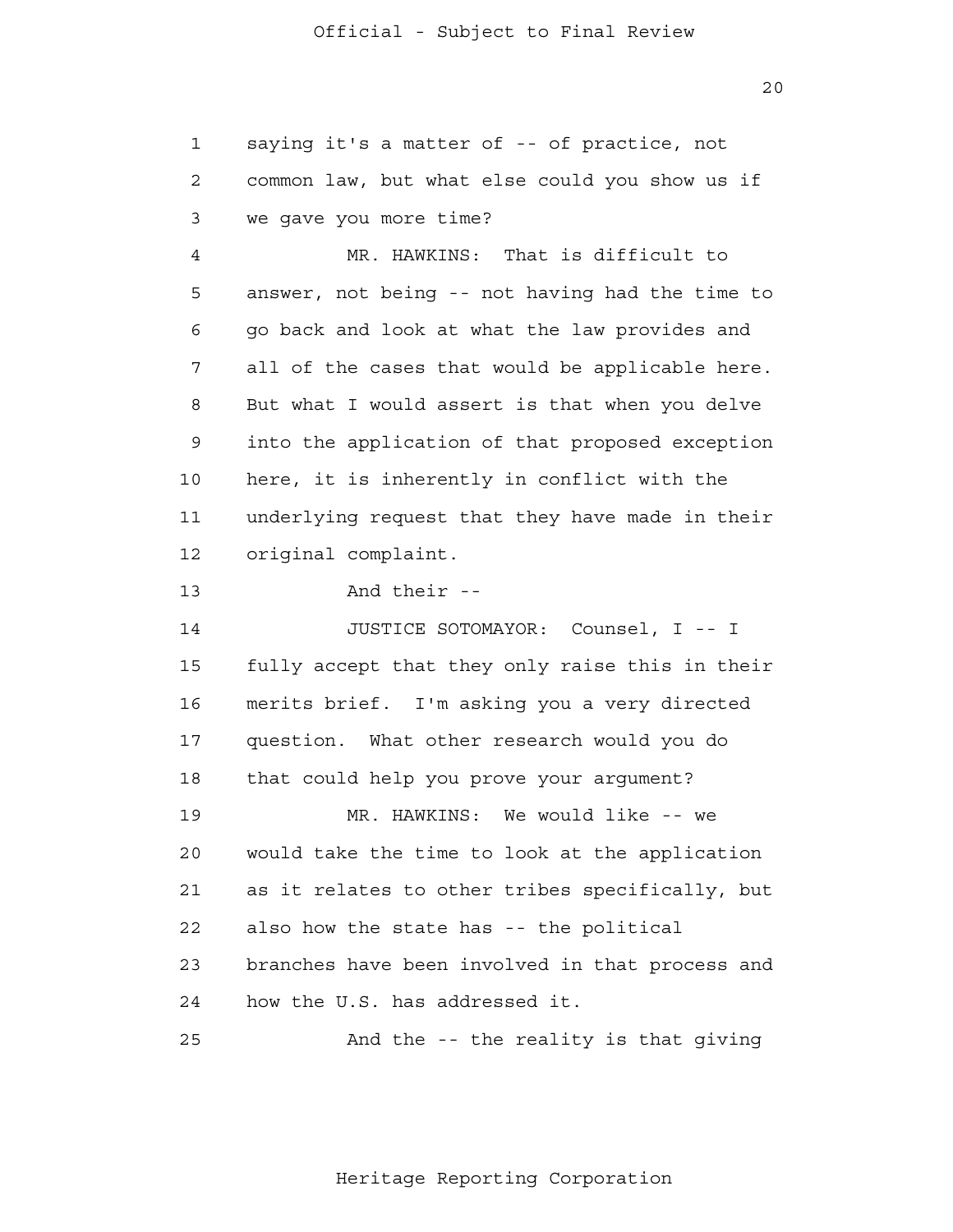21

| 1              | context to an exception to sovereign immunity   |
|----------------|-------------------------------------------------|
| $\overline{2}$ | is a very complex matter, and how that applies  |
| 3              | to tribes is a very complex matter. And it's    |
| 4              | not something that we, in a very short period   |
| 5              | of time, were fully able to respond to.         |
| 6              | CHIEF JUSTICE ROBERTS: You had -- you           |
| 7              | had a month since they filed their brief.       |
| 8              | MR. HAWKINS: That is correct, Your              |
| 9              | Honor.                                          |
| 10             | JUSTICE BREYER: Suppose you just                |
| 11             | said: Well, the tribe, being of the dignity of  |
| 12             | a sovereign, has the same kind of immunity as a |
| 13             | sovereign nation would have?                    |
| 14             | MR. HAWKINS: That is -- that is our             |
| 15             | position.                                       |
| 16             | JUSTICE BREYER: Well, I don't know.             |
| 17             | A sovereign nation, I think since about 1750,   |
| 18             | there's been an exception for a sovereign       |
| 19             | nation for immovable property. And, therefore,  |
| 20             | if the nation of Canada comes and -- and has a  |
| 21             | piece of land in North Dakota and the person    |
| 22             | who lives there says, I'm sorry, this belongs   |
| 23             | to me, not to Canada, and Canada says no, my    |
| 24             | understanding was there has been a              |
| 25             | long-standing exception to sovereign immunity.  |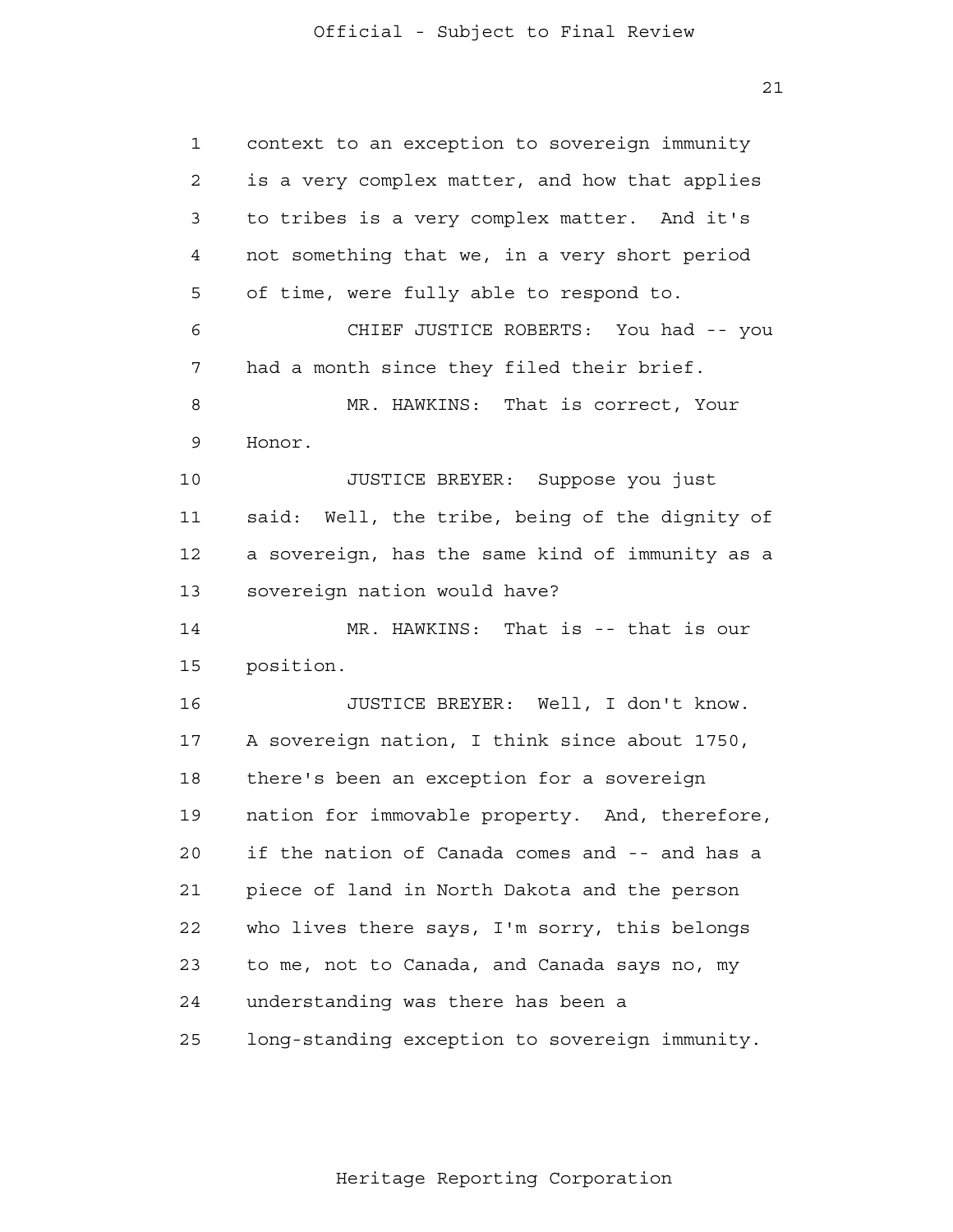22

| $\mathbf{1}$ | MR. HAWKINS: But that exception has               |
|--------------|---------------------------------------------------|
| $\mathbf{2}$ | been at the direction of the political            |
| 3            | branches. And that is exactly what we are         |
| 4            | asserting should occur here, should an            |
| 5            | exception be considered by this Court.            |
| 6            | If there are no further questions, I'd            |
| 7            | like to reserve time for rebuttal.                |
| 8            | CHIEF JUSTICE ROBERTS: Thank you,                 |
| 9            | counsel.                                          |
| 10           | Ms. O'Connell.                                    |
| 11           | ORAL ARGUMENT OF ANN O'CONNELL                    |
| 12           | ON BEHALF OF THE UNITED STATES, AS AMICUS CURIAE, |
| 13           | IN SUPPORT OF THE PETITIONER                      |
| 14           | MS. O'CONNELL: Mr. Chief Justice, and             |
| 15           | may it please the Court:                          |
| 16           | I'd like to start with Justice Kagan's            |
| 17           | question about what is the baseline here about    |
| 18           | what sovereign immunity entails. The baseline     |
| 19           | is sovereign immunity from suit.                  |
| 20           | This is the Alexander Hamilton quote              |
| 21           | from the Federalist Papers. It is inherent in     |
| 22           | the nature of sovereignty not to be amenable to   |
| 23           | suit without consent.                             |
| 24           | The immovable property exception is an            |
| 25           | exception that applies to other sovereigns, but   |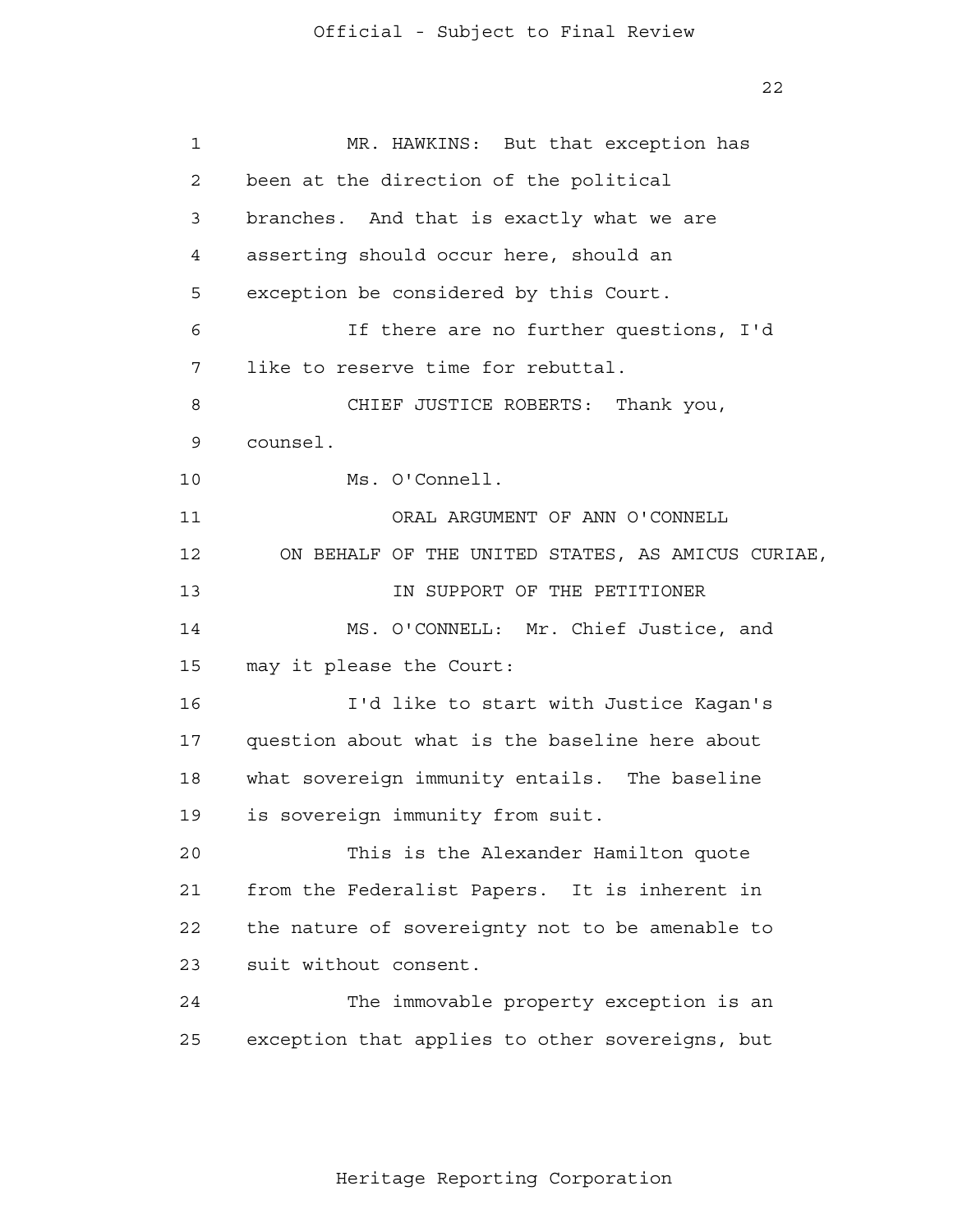1 2 3 4 **5**  6 7 8 9 10 11 12 13 14 15 16 17 18 19 20 21 **22**  23 that's because an exception to that general rule has been made. In the United States, the political branches control whether there are exceptions to that general rule of sovereign immunity from suit for the United States, for foreign states, and for Indian tribes. JUSTICE BREYER: Well, you say it's been made - JUSTICE KENNEDY: Well, of course, this Court said in the Permanent Mission of India case that the Foreign Sovereign Immunities Act was meant to codify the preexisting real property exception to sovereign immunity recognized by international practice. MS. O'CONNELL: Correct. It was recognized by international practice as a matter of what the executive branch recognized when it was asserting immunity. JUSTICE KENNEDY: And so why doesn't that same principle allow the Court to recognize that there's a limit to sovereign

> 25 MS. O'CONNELL: Well, I -- I think

24

Heritage Reporting Corporation

immunity here under the very same principle?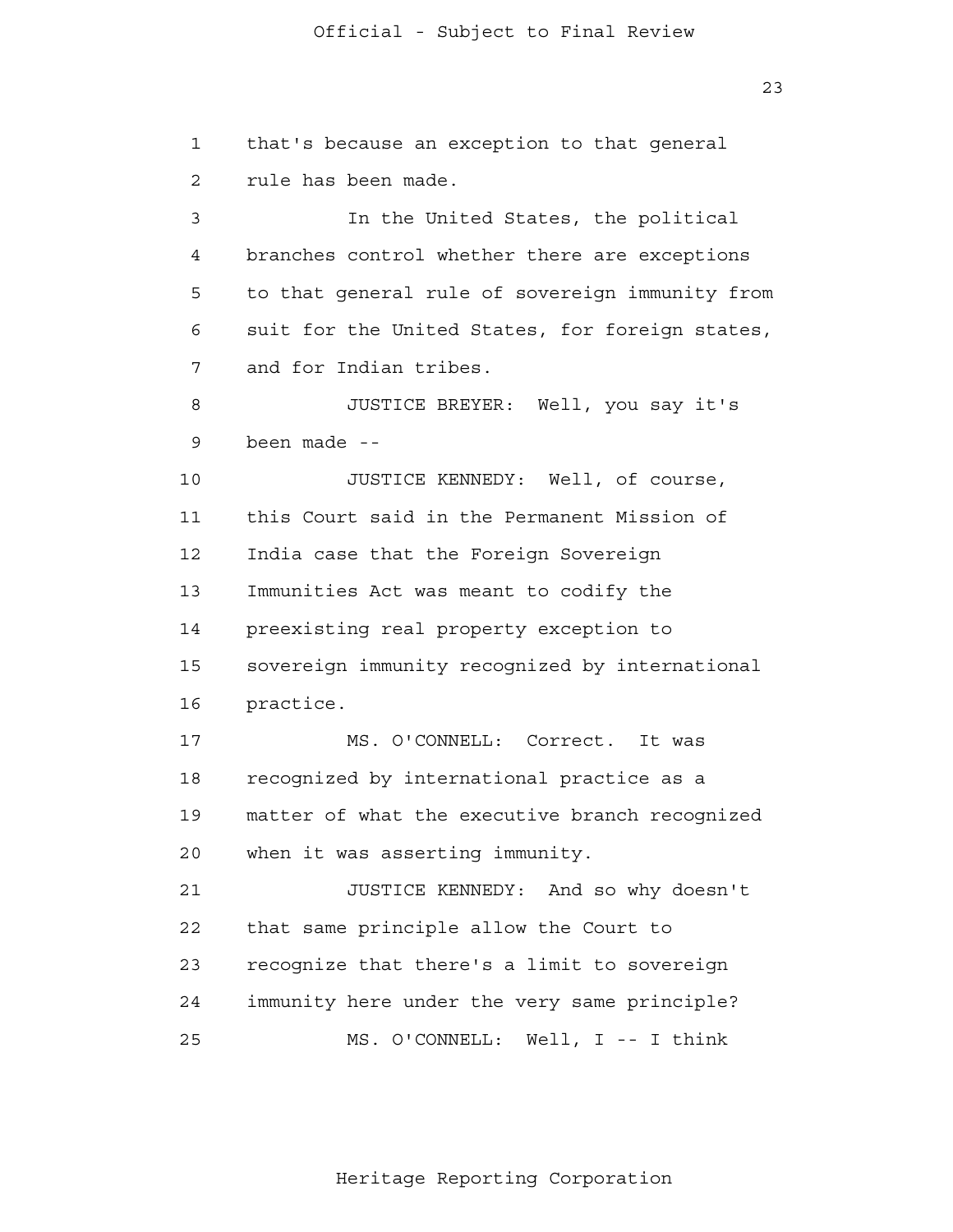24

 1 2 3 4 **5**  6 7 8 9 10 11 12 13 14 15 16 17 18 19 20 21 **22**  23 24 25 that's because it is -- it is up to Congress this Court has consistently said it's up to Congress to control and make exceptions to the immunity from suit of Indian tribes. JUSTICE KAGAN: But I thought that we explained in Kiowa that foreign sovereign immunity actually started as a judicial doctrine. It was only later that it was taken over by the political branches. MS. O'CONNELL: Well, I think what the Court said there, and I think that that quote was in -- well, I can't remember if it's initially in Verlinden B.V. or Kiowa, but that the -- the initial judicial doctrine was from -- the Schooner Exchange versus McFaddon, was that it's general immunity from suit. That's the general rule, that it's - JUSTICE BREYER: But it doesn't say in the -- in the -- I mean, my law clerk has the -- I guess he got out of the briefs -- I don't know, we have Vattel, Cornelius Van Bynkershoek in 1744, as well as Lauterpacht, who's certainly big authority. They don't talk about exceptions. They just say a prince -- that's Bynkershoek -- he says -- he says -- or maybe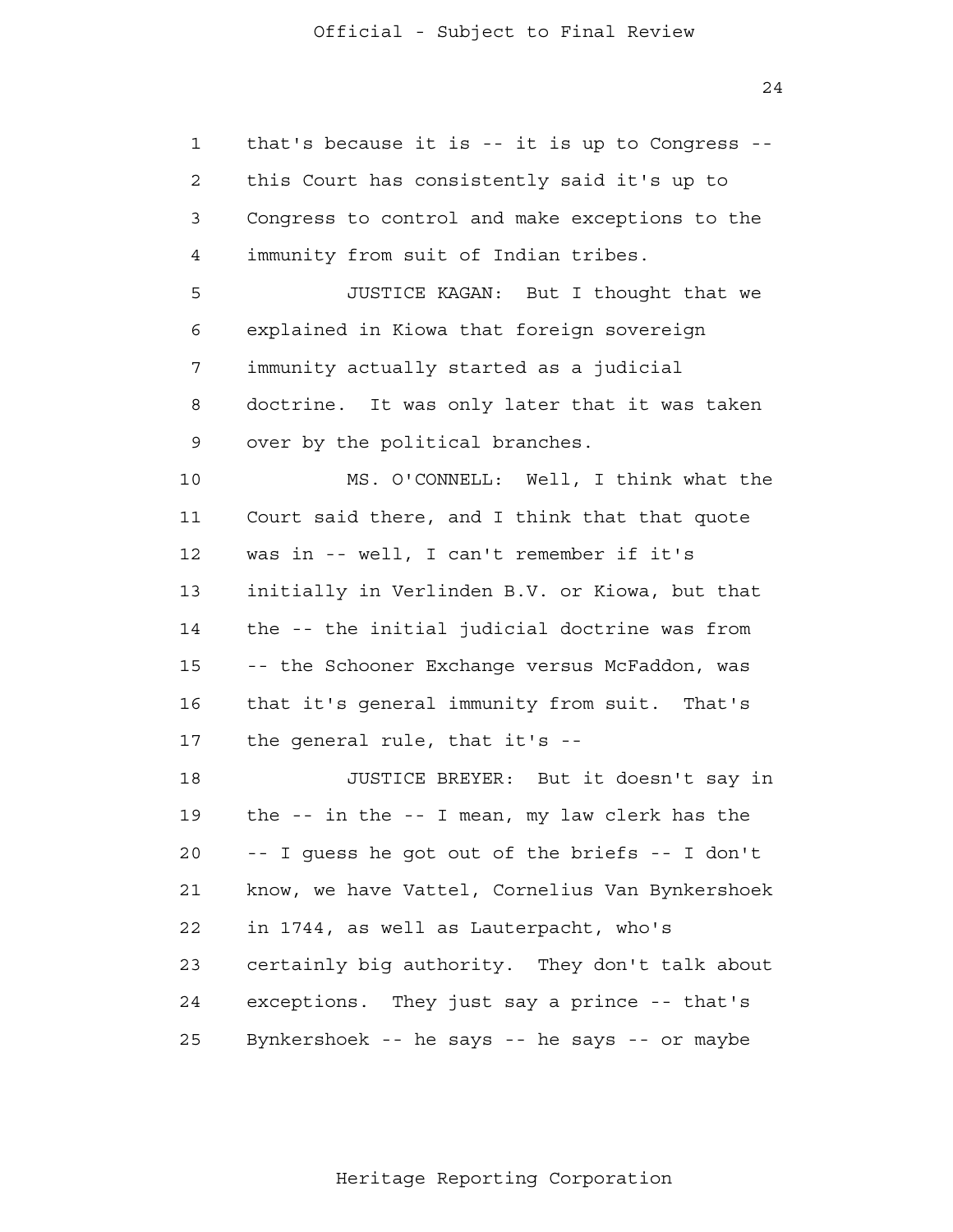1 2 3 4 **5** it's the other one -- he says in sovereign several sovereigns have fiefs and other possessions in the territory of another prince. In such case -- cases, they hold them in the manner of private individuals.

 6 7 8 9 10 11 12 13 And then we have Vattel and all these others, and they say the same thing really. They don't talk about exceptions or not exceptions. So, if you were to have a quiz, what was the law of sovereign immunity in 1760, you know, I guess you'd have to say the law is that the prince buys a department store in Iowa, I'm sorry, he's just like another Iowan.

 14 15 16 17 18 19 20 21 MS. O'CONNELL: I'm not -- I'm not sure that any of those sources are talking about sovereign immunity from suit. I mean, those quotes could equally apply to whether the prince has to pay property taxes, whether the land is subject to the regulatory jurisdiction of the state, as opposed to you could sue the foreign nation in court.

 22 23 24 25 JUSTICE KAGAN: But if you look at two cases, Ms. O'Connell, one is Schooner Exchange, which talks about foreign states, and then the other is this Georgia v. Chattanooga, which is

Heritage Reporting Corporation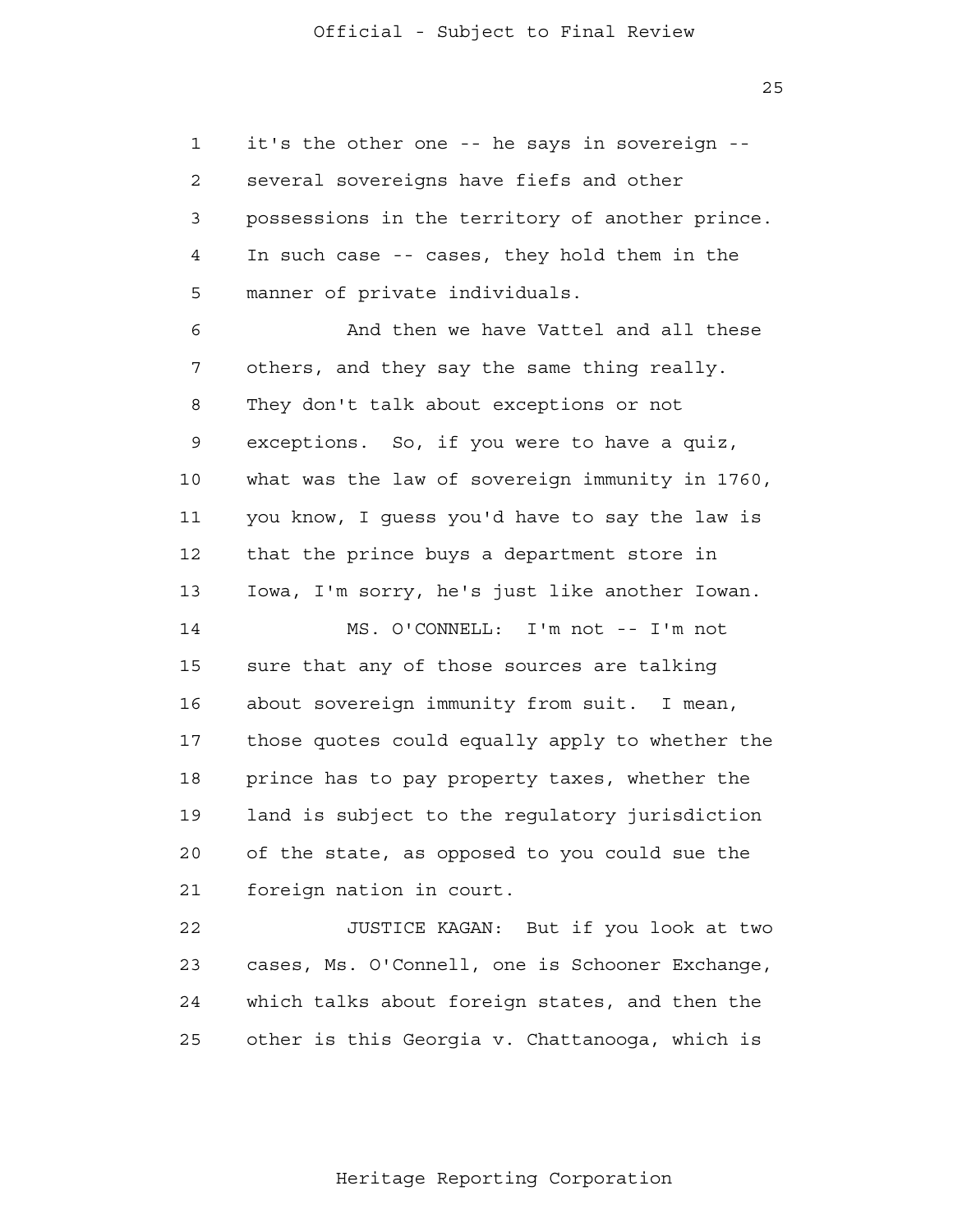26

 1 2 3 4 **5**  6 7 8 9 10 11 12 13 14 15 16 17 18 19 20 21 22 23 24 25 individual states in another state's jurisdiction, I mean, both of those seem to be indicating that there's this long-standing rule that when the prince goes someplace else and buys land there, he's just going to be treated like anybody else. MS. O'CONNELL: I - JUSTICE KAGAN: And it doesn't have much to do with any kind of executive action. It doesn't have much to do with the states all agreeing about something at the Constitutional Convention. It's just a sort of rule that when the prince pops up in some other jurisdiction and buys a piece of land, he's no longer the prince. MS. O'CONNELL: That, Justice Kagan, I think is an exception to the general rule of immunity from suit. This Court called it an exception in Permanent Mission of India. Congress certainly called it an exception in the Foreign Sovereign Immunities Act, where it lays out that the baseline rule is that sovereigns are completely immune from suit unless an exception applies.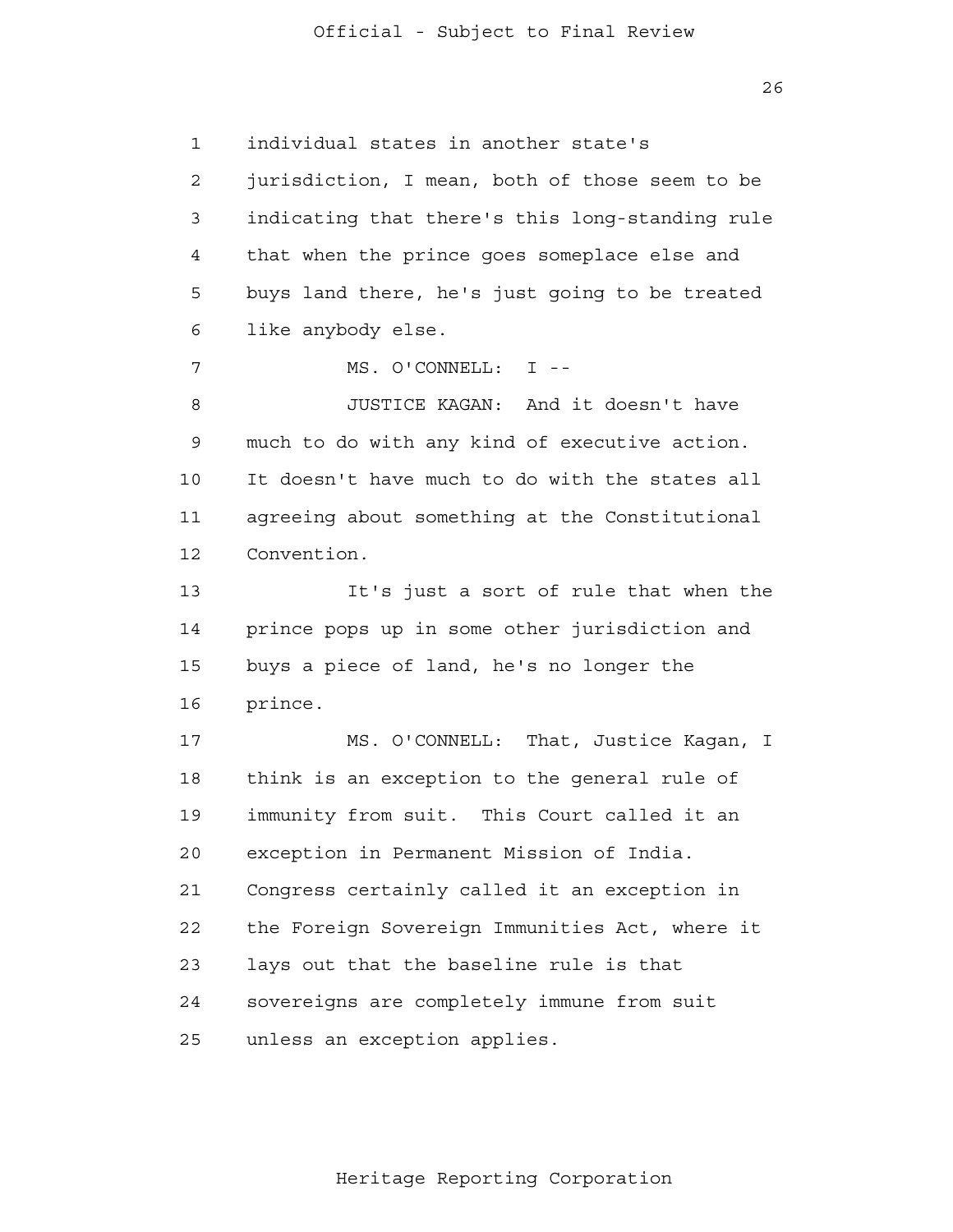27

| $\mathbf 1$    | JUSTICE KAGAN: I guess what my point            |
|----------------|-------------------------------------------------|
| $\overline{2}$ | is is not whether it should be denominated an   |
| 3              | exception or not an exception but whether this  |
| 4              | is the kind of historic, traditional,           |
| 5              | long-standing rule that we -- we shouldn't      |
| 6              | expect Congress to have to put in, that it just |
| 7              | sort of goes into the doctrine because that is  |
| 8              | part of the doctrine from long, long ago, which |
| 9              | is a very different thing from saying, look,    |
| 10             | it's up to Congress to really -- to -- to       |
| 11             | treat -- you know, to -- to -- to start         |
| 12             | modifying terms of the doctrine that have       |
| 13             | existed for a long time.                        |
| 14             | MS. O'CONNELL: To the contrary, I               |
| 15             | think that Congress's ability to create a       |
| 16             | comprehensive exception or solution here and    |
| 17             | weigh the policy interests on both sides is     |
| 18             | what should counsel this Court not to begin     |
| 19             | recognizing judicial exceptions to sovereign    |
| 20             | immunity from suit in court.                    |
| 21             | JUSTICE KENNEDY: Well, of course, you           |
| 22             | call it, again, as Justice Kagan's indicated,   |
| 23             | you call it an exception. Others may call it    |
| 24             | just a limit to the general rule.               |
| 25             | Right. But I think<br>MS. O'CONNELL:            |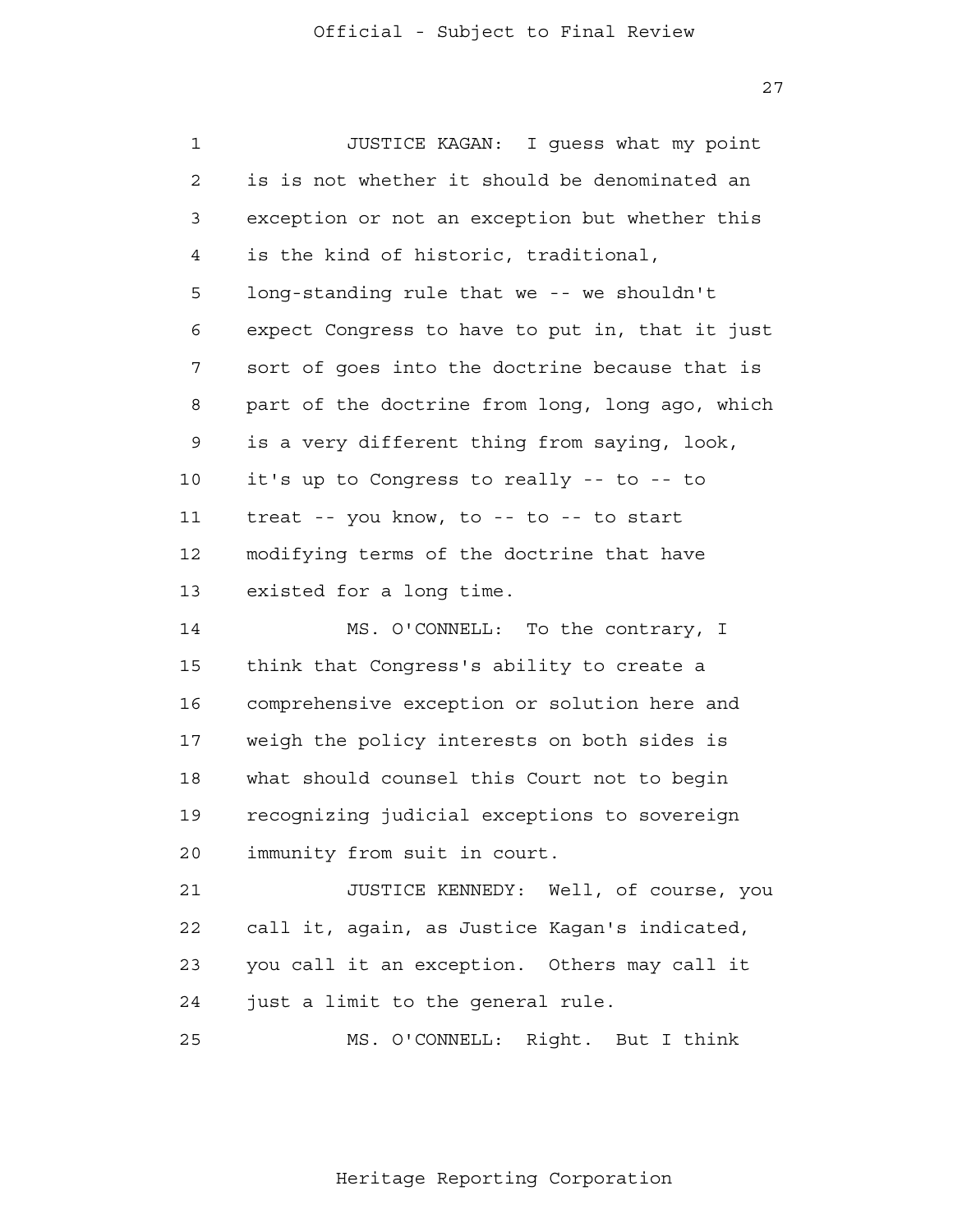1 2 3 the  $-$ - the point  $I$   $-$ JUSTICE KENNEDY: So that's just playing with words.

 4 **5**  6 7 8 9 10 11 12 MS. O'CONNELL: The point I want to make is that, you know, when Congress passed the Quiet Title Act to deal with this exception from immunity from suit for suits against the United States, it made various policy judgments; the suits could only be brought in federal court, it imposed a statute of limitations, it made exceptions for adverse possession claims, for water rights.

 13 14 15 16 17 18 19 JUSTICE KENNEDY: Under your view of this case, suppose the tribe, on land that it owns in a state but outside the reservation, puts up a high-rise building in violation of the zoning law. They're -- they're exempt? They can -- they can develop anywhere without reference to zoning laws?

 20 21 **22**  23 MS. O'CONNELL: They're not exempt from the regulatory jurisdiction of the state, if it's just fee land, but the -- the immunity from suit would still attach.

> 24 25 JUSTICE GORSUCH: Ms. O'Connell, I --I have been hoping to hear from you about what

> > Heritage Reporting Corporation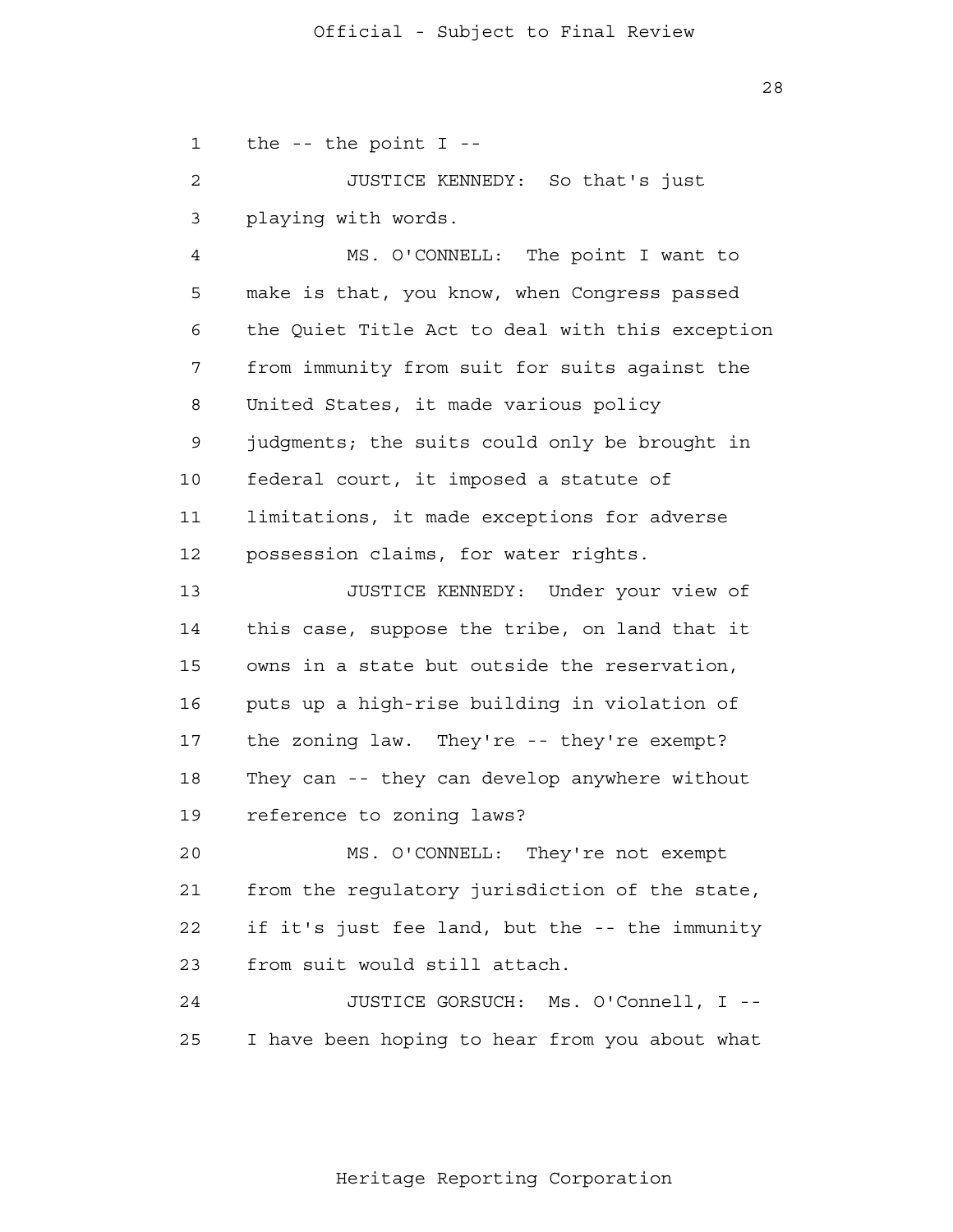29

 1 2 3 4 **5**  6 7 8 9 10 11 12 13 14 15 16 17 18 19 20 21 **22**  23 24 25 the baseline rule was versus the exceptions. And I'm still hopeful we might get an answer to that question. Why do you -- what's your best authority for the proposition that the baseline rule of common law was total immunity, including in rem actions? MS. O'CONNELL: I -- I think it's the Federalist Papers, the Hamilton quote from the Federalist Papers. Also, Schooner Exchange versus McFaddon lays that out as a general rule for foreign states at least. But, again, I think that one important point that I want to get out here is that if Congress were to look at this and -- and decide whether to create a judicial -- or a statutory exception for tribal sovereign immunity, it may very well make decisions like it made with respect to the United States about a statute of limitations or exceptions for adverse possession claims or things that Congress is in a position to weigh and create a comprehensive solution. I think there would be - CHIEF JUSTICE ROBERTS: Ms. O'Connell, what -- there was one sentence in your brief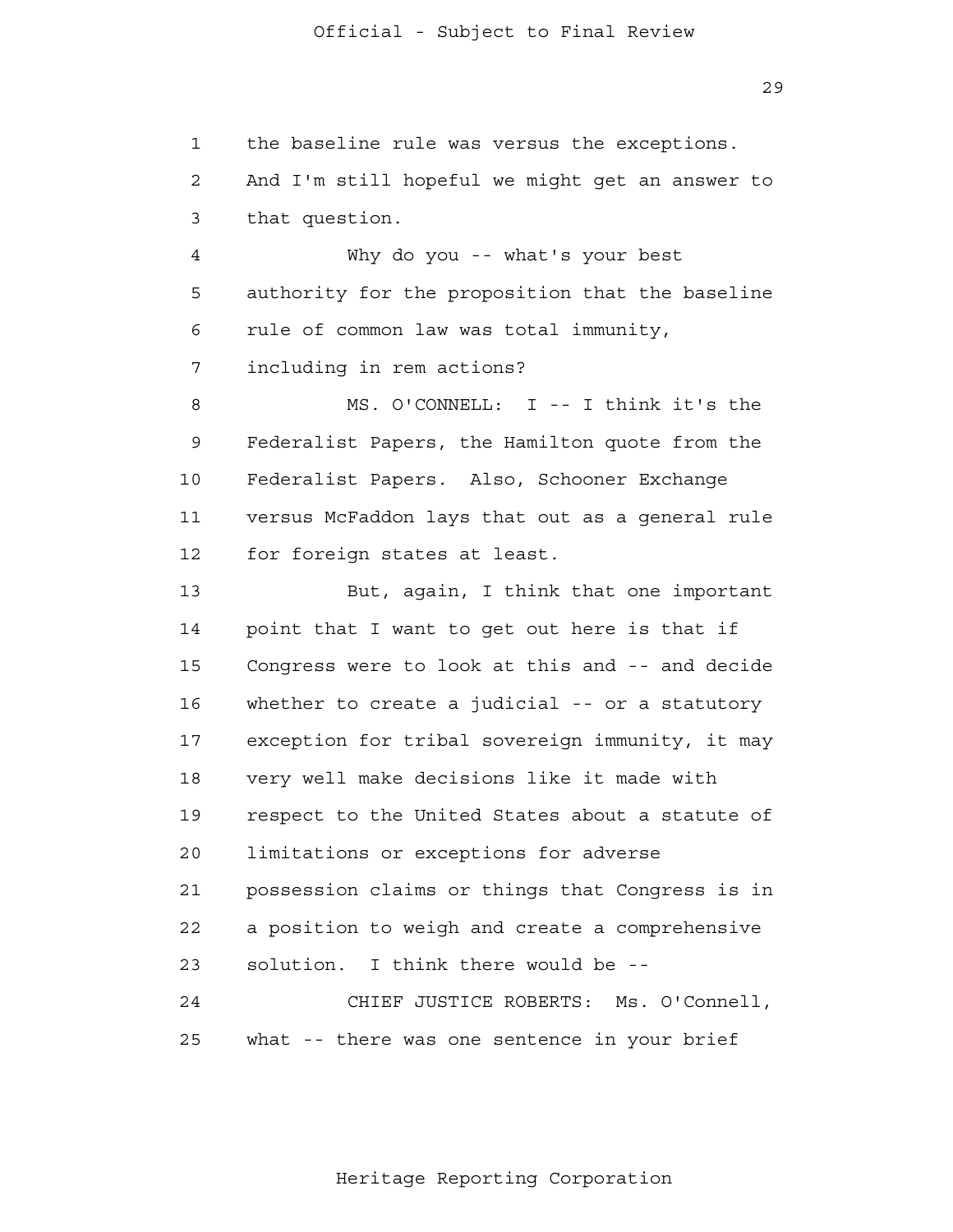30

 1 2 3 4 **5**  6 7 8 9 10 11 12 13 14 15 16 17 18 19 20 21 **22**  23 24 25 that really leapt off the page for me anyway. It's the one between pages 23 and 24 where you say the Respondents, the Lundgrens, you're asking, well, what alternatives do they have? And you say the Lundgrens could, for example, log trees on the disputed strip, commence building a structure, or take other similar actions that would induce Petitioner to file suit. Is that really what you want them to do? There's a dispute about this piece of property and you say, well, go pick a fight. Go cut down some trees. MS. O'CONNELL: I think that - CHIEF JUSTICE ROBERTS: That's a surprising position for -- for the government to take. MS. O'CONNELL: That -- that alternative way of resolving the dispute is laid out in this Court's decision in Block versus North Dakota. In that case, the Court said, even though the state's claim against the United States to quiet-title to land was barred by the statute of limitations, that didn't mean the title dispute was resolved. The state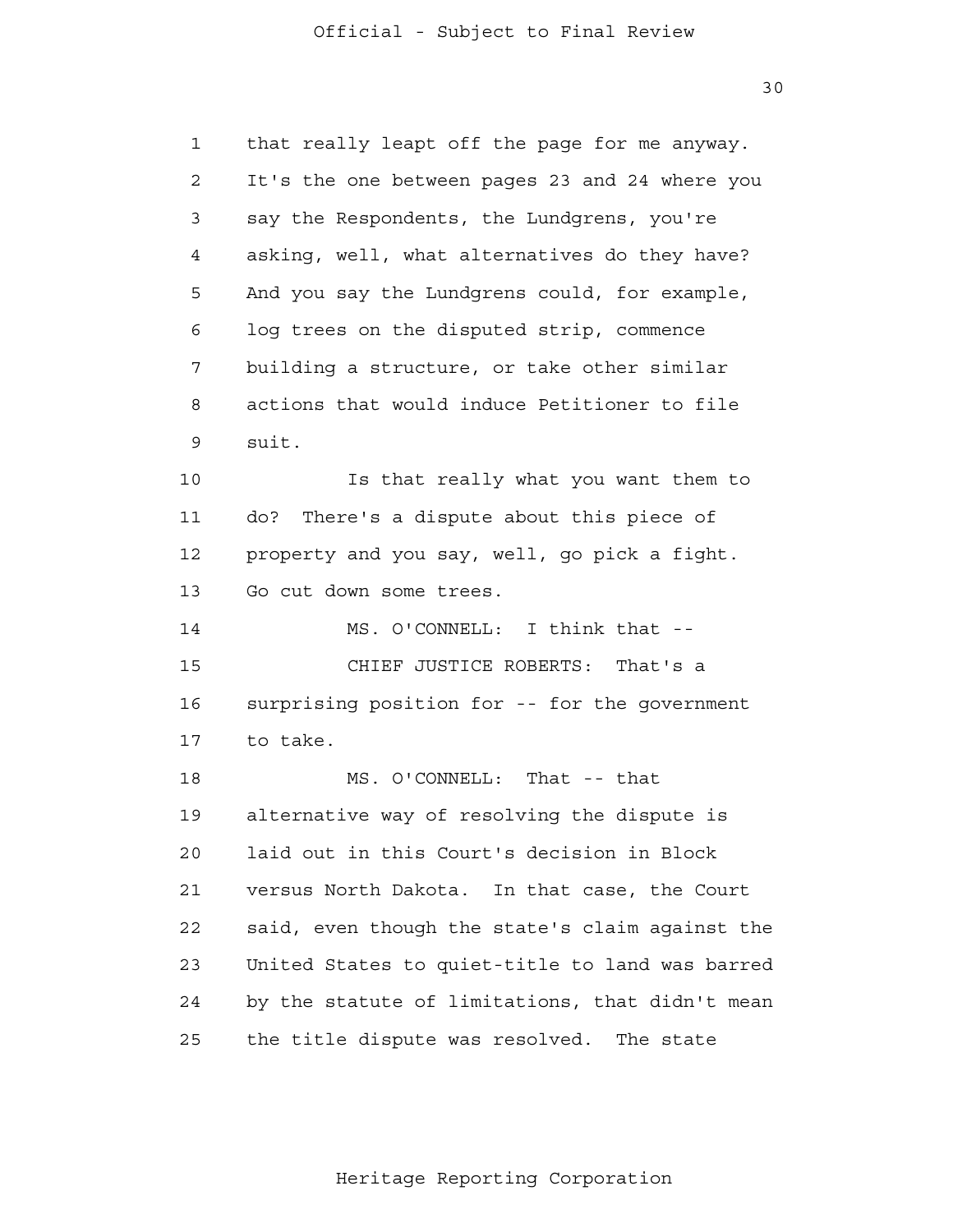31

 1 2 3 4 **5**  6 7 8 9 10 11 12 13 14 15 16 17 18 19 20 21 22 23 24 25 could continue to assert its right to the property and force the sovereign to sue you.  $SO = -$ CHIEF JUSTICE ROBERTS: So -- so if -and -- and the tribe, I gather, said they're going to build their own fence right on the line and you're saying the Lundgrens should jump over the fence with a chain saw and start cutting down trees, and when the tribe comes up to them, they're supposed to say: Oh, Ms. O'Connell said I should do this. MS. O'CONNELL: I think the -- well, they probably shouldn't say that. (Laughter.) MS. O'CONNELL: The -- the point that we're trying to make here is that when a suit is dismissed because the sovereign has immunity when a quiet-title suit is dismissed in those circumstances, it doesn't mean that the tribe now owns the land. It means title is still not settled. And so the -- the Lundgrens could continue to assert their -- their ownership of the property and force the tribe to quiet-title. And I think one other thing I'd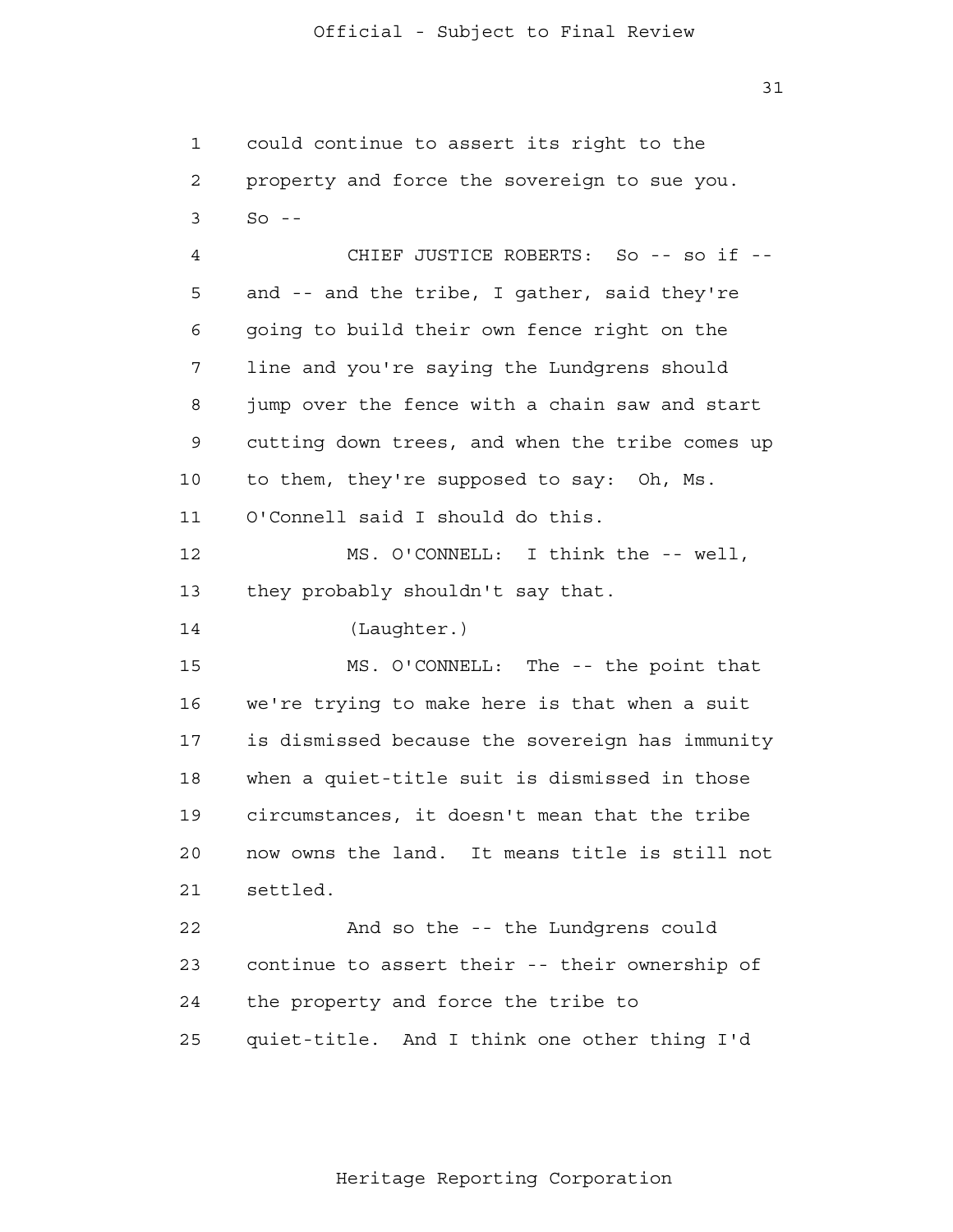32

 1 2 3 4 **5**  6 7 8 9 10 11 12 13 14 15 16 17 18 19 20 21 22 23 24 25 like to point out there is that the -- the land into trust process is another way that this dispute could still be resolved in this particular case. The tribe brought this land with the intention of asking the United States to take the land into trust for the Indian tribe. In that process, the tribe has to present the -- the Secretary of the Interior with its deed and with title insurance and then the Secretary conducts an investigation to see if there are any infirmities to the title. And so, in this case, obviously, there is another claim to the land and the Secretary would require the tribe to get that settled, either through a negotiation or through its own quiet-title action before that strip could be taken. JUSTICE GORSUCH: What difference what difference would that make? Let's say the land were in title. How should that affect our analysis, if at all? MS. O'CONNELL: If the - JUSTICE GORSUCH: If the land were - MS. O'CONNELL: If the Secretary took the land into trust?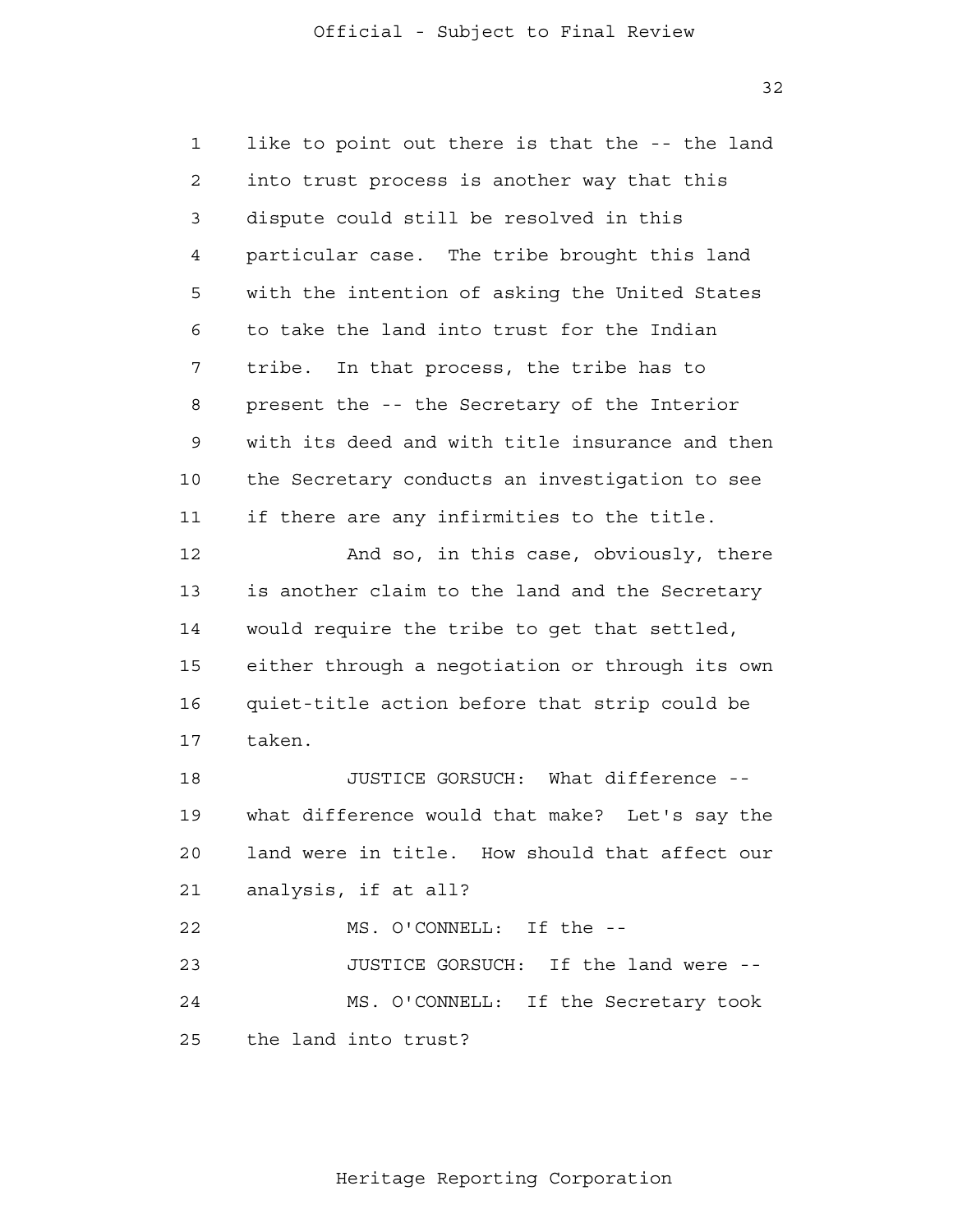33

 1 2 3 4 **5**  6 7 8 9 10 11 12 13 14 15 16 17 18 19 20 21 22 23 24 25 JUSTICE GORSUCH: Yeah. Let's say let's say the land -- this land were in -- were in trust. Then what? Why should that make any difference? MS. O'CONNELL: Well, then the United States would have title to the land and the Lundgrens' claim would have to come under the federal Quiet Title Act against the United States. There would be an adverse possession exception in those circumstances. JUSTICE BREYER: So -- so what -- what -- I mean, Kiowa was 20 years ago. I did really think Congress would do something. It's done nothing, all right? So in the meantime tribes, is not necessarily this one, but many tribes have business interests all over the country. And -- and so how -- how do these in practice, how are they getting resolved, if there is sovereign immunity all over the place? What happens? MS. O'CONNELL: Congress does step in from time to time. So there are certain statutes where Congress has abrogated tribal sovereign immunity with respect to a specific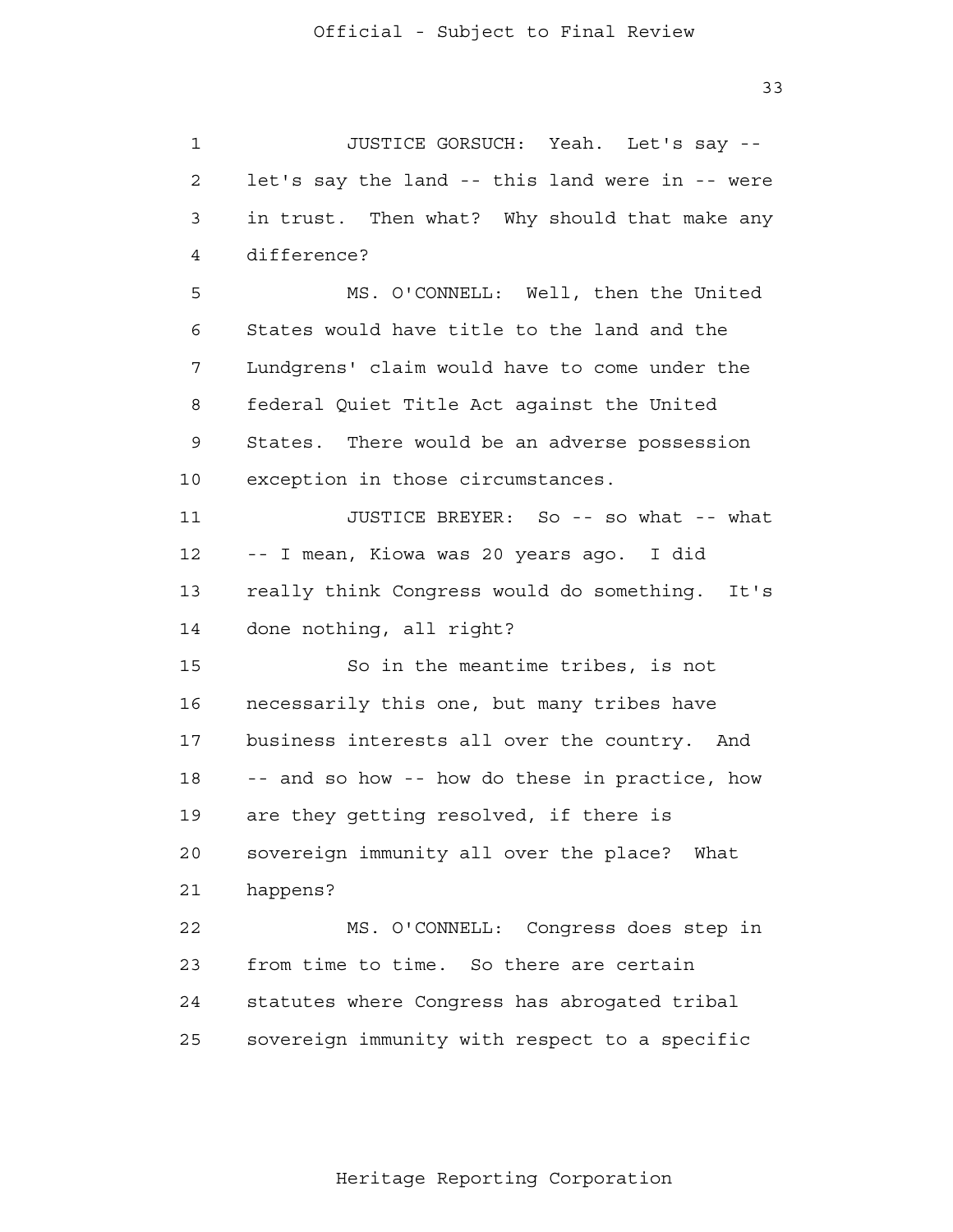34

| 1  | water settlement agreements or required the     |
|----|-------------------------------------------------|
| 2  | tribe to waive its immunity in order to         |
| 3  | exercise statutory jurisdiction under various   |
| 4  | statutes, but, you know, the -- I think the     |
| 5  | Footnote -- the Footnote 8 problem in Bay Mills |
| 6  | doesn't come up here because, unlike a tort     |
| 7  | plaintiff that's just out of luck if it can't   |
| 8  | sue the tribe because of immunity, title is not |
| 9  | settled here.                                   |
| 10 | There are other options for resolving           |
| 11 | who owns the property than suing the tribe.     |
| 12 | Thank you.                                      |
| 13 | CHIEF JUSTICE ROBERTS: Thank you,               |
| 14 | counsel.                                        |
| 15 | Mr. Miller.                                     |
| 16 | ORAL ARGUMENT ON BEHALF OF ERIC D. MILLER       |
| 17 | ON BEHALF OF THE RESPONDENTS                    |
| 18 | MR. MILLER: Mr. Chief Justice and may           |
| 19 | it please the Court:                            |
| 20 | The core attribute of sovereignty is            |
| 21 | the authority to adjudicate disputes over the   |
| 22 | ownership of real property within the           |
| 23 | sovereign's territory.                          |
| 24 | That authority is not displaced simply          |
| 25 | because another sovereign claims an interest in |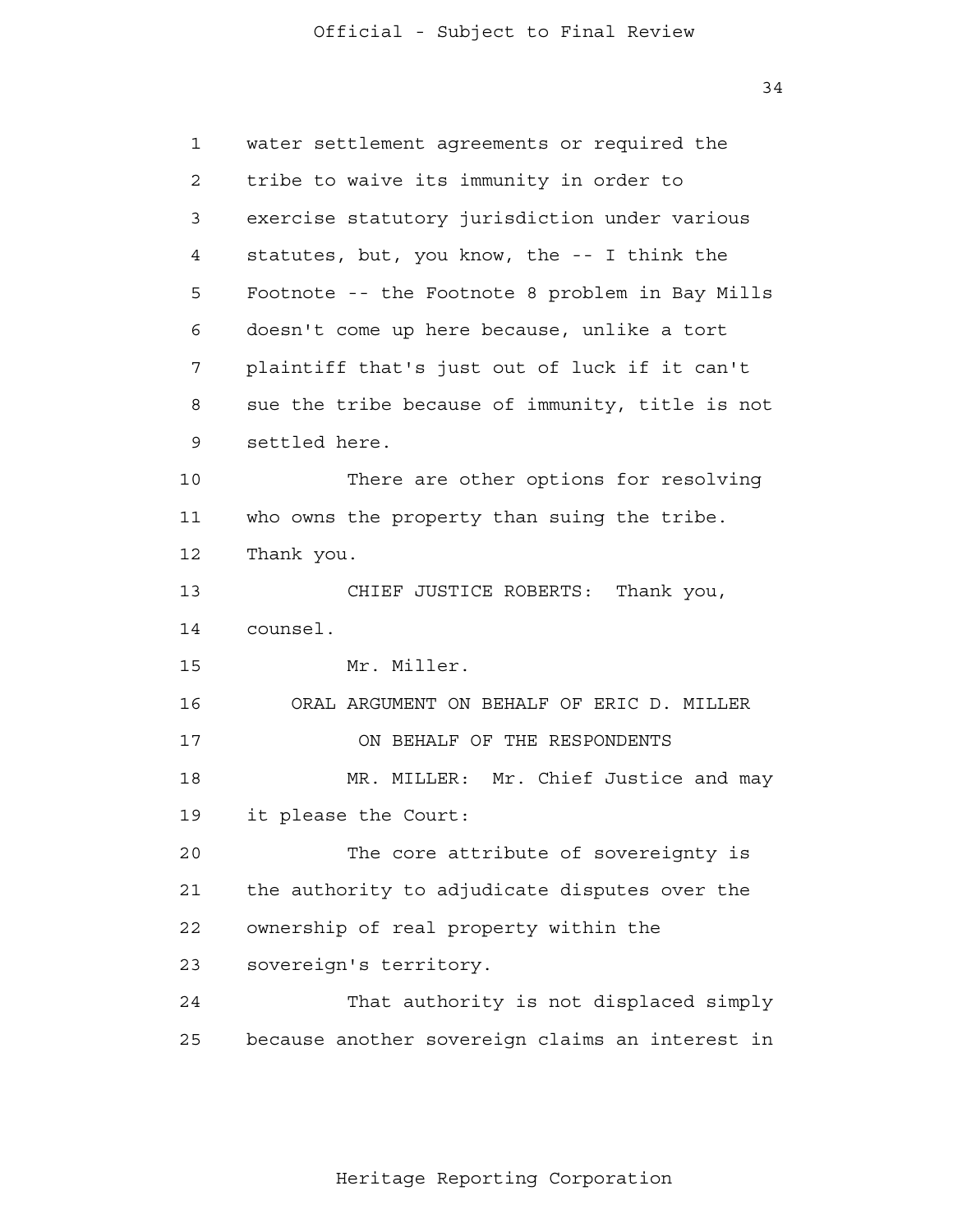1 the property.

 2 3 4 **5**  6 7 JUSTICE GINSBURG: Mr. Miller, this was -- is an argument that you have pressed vigorously here but it has nothing to do with the decision of the Washington Supreme Court. There was nothing about immovable property exception.

 8 9 10 11 12 13 So are you defending -- are you presenting an alternative while at the same time defending what the Washington Supreme Court decided? Or are you saying, never mind what they've decided, this immovable property exemption takes care of it?

> 14 15 16 17 18 19 20 21 MR. MILLER: We -- we are defending the holding of the court below, set out at pages 7A to 11A of the petition appendix under the heading "in rem jurisdiction" and what the Court below said is that the courts of Washington have in rem jurisdiction to resolve disputes over real property within the state of Washington.

> 22 23 24 25 And I think -- to -- to understand what that means you have to look in this Court's decision in Shaffer against Heitner and that explains that the difference between an in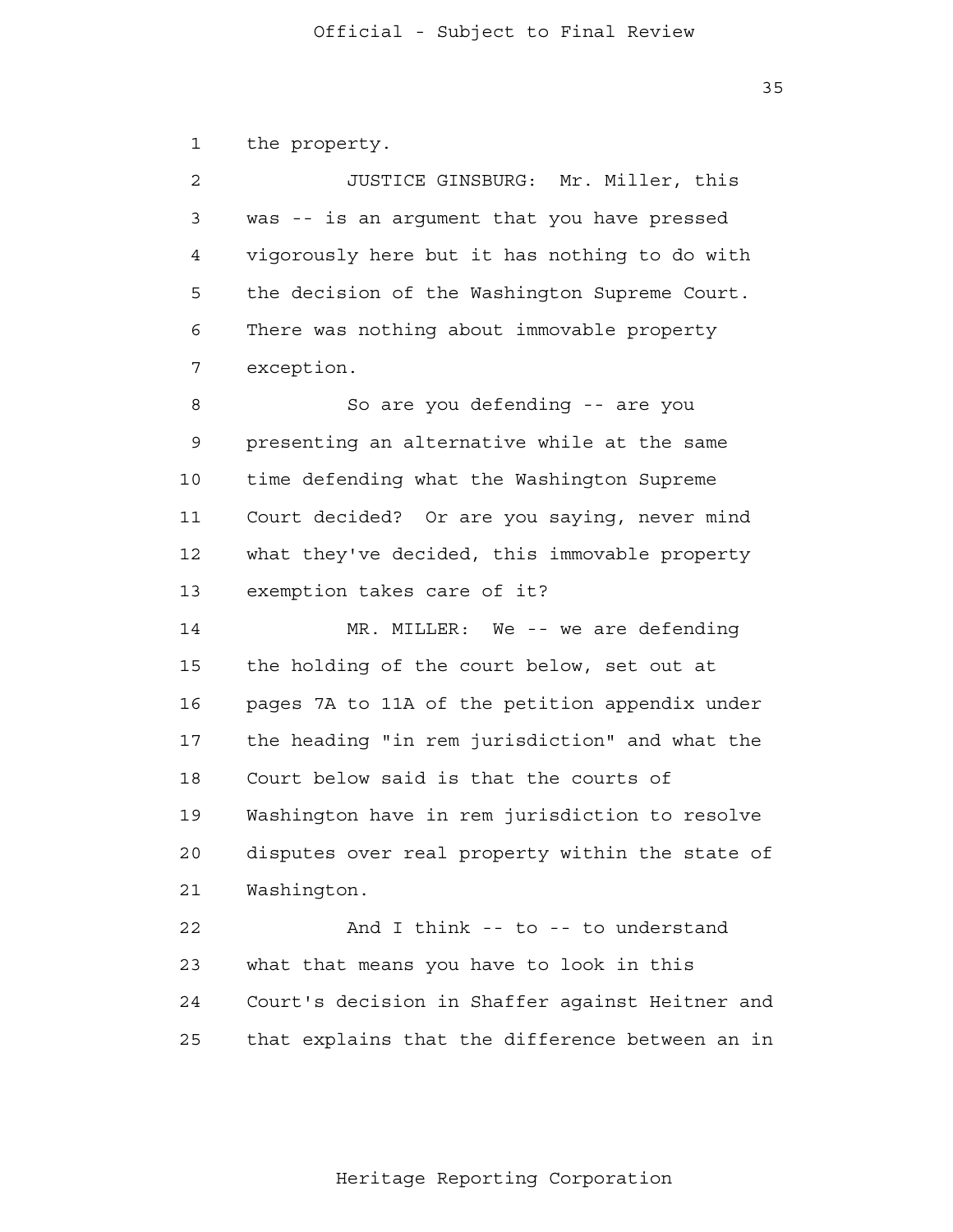36

 1 2 3 4 **5** rem and an in personam action it's not about pleading or who the defendant is or how you write the caption, there is a substantive difference and it turns on the source of the Court's authority -

 6 7 8 9 10 11 JUSTICE GORSUCH: But counsel, Justice Ginsburg's question, I -- I really would appreciate an answer to that because it troubles me too. The state of Washington relied on this Court's decision in Yakima and said that there was no impediment to suit.

 12 13 14 15 16 17 But Yakima, of course, was just an interpretation of the General Allotment Act and had nothing to do with in rem authority, writ large, and I didn't see anything in your brief defending the reasoning of the Washington Supreme Court and its analysis of Yakima.

> 18 19 20 21 So can we just put that aside and agree that that was wrong and then move on to the arguments you've really pressed in your brief?

 22 23 24 25 MR. MILLER: Well, we -- we agree that, you know, Yakima was a -- a statutory case. Its holding is not controlling here. JUSTICE GORSUCH: Okay, all right.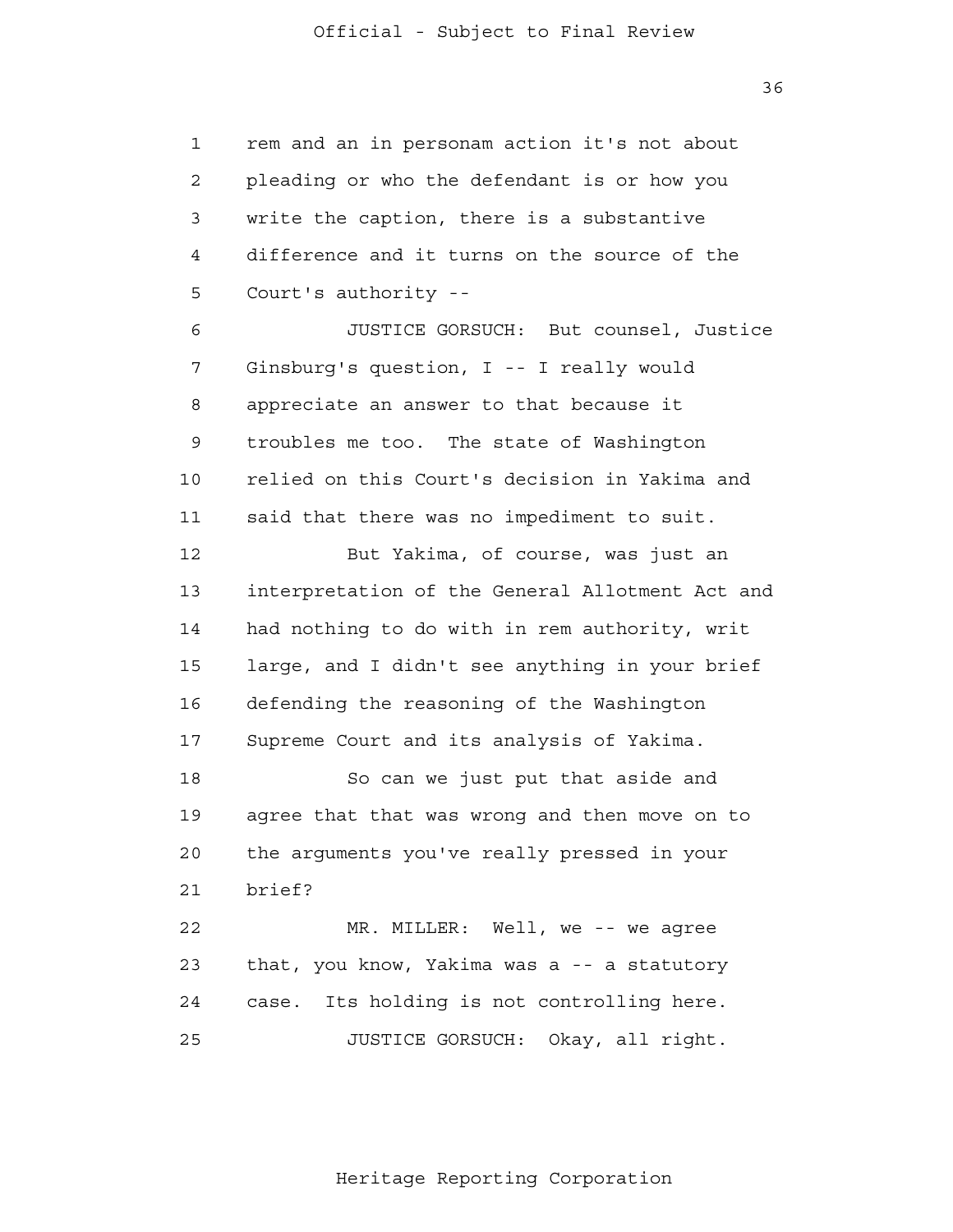37

 1 2 3 4 **5**  6 7 8 9 10 11 12 13 14 15 16 17 18 19 20 21 22 23  $24 - -$  25 That's -- that -- I appreciate that concession. MR. MILLER:  $I - - I - - I$  would say, however, that Yakima reflects an understanding that there is a difference between control over property and - JUSTICE GORSUCH: But -- fine. You agree that Yakima doesn't control? MR. MILLER: Yes, yes. JUSTICE GORSUCH: Okay. All right. In that case why isn't it enough for the day for this Court to resolve a split of authority over whether Yakima controls in cases like this and return it to the Washington Supreme Court where you can present all these wonderful arguments you've raised here for the first time? MR. MILLER: Well a couple reasons, Your Honor. First of all, the -- the argument that we are presenting is a response to the argument that Petitioner has presented. So Petitioner's argument in their opening brief, it's very clear and straightforward and it has two parts JUSTICE GORSUCH: I understand that.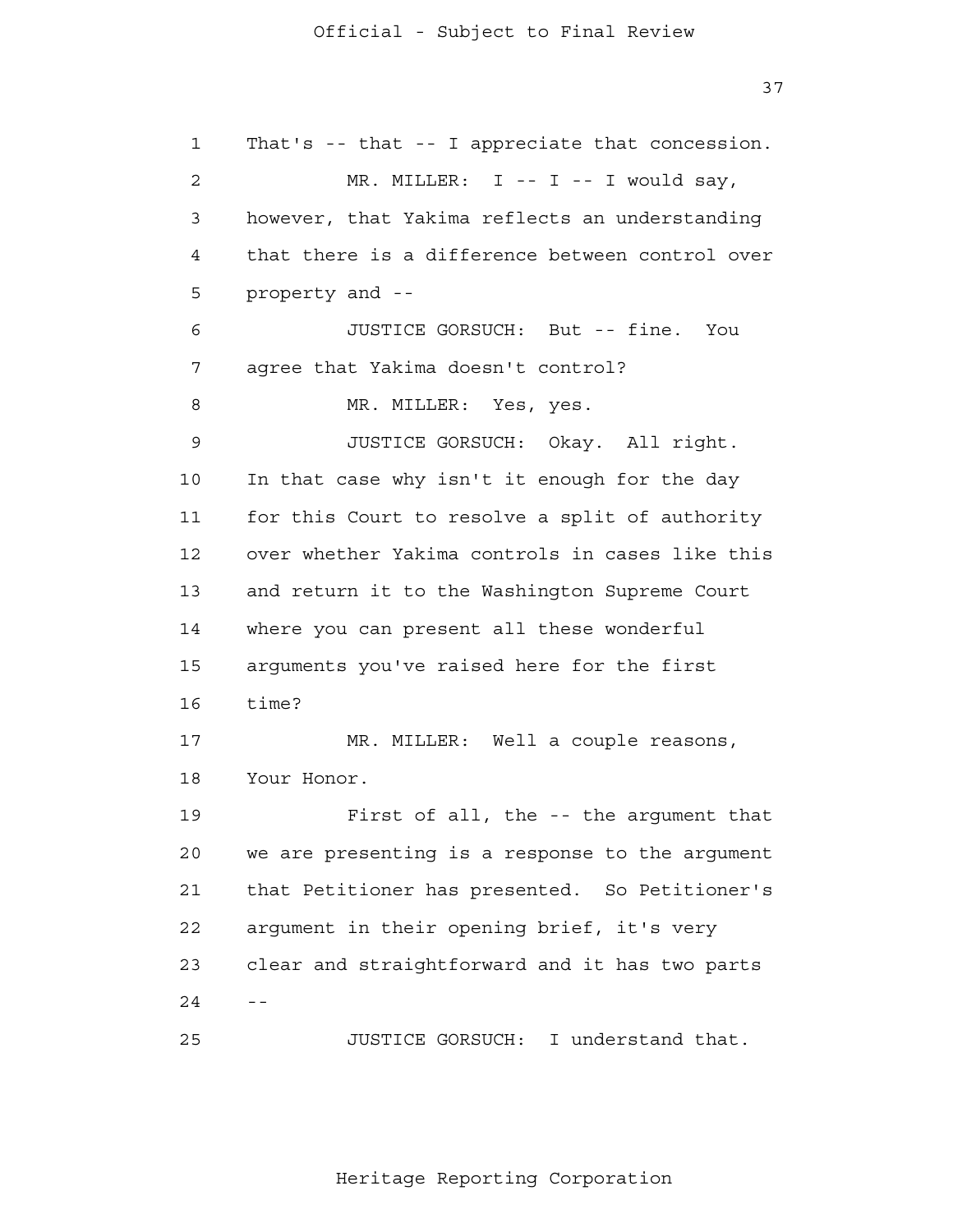38

| $\mathbf{1}$   | I spot you all of that. My question, though,    |
|----------------|-------------------------------------------------|
| $\overline{2}$ | remains, you've raised a new ground for         |
| 3              | defending the result below and abandoned the    |
| 4              | ground that was actually asserted.              |
| 5              | This Court doesn't normally resolve             |
| 6              | questions like that in the first instance.      |
| 7              | Normally is a question of review, not first     |
| 8              | Why shouldn't we exercise discretion<br>view.   |
| 9              | here and wait?                                  |
| 10             | MR. MILLER: Well, again, you know, a            |
| 11             | couple additional reasons. First, although the  |
| 12             | Court did not use the language of the immovable |
| 13             | property rule, its references to in rem         |
| 14             | jurisdiction, its emphasis on, you know, its    |
| 15             | authority over land within the State of         |
| 16             | Washington, necessarily encompasses the same -- |
| 17             | JUSTICE KAGAN: I don't think that --            |
| 18             | MR. MILLER: -- concepts that --                 |
| 19             | JUSTICE KAGAN: -- that's quite true,            |
| 20             | Mr. Miller, unless -- I mean, tell me if I am   |
| 21             | wrong, but I made a little Venn diagram for     |
| 22             | And it turns out that immovable<br>myself.      |
| 23             | property and in rem jurisdiction, there's a     |
| 24             | long sphere of overlap, but there are           |
| 25             | definitely places where the two do not overlap. |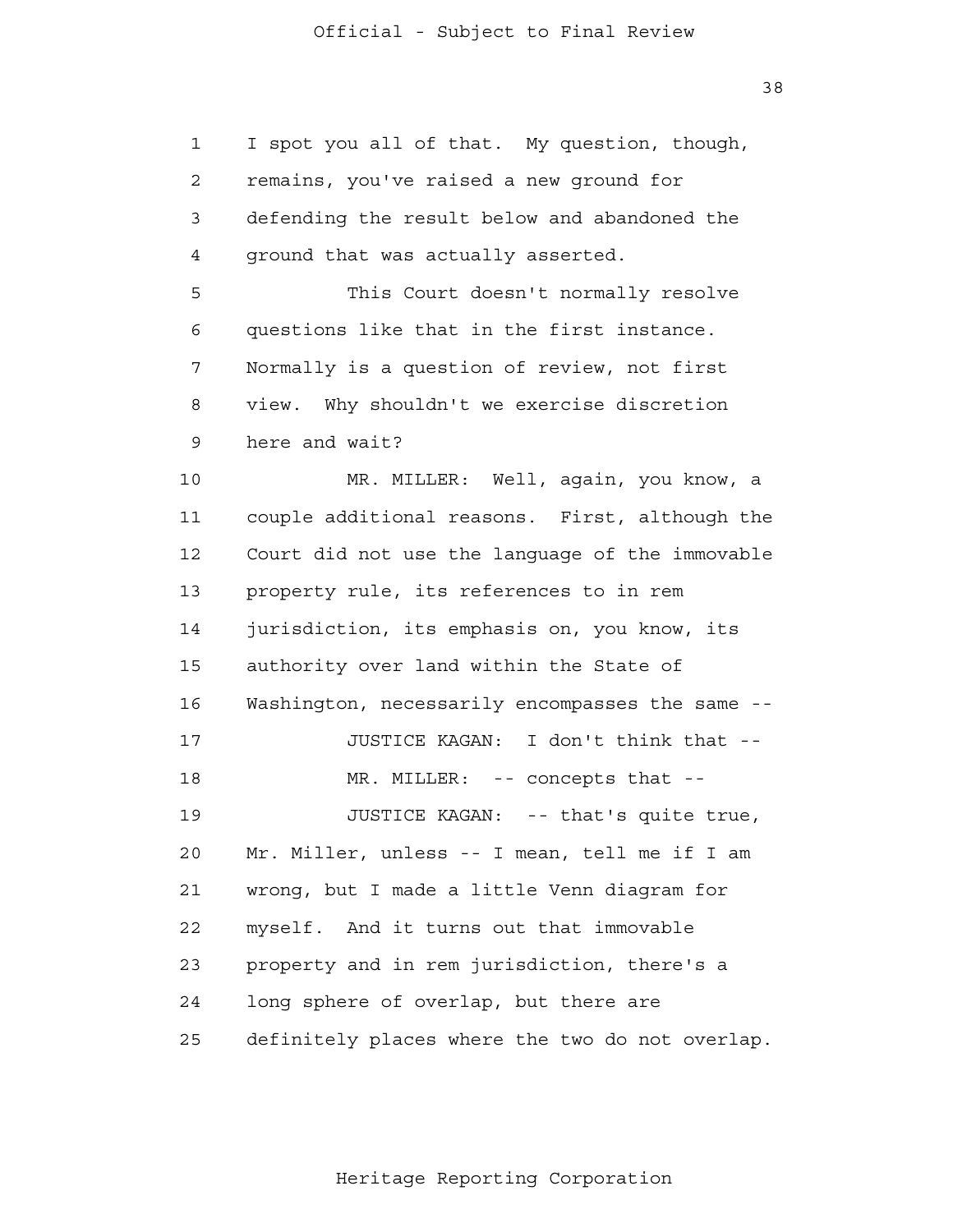39

 1 2 3 4 **5**  6 So, you know, you have your in rem about land, that's this sphere of overlap, but you can have immovable property that the action is about land and have an in personam suit, that would be a particular trespass, something like that.

 7 8 9 10 11 12 13 14 And then on the other side you could have an in rem suit that's about movable property or you could have an in rem suit that's about land within the jurisdiction. And that would not fall within the sphere -- excuse me, within the reservation itself, within the Indian reservation, and that would not fall within the sphere of overlap.

> 15 16 17 18 19 20 21 22 23 24 25 So I think there are real differences in the scope of the immovable property exception on the one hand and an in rem exception on the other hand. And -- and clearly the Washington court talked about the in rem exception. Now you're coming in and you have an extremely strong argument about this immovable property rule, but it's not the same argument that the court in Washington made. It's not the same theory as Justice Gorsuch pointed out. It's also just not the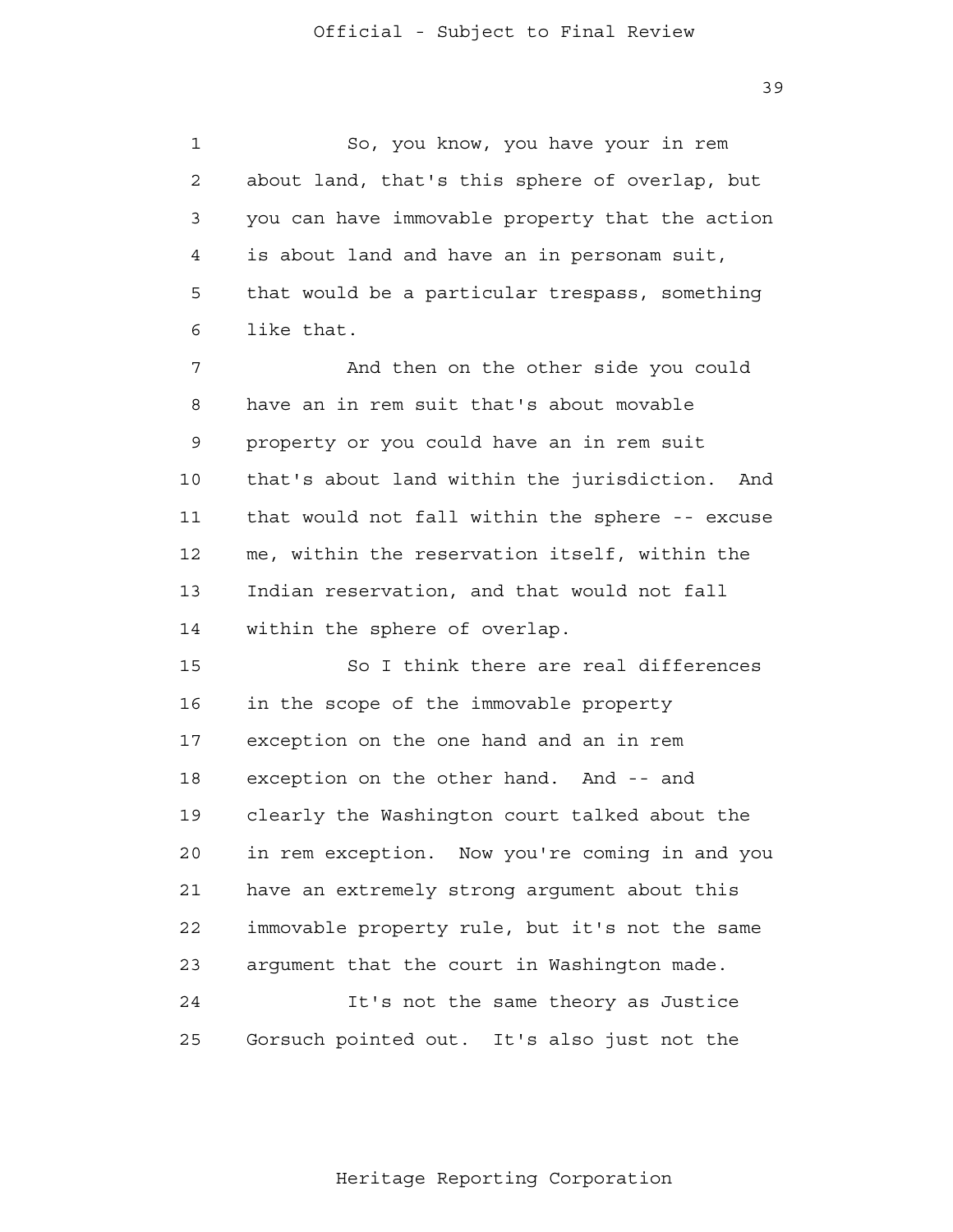1 2 3 4 **5**  6 7 8 9 10 11 12 13 14 15 16 17 18 19 20 21 **22**  23 24 25 same categorization. MR. MILLER: With -- with respect, Your Honor, I think it is the same categorization and I -- I want to explain why. So to take the second part of the Venn diagram, it is true in the abstract that in rem jurisdiction can be more than immovable property. You know, admiralty and bankruptcy and so forth, but if you read the decision below, there are 34 references to land. There is nothing about boats. The first sentence of the substantive part of the analysis begins with the statement that the Superior Court has the jurisdiction and actions -- in rem jurisdictions and actions involving real property. So the fairest reading of the decision below is - JUSTICE KAGAN: Even if it's land - MR. MILLER: -- focused --JUSTICE KAGAN: -- there is still a question of where is the land, is the land on the reservation or is the land outside the reservation? If the land is on the reservation, I took you to agree with the point

40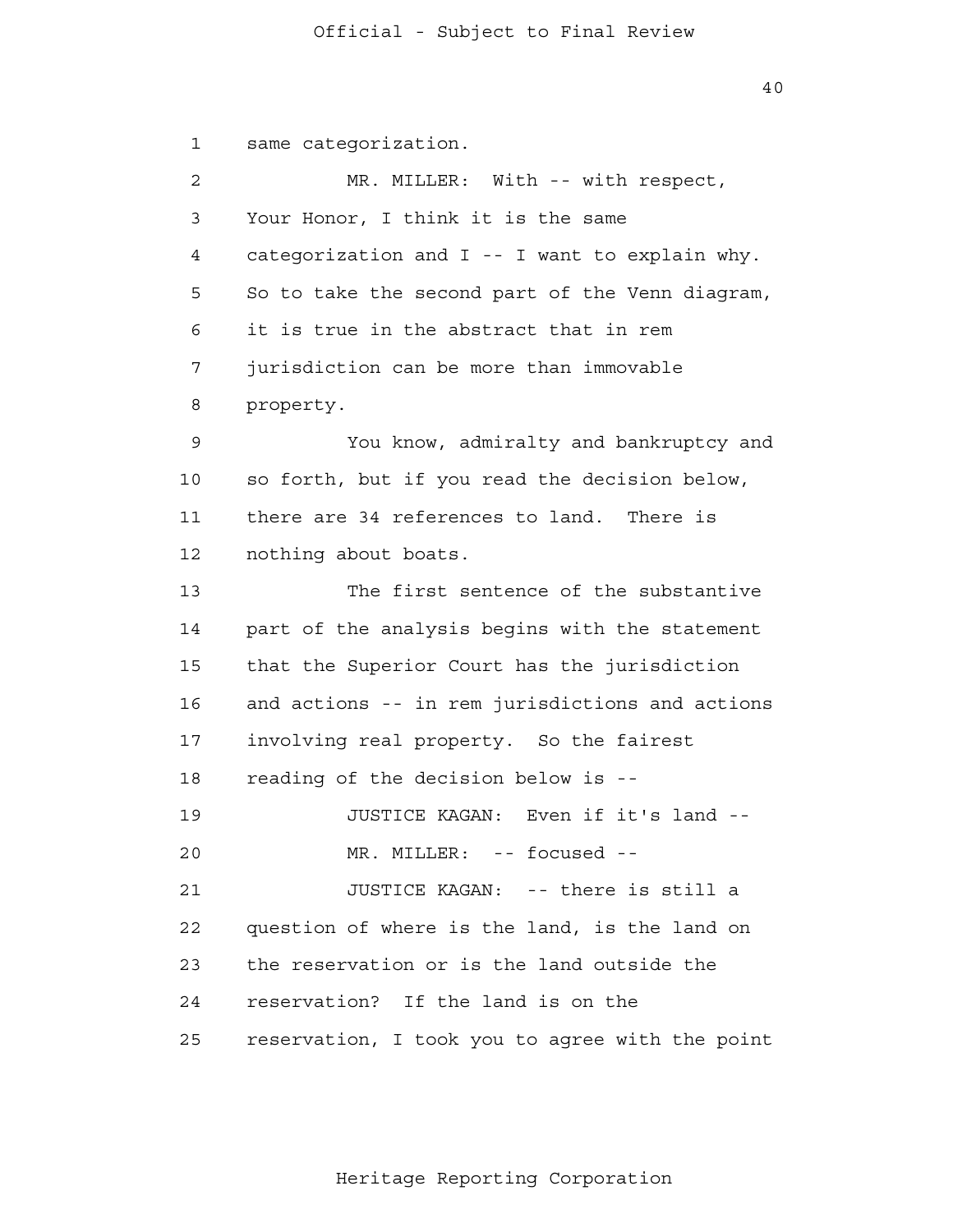1 2 3 4 **5**  6 7 8 9 10 11 12 13 14 15 16 17 18 19 20 21 22 23 24 25 that that's the prince's land, and so the prince would be immune from suit. MR. MILLER: Well two points on that, Your Honor. First, in the brief in opposition, in our formulation of the question presented, we emphasized that the case involved off-reservation land. So we -- we raised that clarification at that stage. On reservation land, the analysis would be somewhat different. If it is fee land, and the Court doesn't need to resolve that, but if it is fee land on the reservation, we read Plains Commerce bank to say that that is land that is not subject to tribal jurisdiction, because - JUSTICE KAGAN: I guess what I'm saying is it becomes much -- a -- a different question, a more complicated question if you ask about a broad in rem exception or, you know, in some ways the in rem exception is broader, in some ways it's narrower. It just becomes a different question if you ask about in rem exception, one which does take you into this question of: What happens if the land is on the reservation?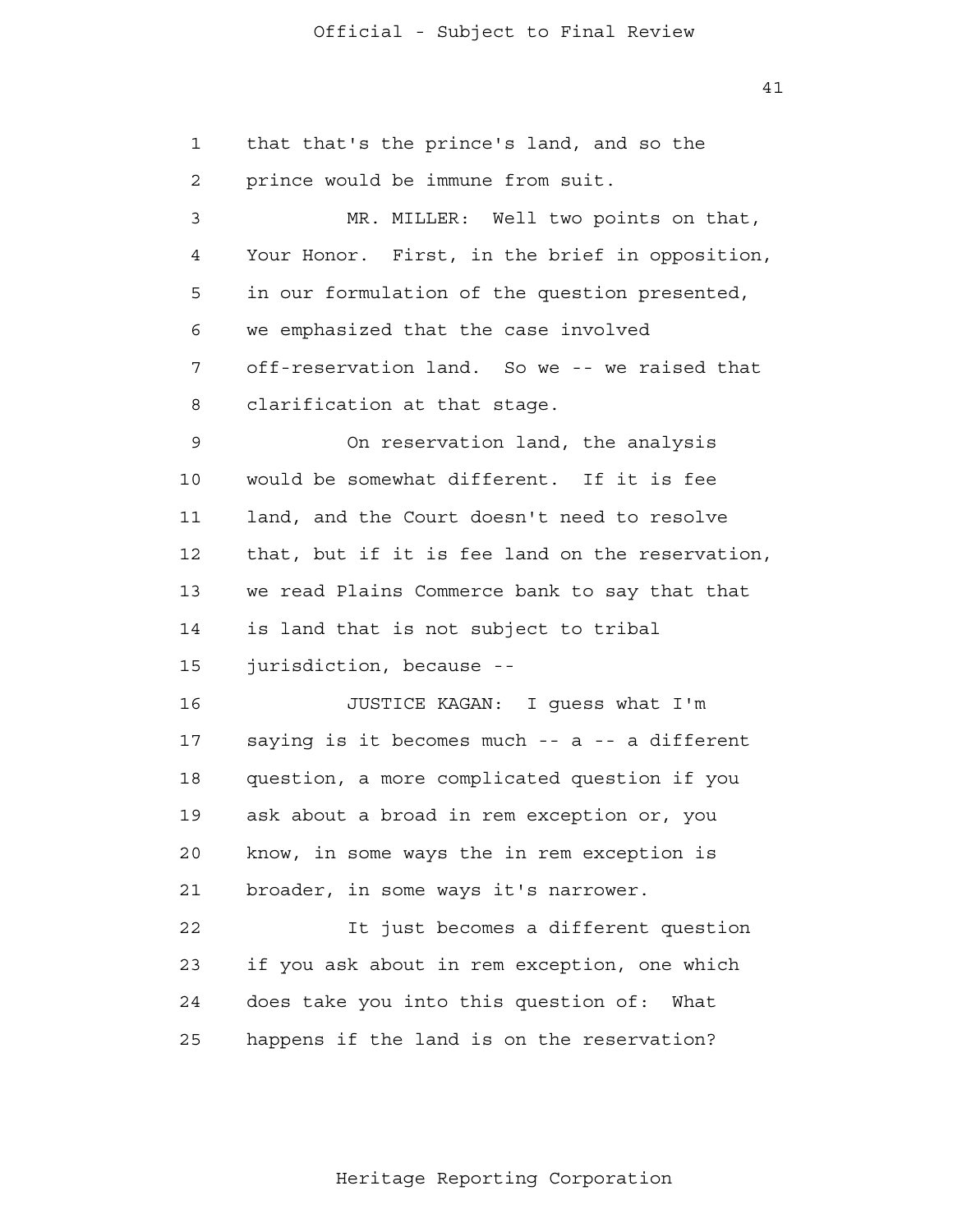1 2 3 4 **5**  6 7 8 9 10 11 12 13 14 15 16 17 18 Then if you say: Look under the immovable property rule, if one sovereign owns land in another sovereign's territory, that sovereign is subject to suit there. That's not -- that's not a general in rem question. It's a question about the immovable property rule. MR. MILLER: But -- but, you know, given -- going back to what I said earlier under Shaffer, what in rem jurisdiction is, it reflects an exercise of the power of the foreign state over the property. And when you're talking about off-reservation land, in rem jurisdiction is an exercise of the sovereign's power over - JUSTICE GINSBURG: Mr. Miller, it's odd that you bring up Shaffer against Heitner because the whole effort in that case was to

> 19 20 21 22 23 24 25 say, yeah, there's a historical understanding of why we divided things into in personam and in rem, but this Court said we wanted to make it clear that the notion that things have any rights is fanciful, anything is a claim involving a person, that is people have rights in things.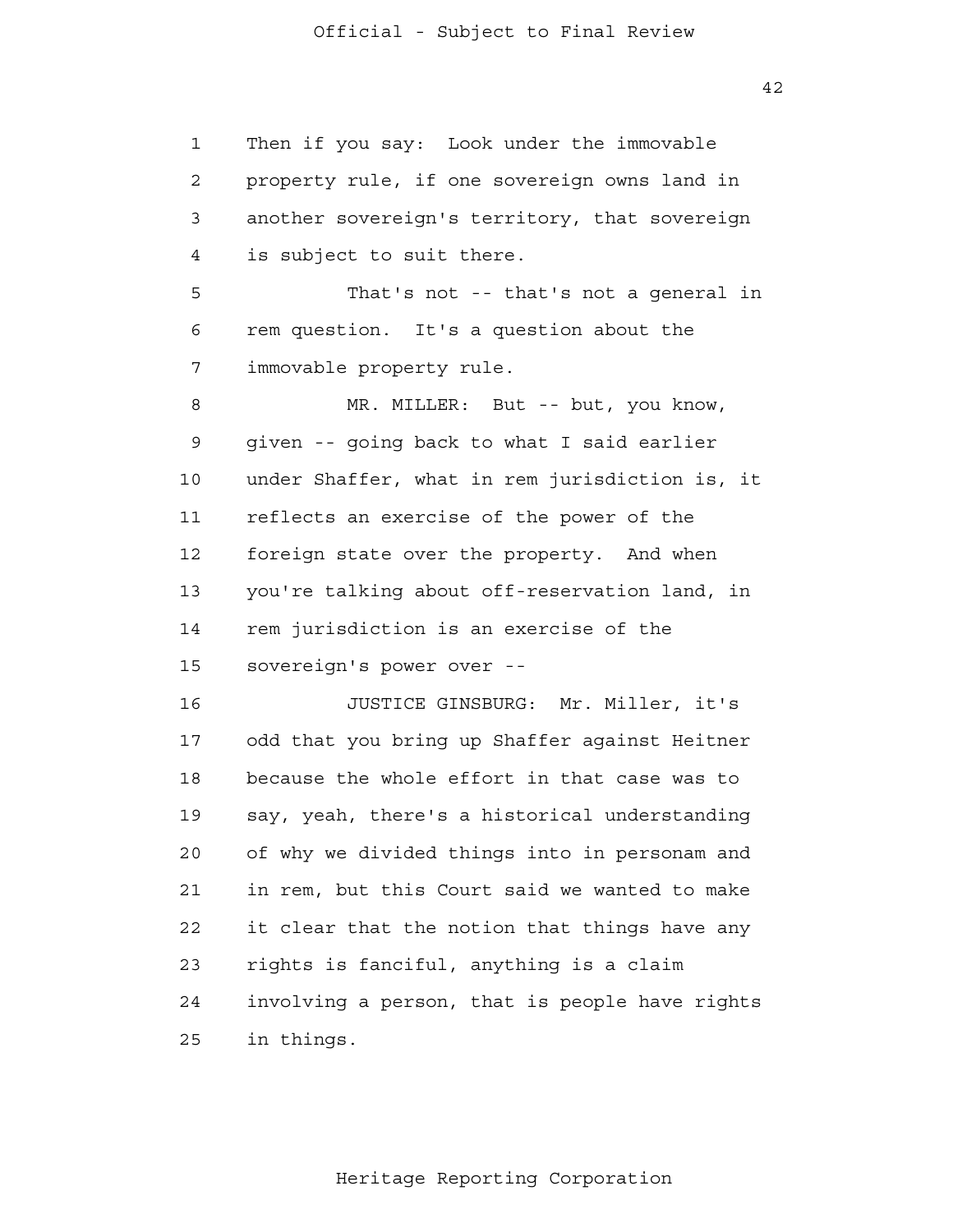43

 1 2 3 4 **5**  6 7 8 9 10 11 12 13 14 15 16 17 18 19 20 21 22 23 24 <u>25</u> So Shaffer said in the old style in rem proceedings, you will have to meet -- you will have to show the same kinds of connections to the lawsuit that you would have to show for in personam. So the whole message of Shaffer against Heitner is to break down that distinction and say that we recognize that litigation is against contending humans or entities and we should not have different connections for in rem versus in personam. MR. MILLER: We -- we agree with that. But nonetheless what that case teaches is there can be different sources of the Court's power. And the Court addressed -- obviously that case was about the quasi-in rem jurisdiction where you're just using the property as a hook to regulate some other activity of the -- of the defendant. But the Court had an extended discussion of the traditional in rem case that we're talking about and said that, in -- in a case where, you know, the dispute is about property within the foreign state, the -- the con -- minimum contacts test of International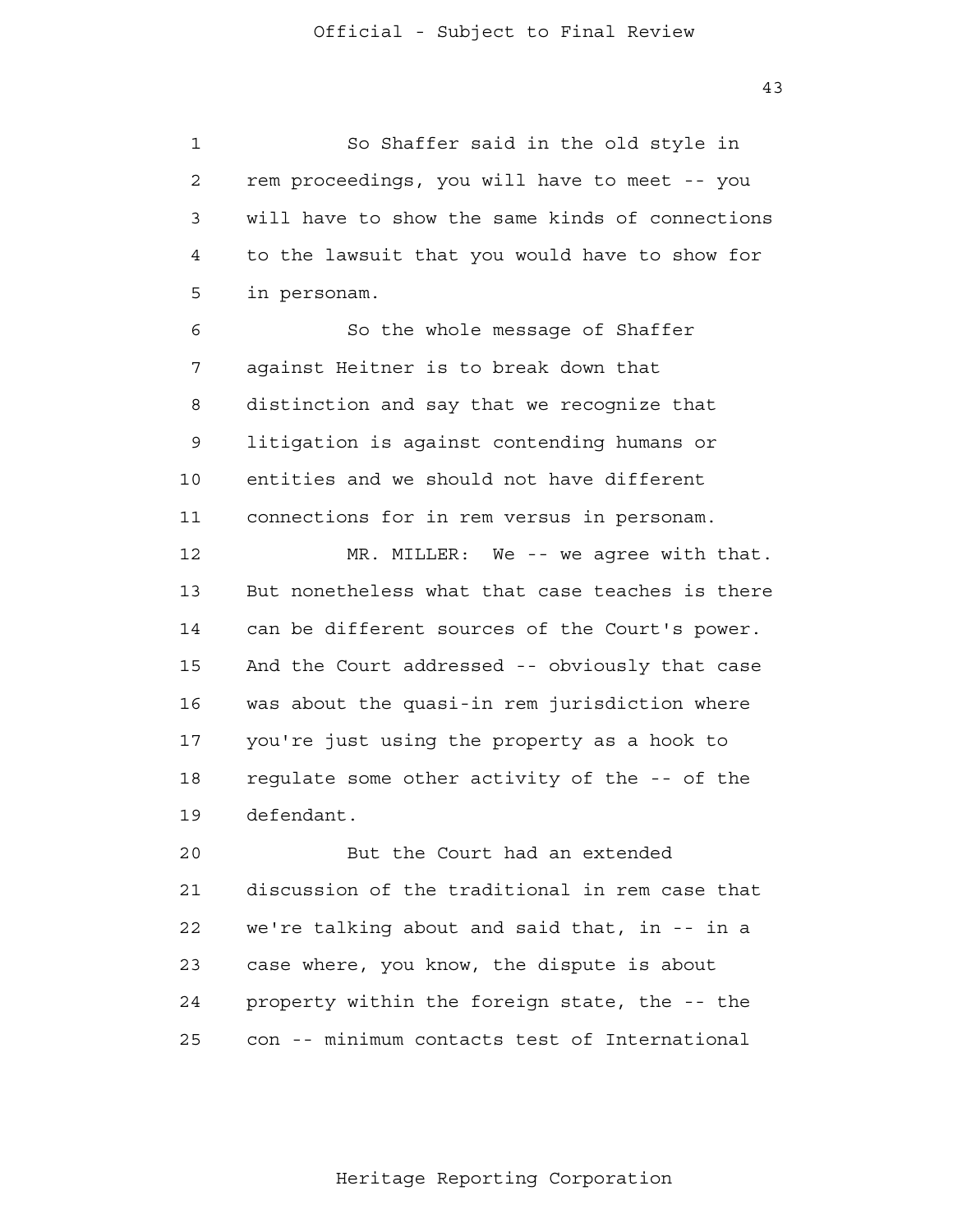44

 1 2 3 4 **5**  6 7 8 9 10 11 12 13 14 15 16 17 18 19 20 21 22 23 24 25 Shoe is pretty much automatically going to be qualified because of -- be satisfied because of the state's strong interest in assuring the marketability of property within its borders and in providing a procedure for peaceful resolution of disputes about the possession of that property. JUSTICE ALITO: I thought that Justice Ginsburg's question which started off this line of questioning was essentially this: Suppose there were no such thing as the immovable property exception, just doesn't exist or doesn't apply in this situation. Would the decision of the Washington Supreme Court be correct based on the in rem theory? MR. MILLER: If -- if there were -- I mean, no, it would not. JUSTICE ALITO: Okay. MR. MILLER: But as I've been explaining, the in rem theory ultimately refers to the same underlying concepts about the foreign's power. And -- and we made this point in the brief. JUSTICE KAGAN: But Mr. -- this is the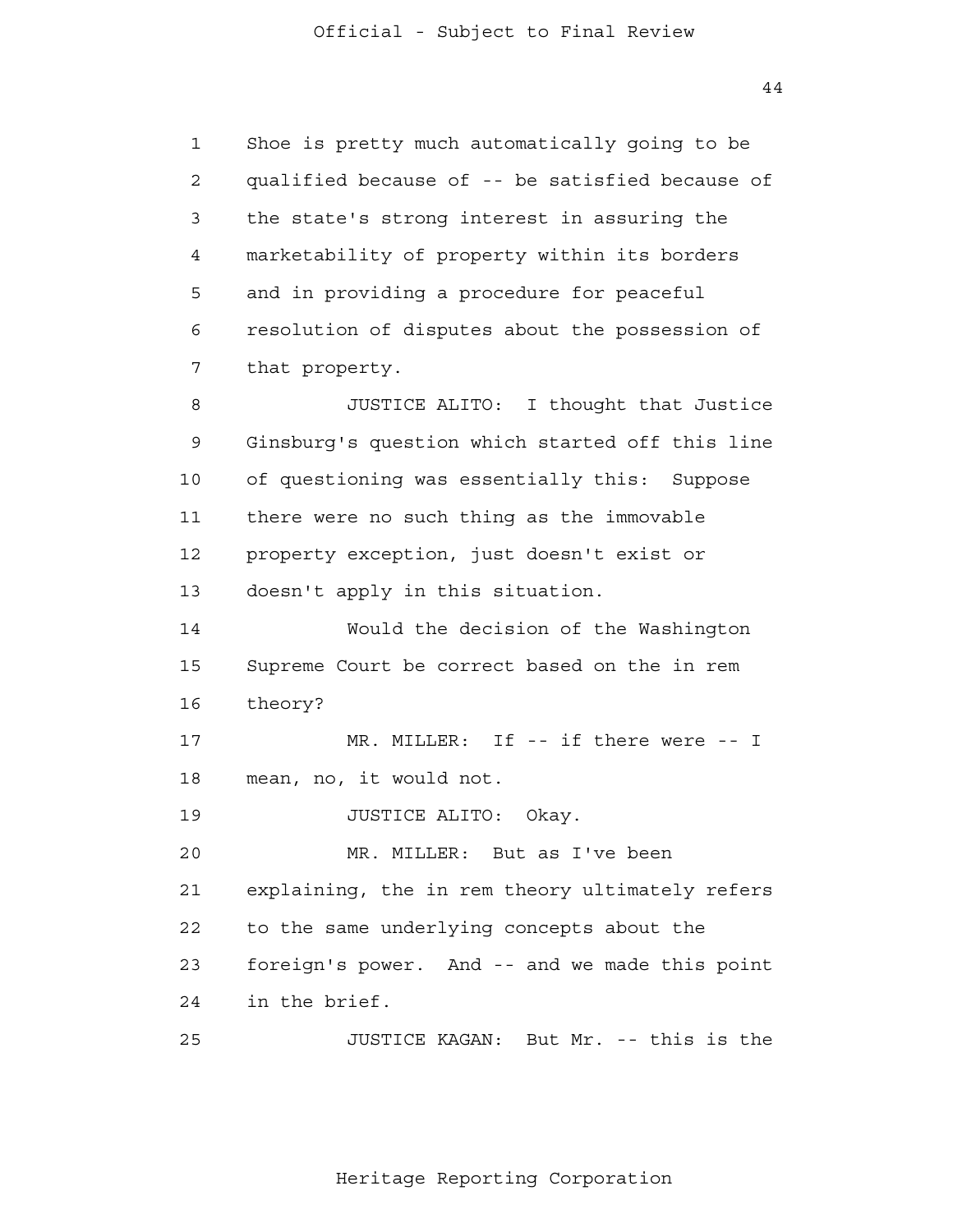1 2 3 4 **5**  6 7 8 9 10 11 12 13 14 15 16 17 18 19 20 21 22 23 24 25 way I sort of see what's happened in this case, and again, you can tell me if I am wrong. You took over this case and you read this opinion and you said this is not a very good theory. (Laughter.) JUSTICE KAGAN: There is a really good theory here. And I'm going to make that. And that's what good lawyers do. I'm not at all criticizing you. It's just it's a new theory, and a new -- it's not just even a new argument. It's just a new -- it's a completely new way to win this case. MR. MILLER: Well, all right. We took over the case and read the other side's brief and Petitioner's brief says: Tribes should be treated like other sovereigns and other sovereigns would be immune in this kind of case. And we're saying: No, they wouldn't. And  $-$ JUSTICE GORSUCH: Well but you that's not quite right, though, because we know the United States would be immune from this suit, right? MR. MILLER: No, Your Honor, because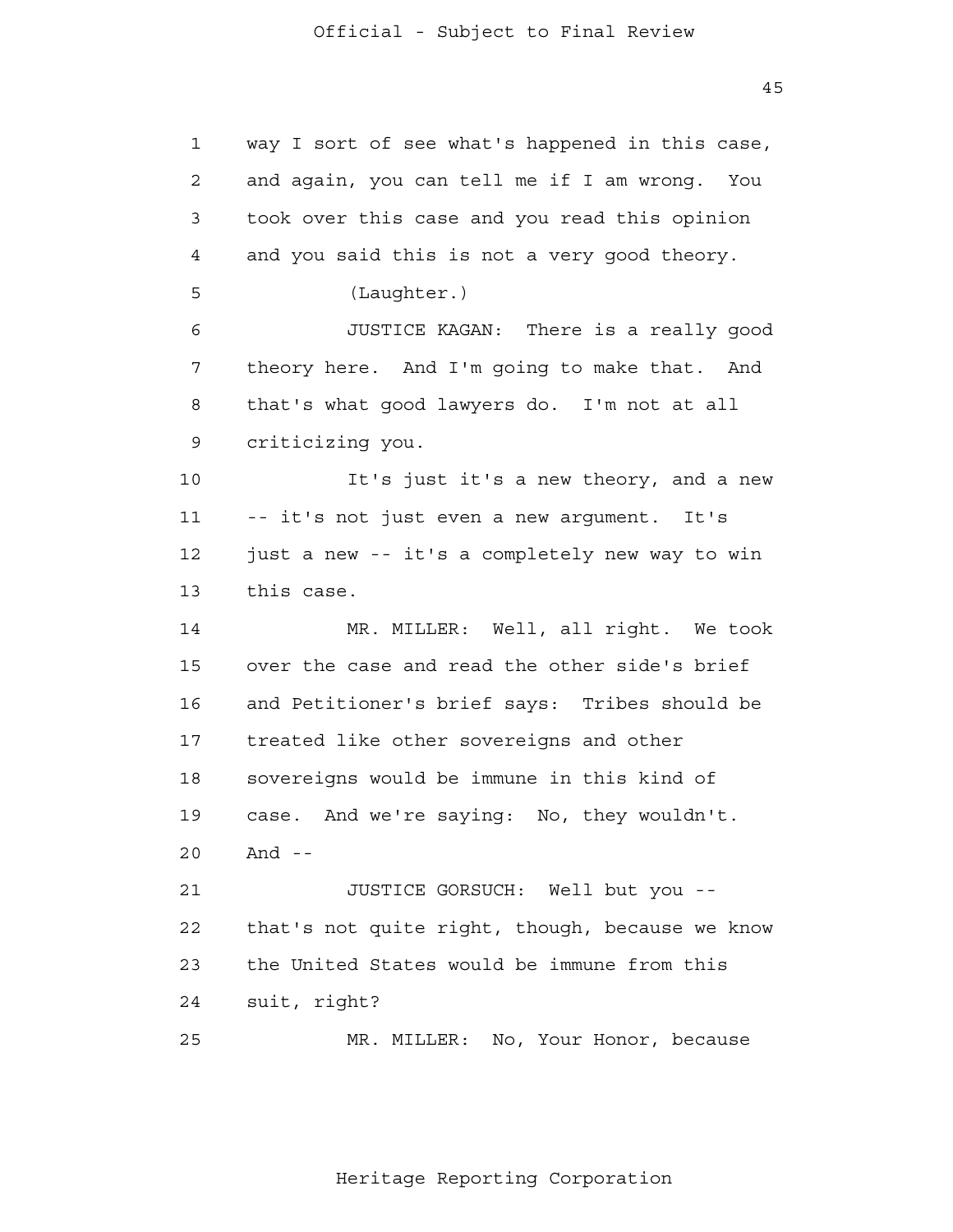46

| $\mathbf 1$  |                                                 |
|--------------|-------------------------------------------------|
| $\mathbf{2}$ | JUSTICE GORSUCH: Well, adverse                  |
| 3            | possession, I think we -- everyone acknowledges |
| 4            | that the United States would not be subject to  |
| 5            | a suit like that. Maybe you can tell me why     |
| 6            | that's wrong in response to Justice Ginsburg's  |
| 7            | line of inquiry. But assuming it could be       |
| 8            | immune, here if the land were in trust, it      |
| 9            | would be the same as the United States' land.   |
| 10           | And so it is possible that a sovereign could be |
| 11           | immune from this kind of suit, right?           |
| 12           | MR. MILLER: If -- if the land were in           |
| 13           | trust, the sovereign immunity of the United     |
| 14           | States would bar the suit. But the reason I     |
| 15           | say the United States would not be immune from  |
| 16           | this kind of suit is this is a suit challenging |
| 17           | title to property owned by one sovereign within |
| 18           | the territory of another.                       |
| 19           | JUSTICE GORSUCH:<br>I -- I understand.          |
| 20           | MR. MILLER: But --                              |
| 21           | JUSTICE GORSUCH: But if this were in            |
| 22           | trust and, therefore, property of the United    |
| 23           | States, you'd agree sovereign immunity would    |
| 24           | bar this suit?                                  |
| 25           | MR. MILLER: Yes, the -- the Quiet               |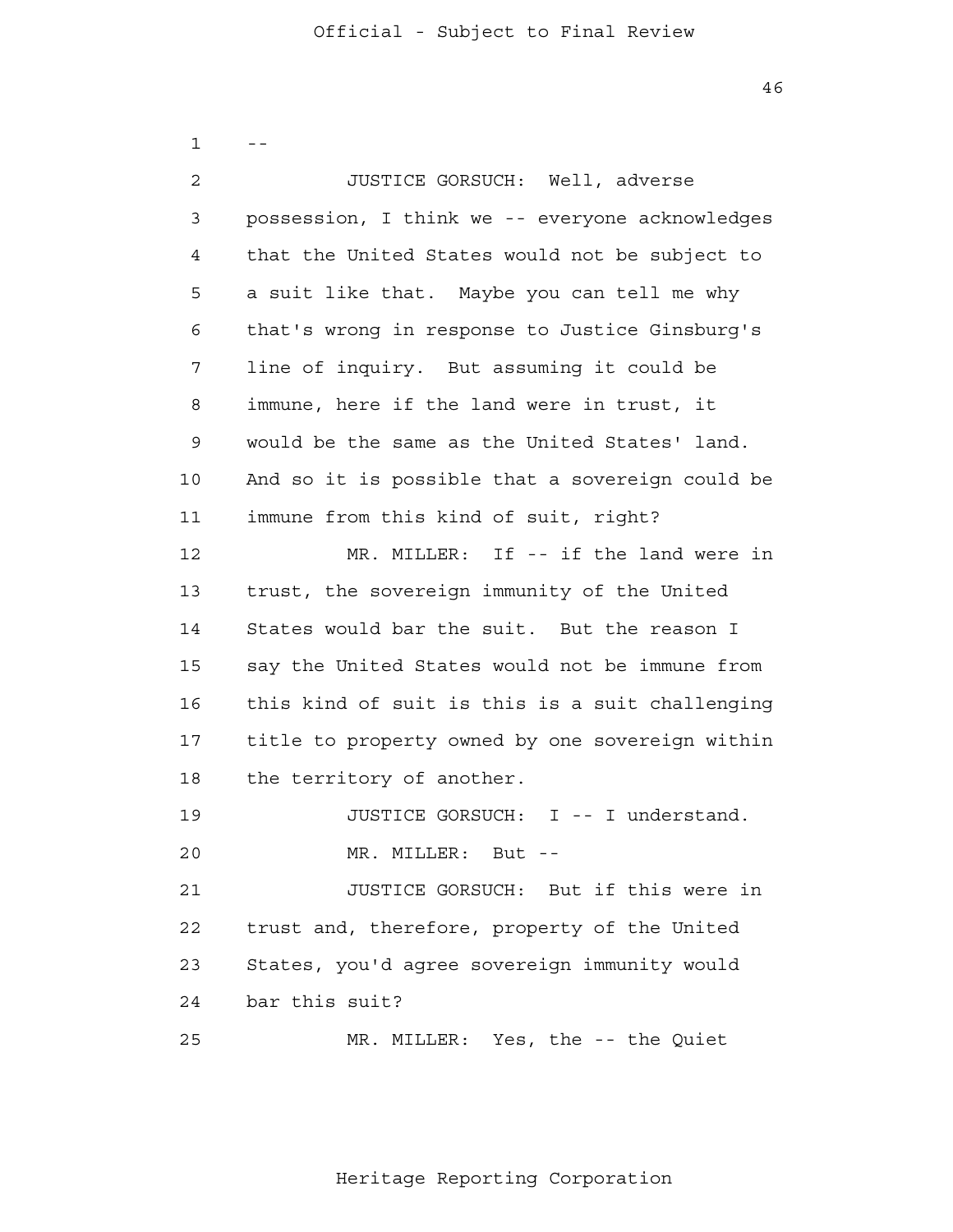47

| 1              | Title Act exception for trust or restricted     |
|----------------|-------------------------------------------------|
| $\overline{2}$ | Indian lands would -- would bar it.             |
| $\mathfrak{Z}$ | CHIEF JUSTICE ROBERTS: I -- as                  |
| 4              | Justice Kagan suggested, you know, you're --    |
| 5              | you're a good lawyer, but you're not the one    |
| 6              | who came up with this the first time in this    |
| 7              | litigation, were you? I mean, the government    |
| 8              | raised the immovable property argument in its   |
| 9              | brief.                                          |
| 10             | MR. MILLER: That's -- that's                    |
| 11             | absolutely right, Your Honor, they did --       |
| 12             | JUSTICE KAGAN: Did that happen                  |
| 13             | because you had a conversation with the         |
| 14             | solicitor general --                            |
| 15             | (Laughter.)                                     |
| 16             | JUSTICE KAGAN: -- in which the                  |
| 17             | solicitor general knew which sort of arguments  |
| 18             | you were going to make?                         |
| 19             | MR. MILLER: We had a conversation               |
| 20             | with the solicitor general.                     |
| 21             | (Laughter.)                                     |
| 22             | JUSTICE BREYER: Look, sending it                |
| 23             | back, sending it back, I think it is a -- we    |
| 24             | could try to decide it or we could say:         |
| 25             | Review, not first view, all right?<br>So one of |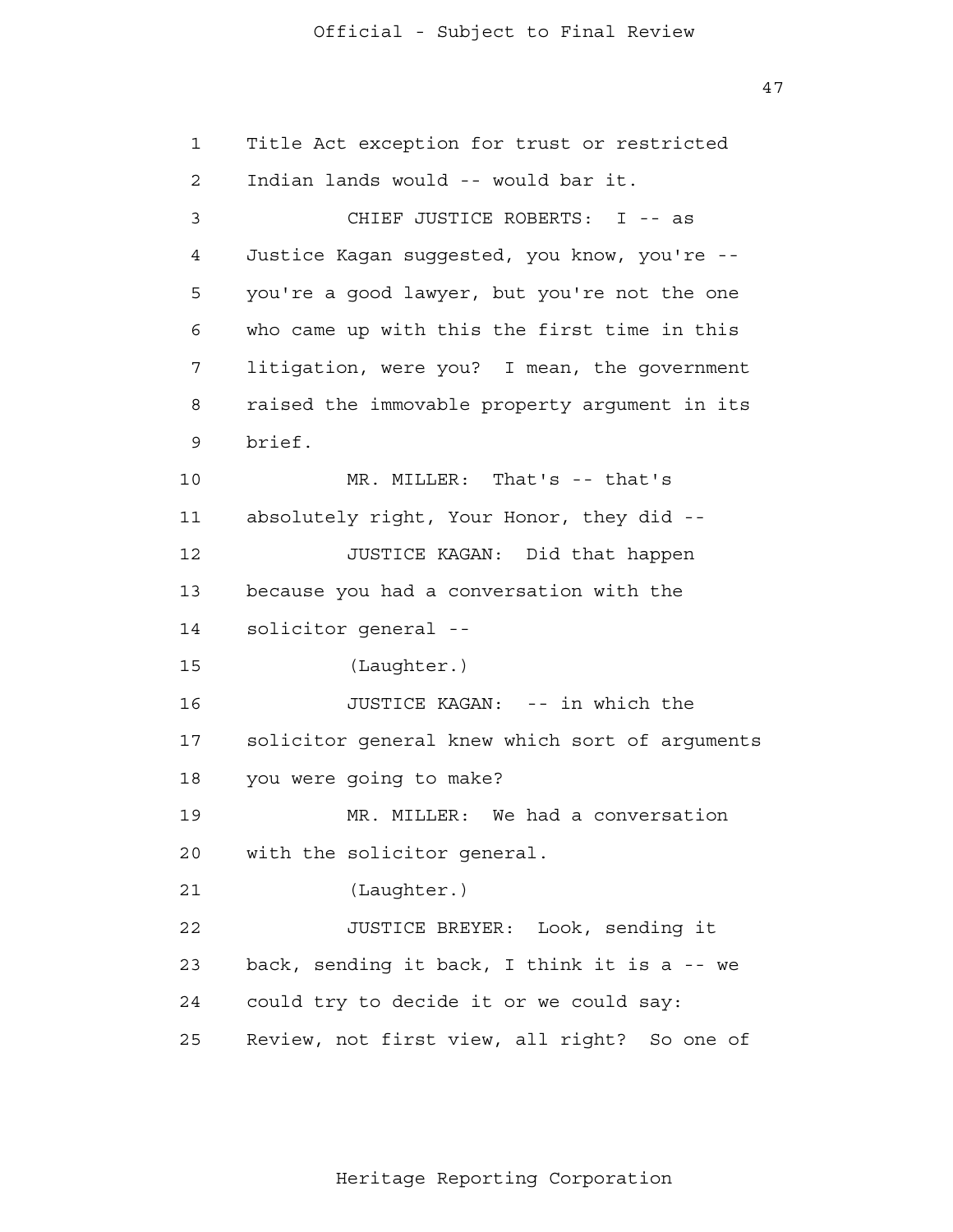48

 1 2 3 4 **5**  6 7 8 the things -- ways in my mind is this, that reading the words "immunity from suit" broadly, extending where not even Canada would dare to go, all right, there's a lot of language in cases that does say that. So I'm pretty curious, whether anyone else is, but I'm pretty curious, for the last 20 years, how have things gone?

 9 10 11 12 13 14 15 16 17 18 I mean, Congress hasn't acted. Tribes are in business across the country. There must have been controversies. What's actually happened? And -- and one argument for leaving things alone is we have all survived. And an argument the other way is it's very anomalous, could give the tribes more immunity than foreign countries would have. All right. So why shouldn't we send it back and get all this out on the table and, you know, we

 19 20 21 **22**  23 24 <u>25</u> -- we have the views of other courts and we also have a more extensive set of arguments? MR. MILLER: Well, because what -what has happened is that there is a conflict in the lower courts. And these issues have been fully ventilated in -- in the lower courts.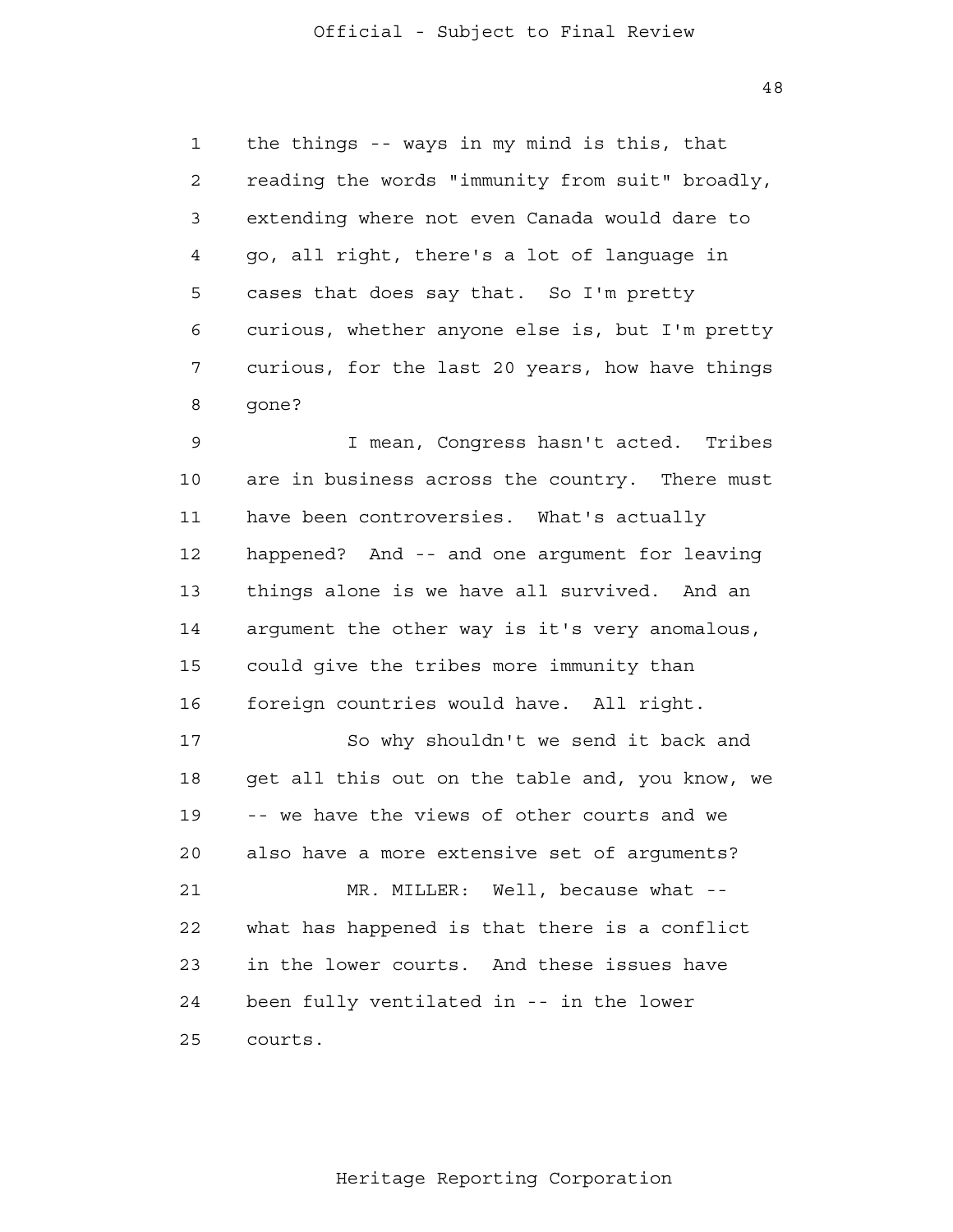49

| 1              | So the -- the other state high court            |
|----------------|-------------------------------------------------|
| $\overline{a}$ | decision on the same side as Washington.        |
| 3              | JUSTICE SOTOMAYOR: I'm sorry, I'm               |
| 4              | actually quite interested in that because I     |
| 5              | went to look. There is a split on Yakima and    |
| 6              | what Yakima means or doesn't mean. But I don't  |
| 7              | know that the courts below have been looking at |
| 8              | this immovable property theory.                 |
| 9              | MR. MILLER: Well, the -- the other              |
| 10             | state high court decision on the same side as   |
| 11             | Washington is the North Dakota decision in Cass |
| 12             | County and Joint Water Resources District and   |
| 13             | that has a several-paragraph discussion of      |
| 14             | Georgia against Chattanooga. So, the -- the     |
| 15             | concept is there in the -- in the decisions     |
| 16             | below.                                          |
| 17             | On the other side of the split the              |
| 18             | leading case is the Second Circuit's decision   |
| 19             | in Oneida against Madison County. This Court    |
| 20             | granted cert in that case back in 2010 and it   |
| 21             | was mooted after the tribe waived immunity --   |
| 22             | JUSTICE SOTOMAYOR: So, the -- if --             |
| 23             | MR. MILLER: -- but --                           |
| 24             | JUSTICE SOTOMAYOR: -- if we let it go           |
| 25             | back, it's going to get aired fully and we'll   |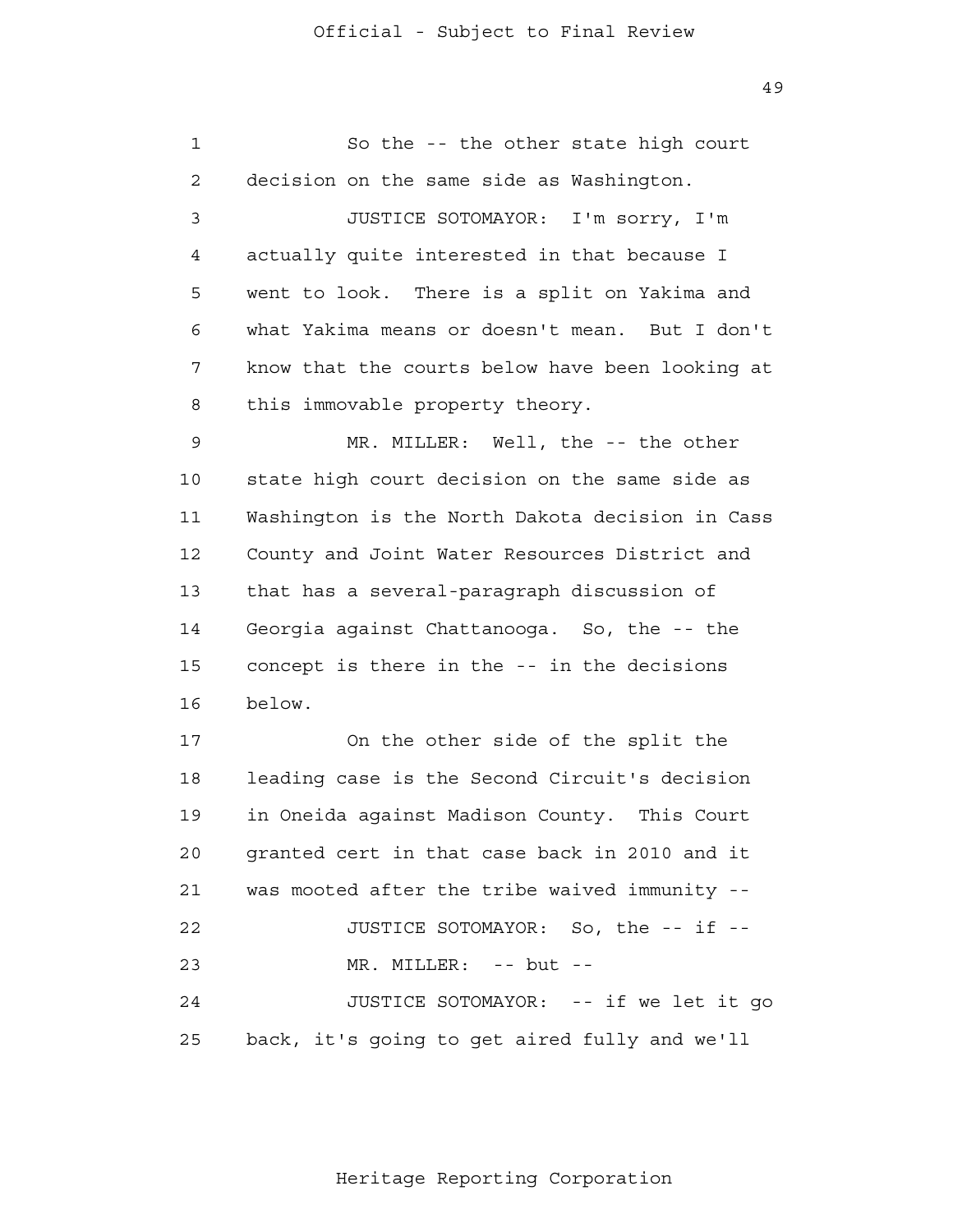1 2 3 4 **5**  6 7 8 9 10 11 12 13 14 15 16 17 18 19 20 21 22 23 24 25 have a split - MR. MILLER: Well, you --JUSTICE SOTOMAYOR: -- according to you. Might or might not have a split. That would require us to take the case again on this theory, but it still doesn't explain why we shouldn't follow our normal practice and just say relying on Yakima is wrong, and there might be something else, but, you know, you'll take care of it - MR. MILLER: Well, I mean because --JUSTICE SOTOMAYOR: -- in that first instance. MR. MILLER: -- because you already have -- you already have a split in which these issues have been ventilated in the lower courts. You have an issue here that, you know, the lower court's decision wasn't just county of Yakima. You know, it was also about the state's authority over land within the state. And then we made that point in the brief in opposition at -- at page 6. We said that a state's jurisdiction to control the ownership and disposition of real property within its territory is a core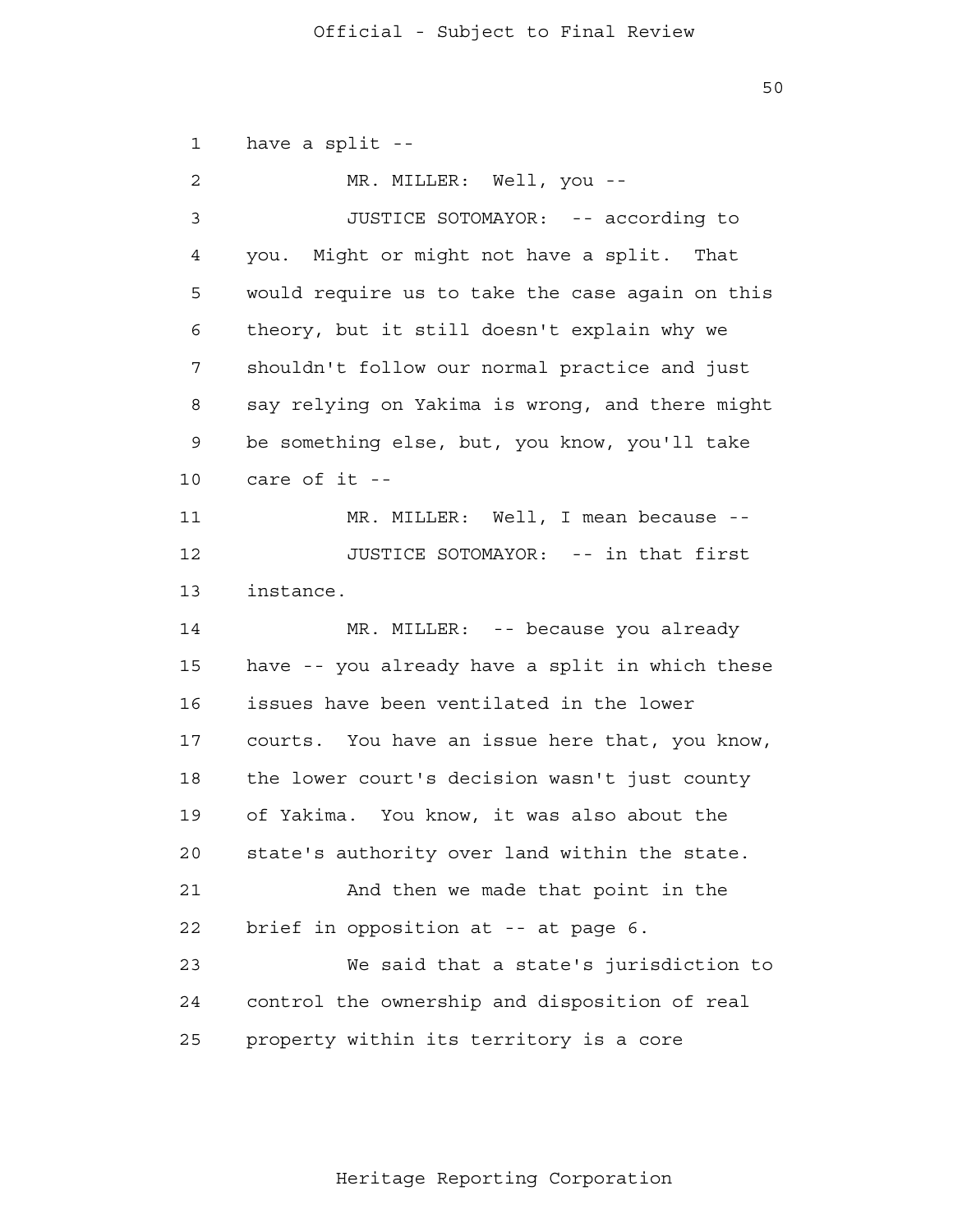1 2 3 4 **5**  6 sovereign prerogative. That's exactly the same idea, just less memorably phrased, as -- as then Justice Scalia's observation in Reclamantes about territorial sovereign's primeval interest in controlling real property within -- in its domain.

 7 8 9 10 11 12 13 14 CHIEF JUSTICE ROBERTS: What -- what would be -- what's your objection, the -- the tribe has suggested that you wait until the trust proceedings, at which time you'll have an opportunity to object to the government's taking the property in trust because you would say part of it is ours. What -- what's wrong with that?

> 15 16 17 18 19 20 21 22 MR. MILLER: Well, we would object, and under the land and trust regulations, this existence of this, you know, the existence of this encumbrance on the title should preclude taking the land into trust, but if we -- if we succeed, we convince the secretary not to take the land into trust, that doesn't actually get us anything.

 23 24 <u>25</u> We still have the tribe asserting an interest in land that under state law belongs to us. And that is a -- that's a cloud on the

51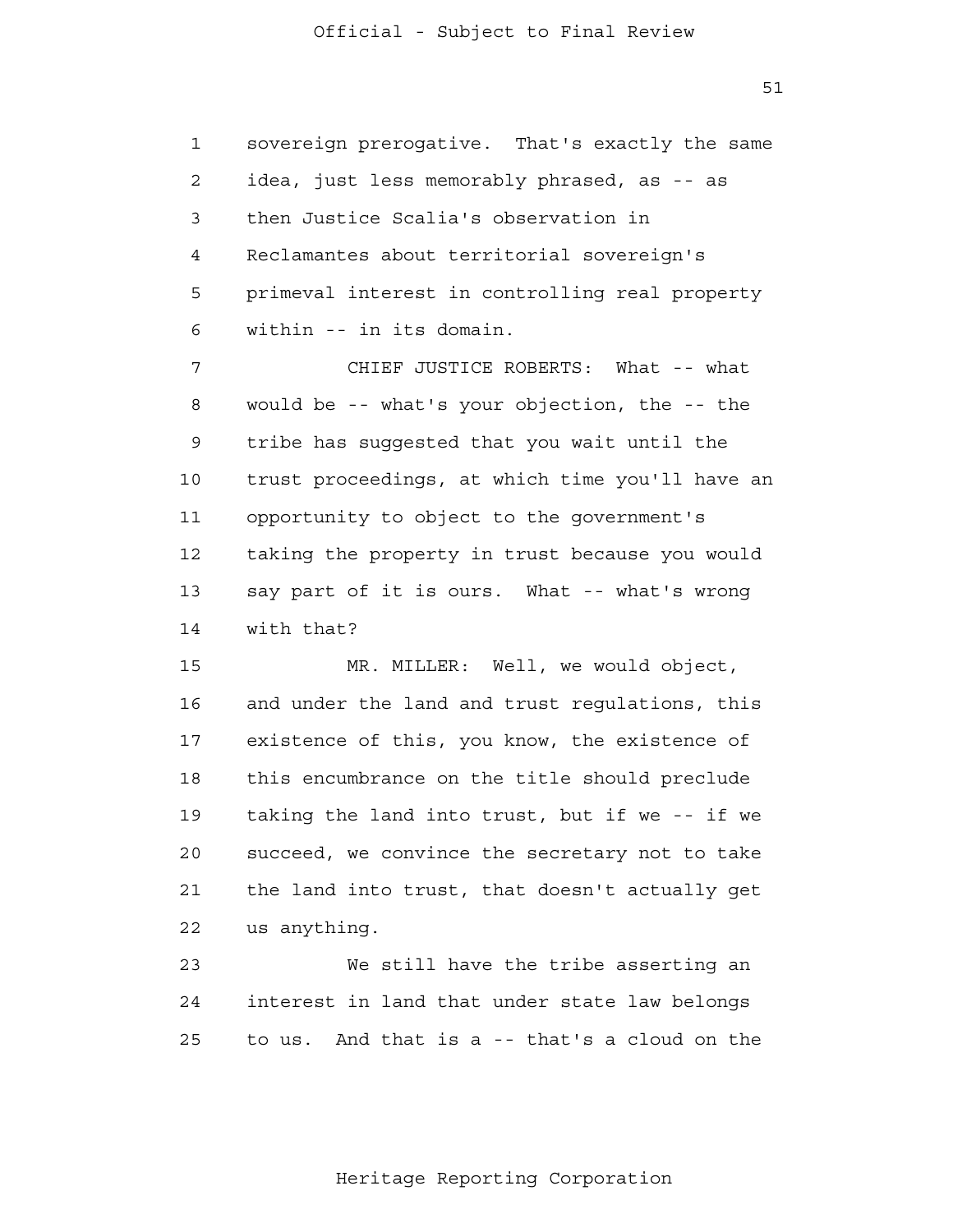52

| $\mathbf{1}$ | It makes the title non-marketable.<br>title.<br>And |
|--------------|-----------------------------------------------------|
| 2            | that is a -- a real immediate and concrete          |
| 3            | injury for which Washington law, like law of        |
| 4            | pretty much every state, provides a remedy.         |
| 5            | Because it -- you know, all -- all                  |
| 6            | this -- the discussion of sort of sovereignty       |
| 7            | can be a little bit abstract, but there's a         |
| 8            | real -- real practical reality underlying it        |
| 9            | and that's that, you know, every government and     |
| 10           | really every organized society has an interest      |
| 11           | in having some mechanism for determining who        |
| 12           | owns what pieces of land.                           |
| 13           | And the tribe's position would create               |
| 14           | situations, you know, like -- like this one         |
| 15           | where that's impossible. The -- the tribe's         |
| 16           | position would also undermine the ability of        |
| 17           | the state to acquire land that's needed for         |
| 18           | public use. And -- and Justice Alito, you           |
| 19           | asked a hypothetical about blocking                 |
| 20           | condemnation that's -- that's not hypothetical      |
| 21           | at all.                                             |
| 22           | The North Dakota case I mentioned                   |
| 23           | earlier was a case where they were going to         |
| 24           | build a dam and they had plotted out the area       |
| 25           | that was going to be flooded by the dam.<br>And     |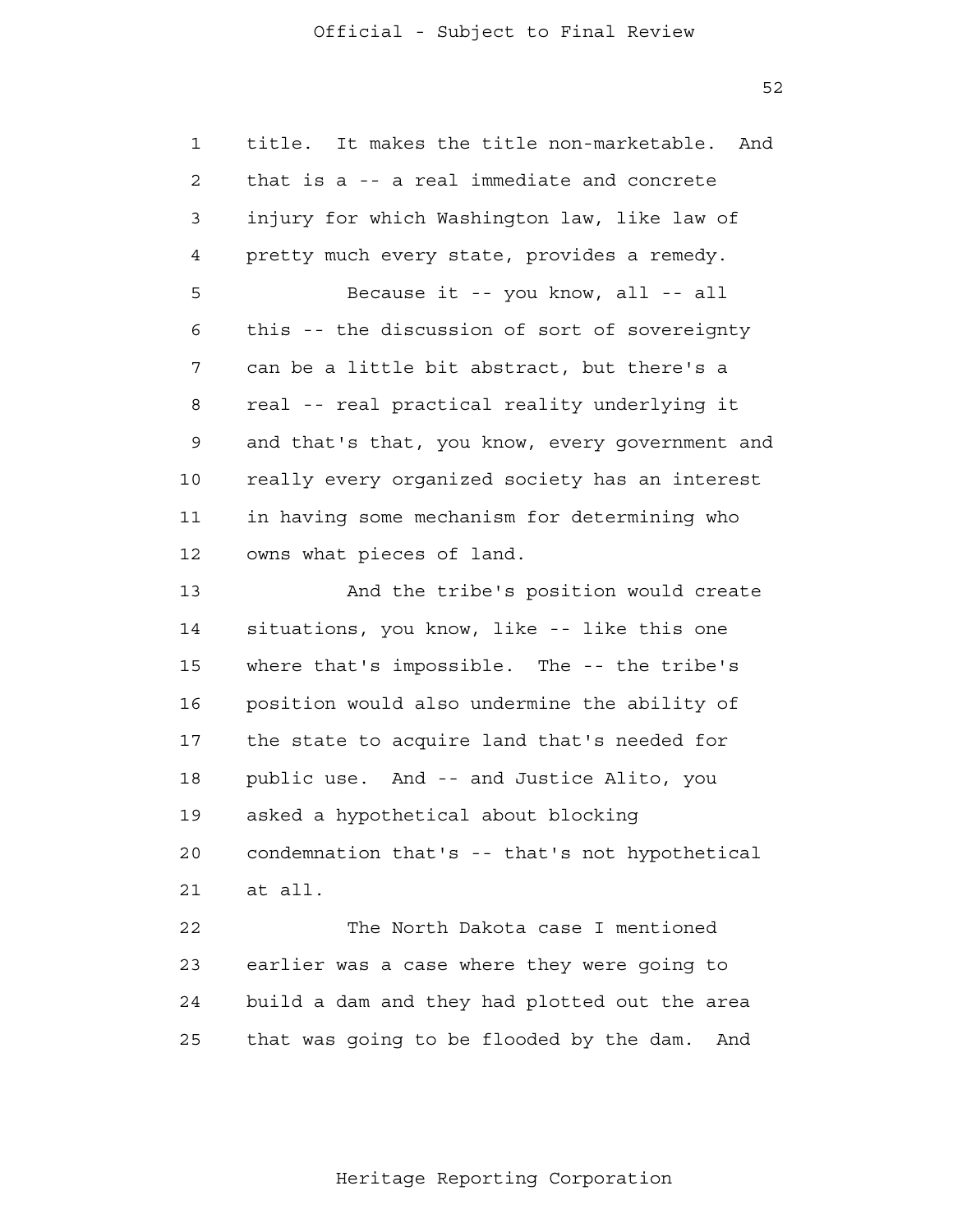53

 1 2 3 4 **5**  6 7 8 9 10 11 12 13 14 15 16 17 18 19 20 21 22 23 24 25 then the tribe purchased one and a half acres in the middle of that area. And then attempted to assert its immunity to block the entire project. So that's -- and North Dakota went the same way as Washington and rejected that assertion of immunity, but that's the sort of thing that one would expect to happen under the rule. JUSTICE ALITO: Does the record show -- this parcel of land is about an acre; is that correct? MR. MILLER: That's correct, Your Honor. JUSTICE ALITO: Does the record show what it is worth? MR. MILLER: No, I don't -- I don't believe there's anything in the record on that. The -- as I said earlier, you know, this argument has been presented in response to, you know, the argument that Petitioner made that they should be treated like other sovereigns. And, you know, it's not just what they said, it's what this Court has said. As Justice Kagan, you mentioned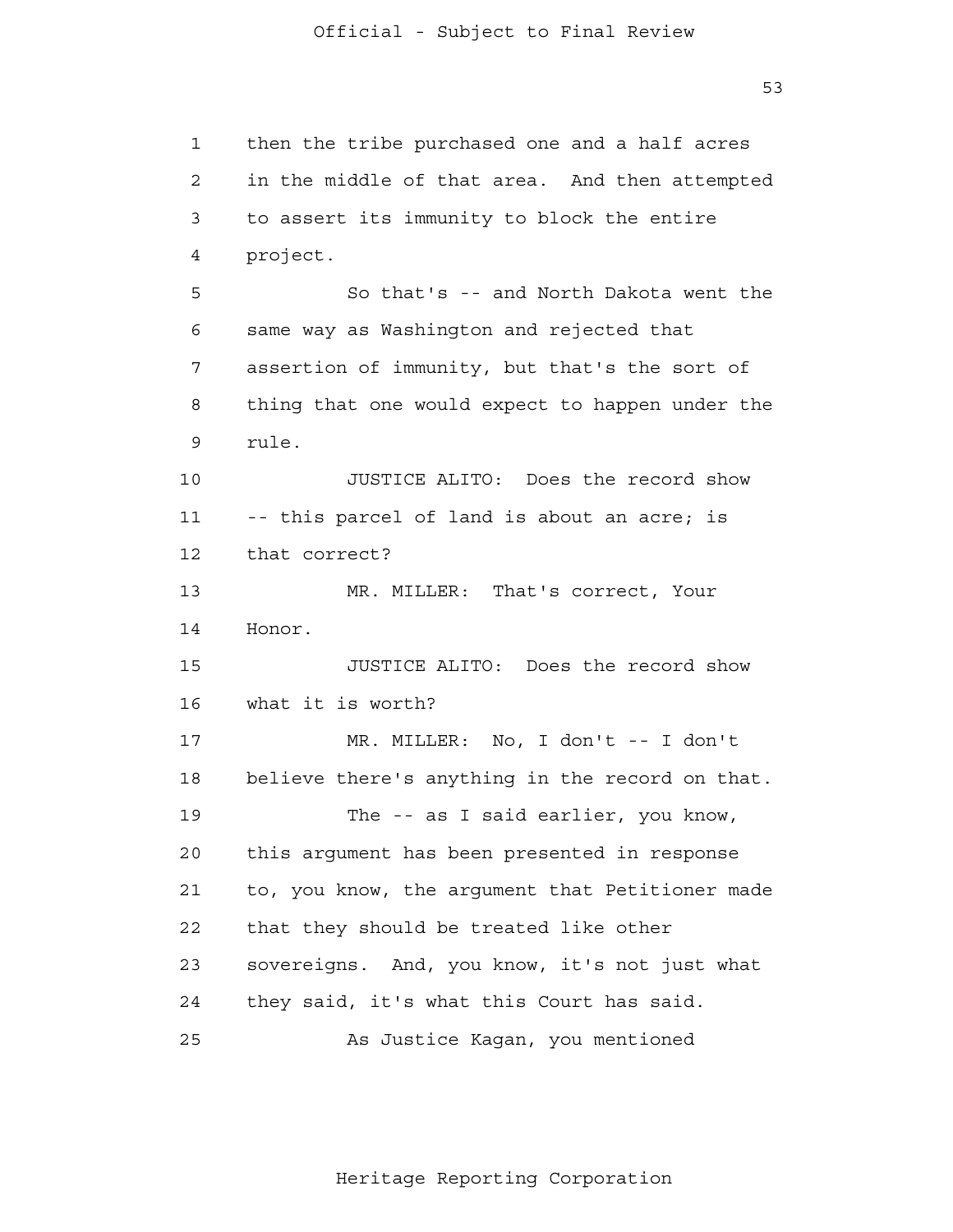54

| 1              | earlier that, you know, under Bay Mills and     |
|----------------|-------------------------------------------------|
| $\overline{2}$ | under Santa Clara Pueblo, what tribal sovereign |
| 3              | immunity is, is the common law immunity from    |
| 4              | suit traditionally enjoyed by sovereign powers. |
| 5              | So, you know, if the Court is going to          |
| 6              | consider, you know, what cases fall within the  |
| 7              | scope of sovereign immunity, it -- it has to do |
| 8              | that by reference to, you know, what the        |
| 9              | traditional rules are for other sovereigns.     |
| 10             | And $-$                                         |
| 11             | JUSTICE KAGAN: Yeah, I mean, as I               |
| 12             | said, I think you have a -- a pretty strong,    |
| 13             | not -- you know, it looks pretty good to me     |
| 14             | right now.                                      |
| 15             | (Laughter.)                                     |
| 16             | JUSTICE KAGAN: I -- I -- I am a                 |
| 17             | little bit worried about what Justice Sotomayor |
| 18             | said, which is, you know -- you know, if we     |
| 19             | really looked harder, maybe there would be      |
| 20             | something else that would cut against this      |
| 21             | theory.                                         |
| 22             | I'm a little bit worried that there             |
| 23             | aren't amici who knew about this theory.<br>The |
| 24             | only one who did is really the solicitor        |
| 25             | general, because the solicitor general          |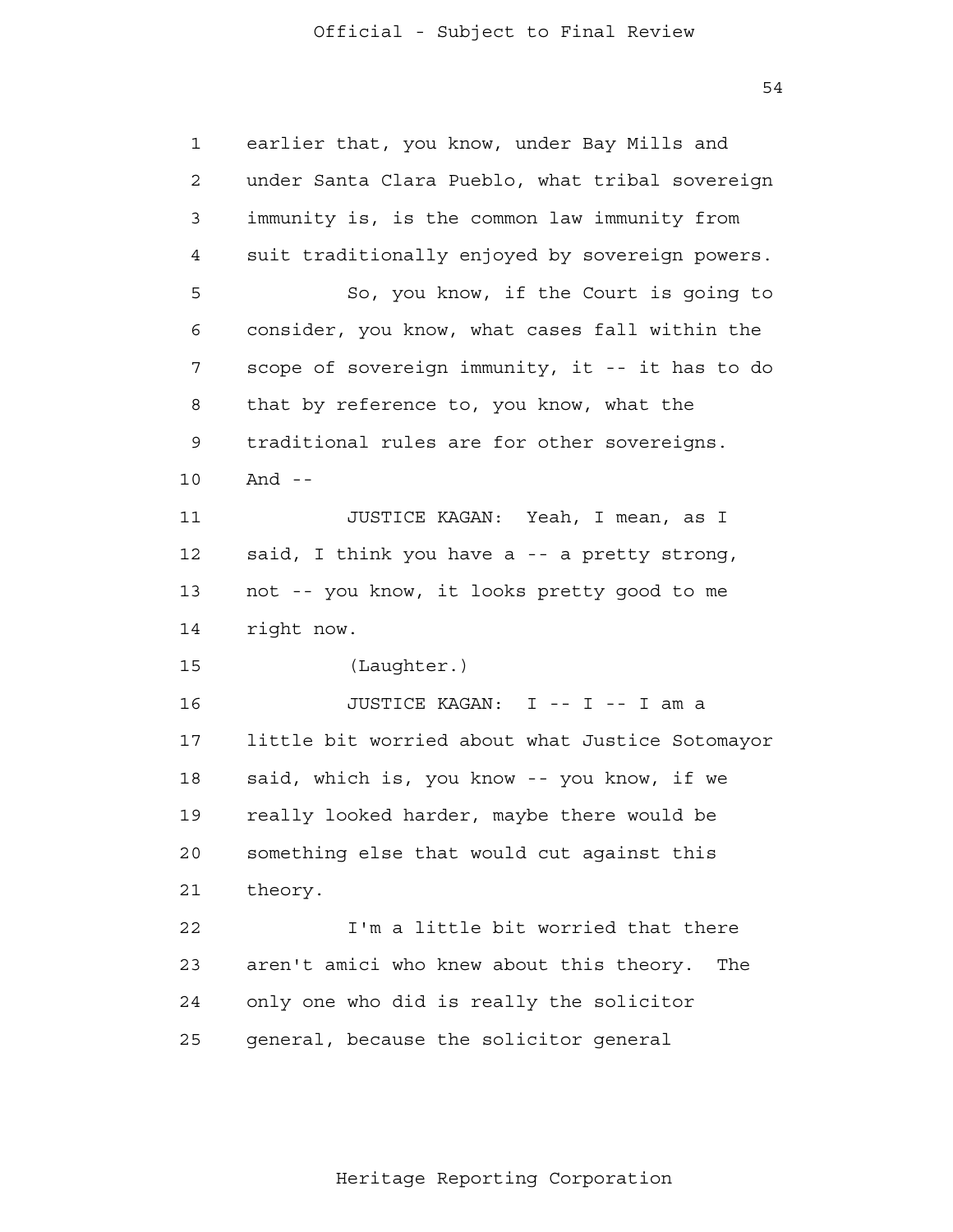$55$ 

|               |  |  | generally talks to parties as the litigation |
|---------------|--|--|----------------------------------------------|
| qoes forward. |  |  |                                              |

 3 4 **5**  6 7 8 9 And I think it would be, I have to say, just a bad way of dealing on our part if we allowed parties to come in, even with the best of faith, and said I have a new theory for you that -- that really the only people who got a chance to reply are the Petitioners in a 20-page yellow brief.

 10 11 12 13 14 15 16 17 18 19 MR. MILLER: Well, I mean, I think the -- the issue was out there. Anyone who read the cases cited in the petition for writ of certiorari would have been aware of, you know, these concepts. They're -- they're expressed in the North Dakota opinion. They were expressed by Petitioners in the Madison County case when -- when this Court -- from the Second Circuit, when this Court granted cert, you know, seven years ago.

> 20 21 22 23 24 25 So anybody who is looking at the legal landscape of what the circuit conflict was would have been aware of these issues. Anybody who read the decision below and looked at the Court's references to in rem jurisdiction and asked themselves, you know, what does it mean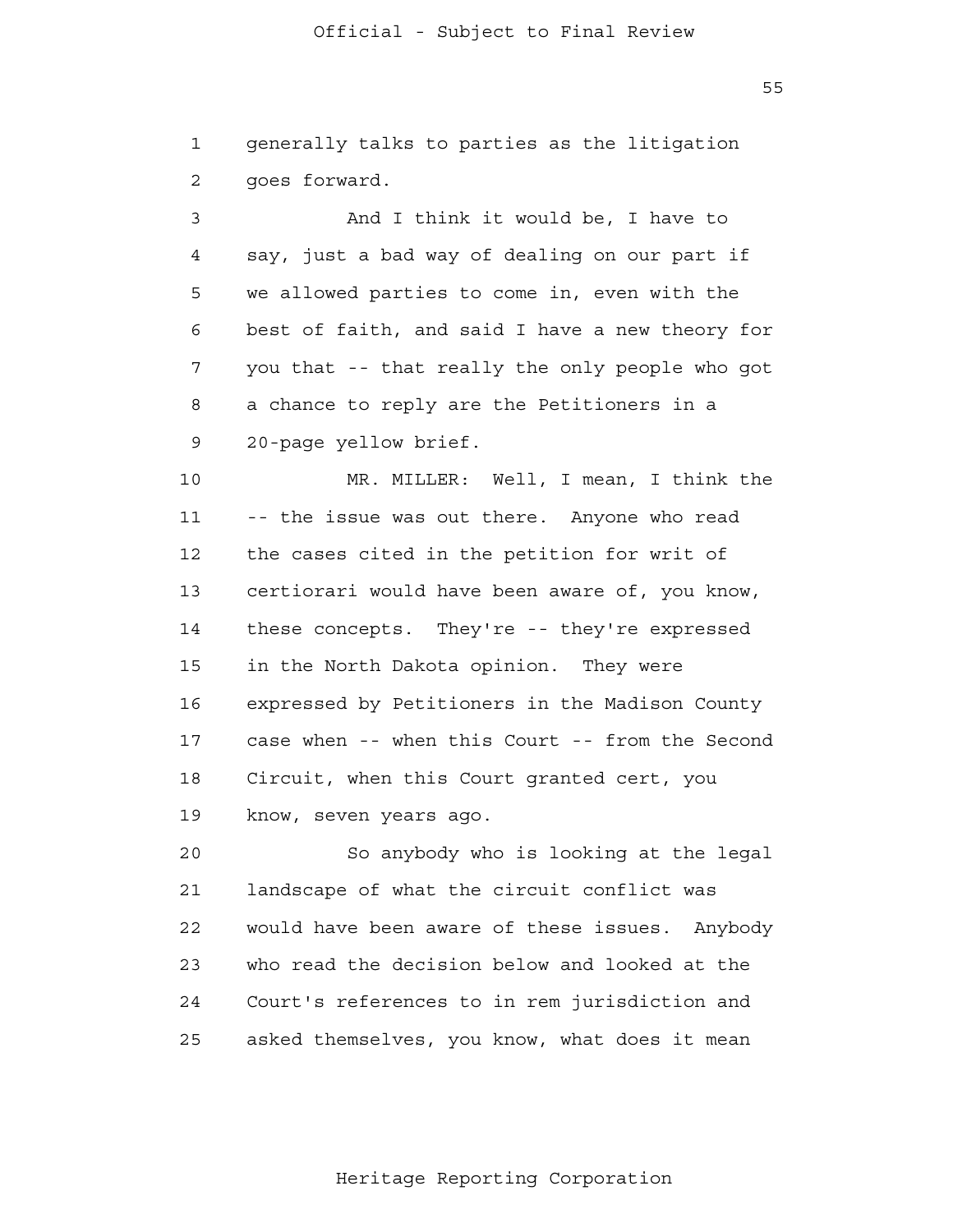1 2 3 4 to say that a state has, you know, in rem jurisdiction to exercise power over the land within its sovereign domain would have been aware of the issue.

**5**  6 7 8 9 10 11 12 13 And anyone who read this Court's decision in City of Sherrill, which, you know, doesn't address this precise question presented but goes a long way toward saying that when you have land that's within a state, the fact that a tribe has come along and purchased it on the open market does not divest the state of sovereignty. It's still subject to state sovereignty, not tribal sovereignty.

 14 15 16 17 18 19 20 21 22 You know, all of those things that were out there, you know, should have put parties on notice, you know, as -- and, in addition, the -- you know, the foundational principle that, as I said earlier, you know, the scope of sovereign immunity under this Court's precedents is determined by reference to the law that governs other sovereigns. I mean, just last year in Lewis, you

 23 24 <u>25</u> know, the Court applied that understanding of how sovereign immunity works. That was a case where the tribe came in and asserted that its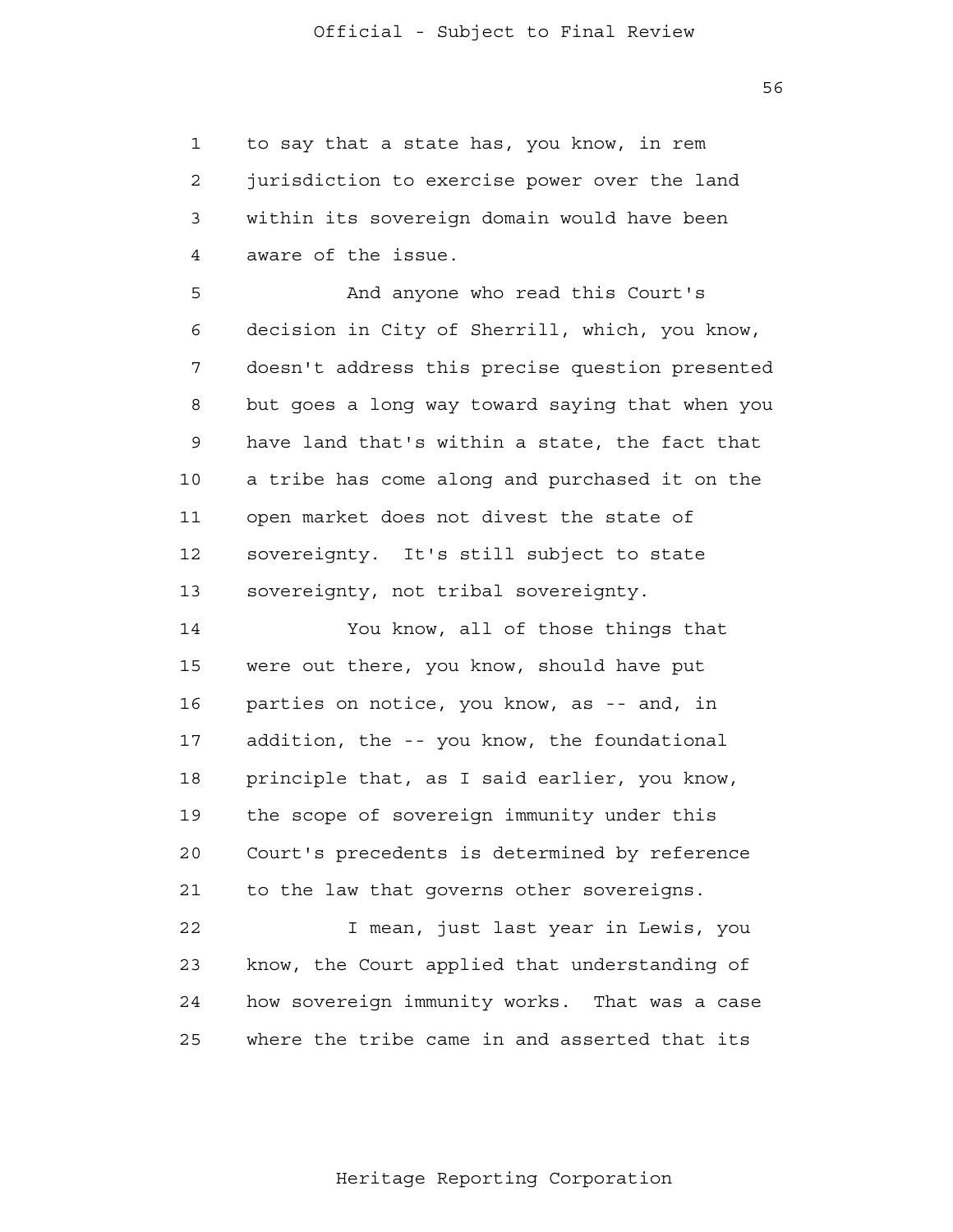57

 1 sovereign immunity barred the suit.

 2 3 4 **5**  6 7 JUSTICE BREYER: That might be fair. I mean, I see in terms of fairness between the parties, but we have, you know, a dozen tribes and the National Congress of -- of American Indians and so forth, they all have an interest in this.

 8 9 10 11 12 13 And they'd have to say squarely why should tribes have more immunity than Canada, Mexico, whatever, and -- and I don't know that they've addressed that squarely. Now they and that's -- that's -- that's what's sort of moving me, to tell you the truth.

> 14 15 16 17 18 19 20 MR. MILLER: I mean, they -- they several -- certainly, Petitioners in their opening brief, as well as several of the non-governmental amici did address that question, and said that tribes should have the same immunity as other sovereigns. So, you know, they have addressed that.

 21 **22**  23 JUSTICE BREYER: That's on your side. But you think there are also people on their side.

> 24 25 MR. MILLER: Well, no, I'm -- I'm referring to the people on their side. You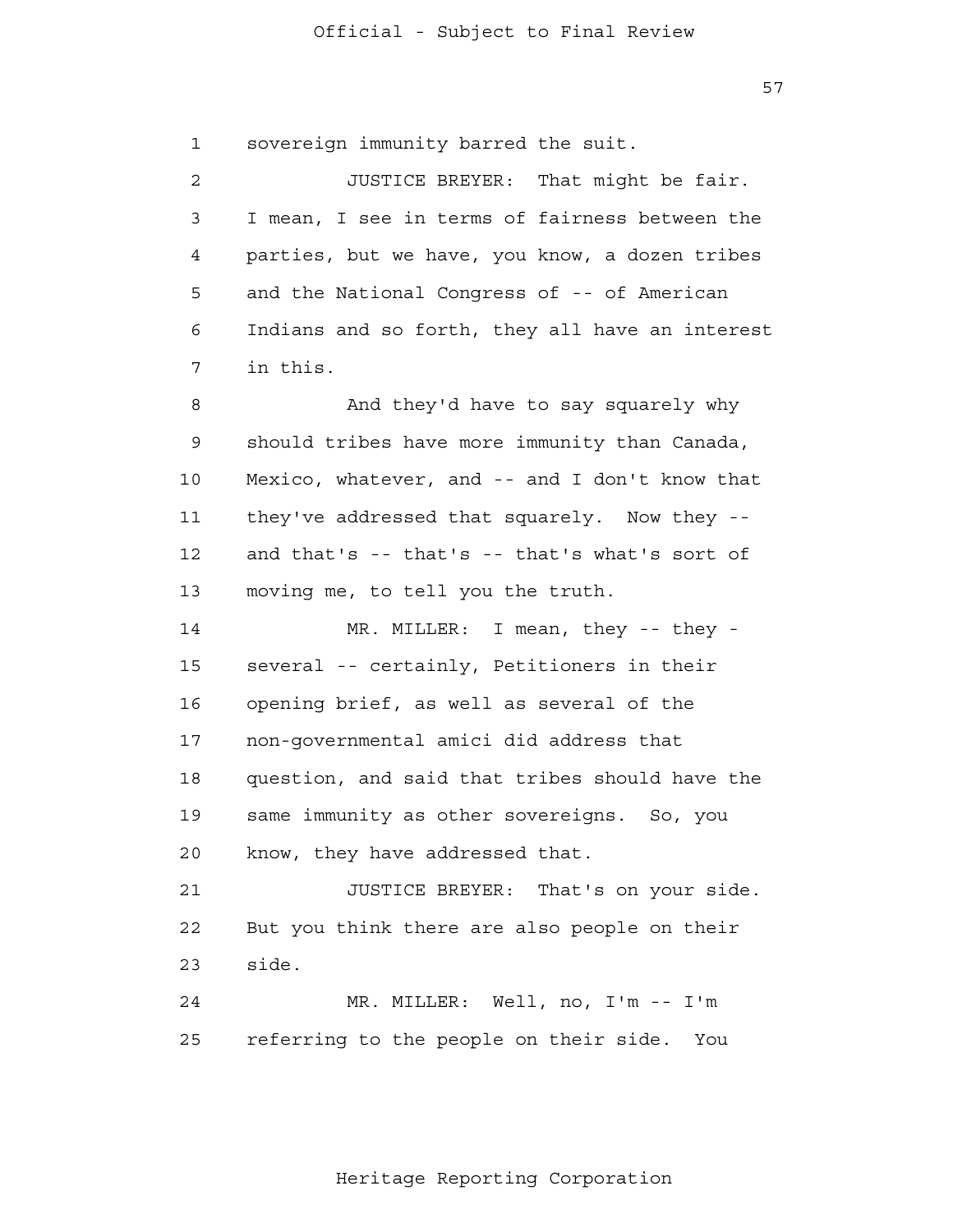1 2 3 4 **5**  6 7 8 9 10 11 12 13 14 15 16 17 18 19 20 21 22 23 24 25 know - JUSTICE BREYER: They got those squarely in these three amici -- in the three, you know, light green amicus briefs which I did look at, but I haven't looked it with that directly in mind. MR. MILLER: I don't know that they all did, but we -- we -- we cited a number of them in -- I think it would be early in -- in Section D of -- of our brief, we -- we cite - JUSTICE SOTOMAYOR: Mr. Miller, I -- I -- you argue forcefully and you argue intelligently, but I don't know why if it was so obvious to everyone, and you didn't author the brief in opposition to certiorari, but if it was so obvious that this was the case, why doesn't the brief mention the immovable property exception? MR. MILLER: Well, I --JUSTICE SOTOMAYOR: It -- you know, you say it's obvious, but it obviously isn't obvious - MR. MILLER: It doesn't mention it - JUSTICE SOTOMAYOR: -- because neither did the court below.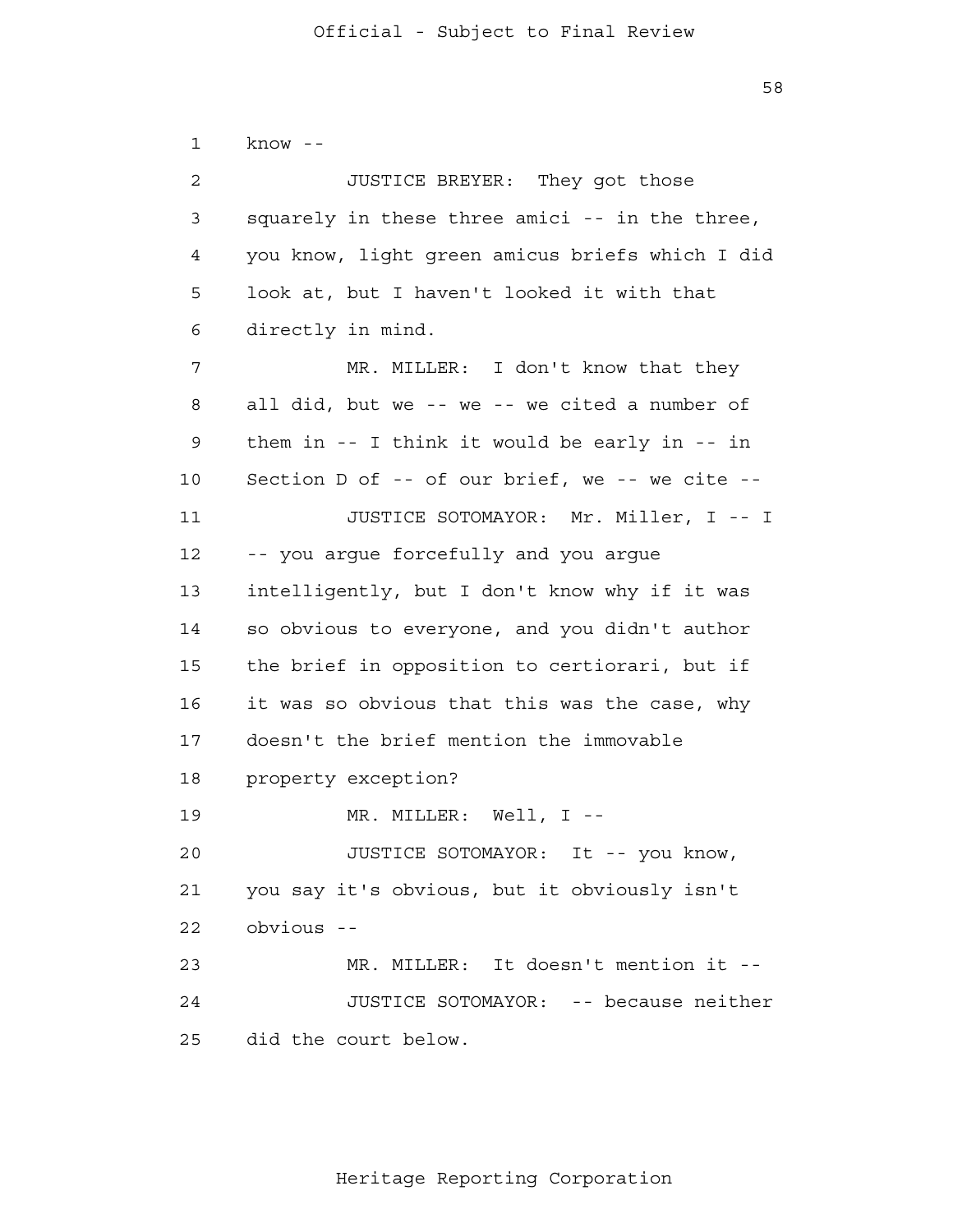59

 1 2 3 4 **5**  6 7 8 9 10 11 12 13 14 15 16 17 18 19 20 21 **22**  23 24 <u>25</u> MR. MILLER: Yeah, it doesn't mention it in terms -- I've -- I've cited to you the you know, the qualification of the question presented in the -- in the brief in opposition that refers to off-reservation land. The passage on page 6 that refers to the -- the sovereign prerogative of the state, which is just a -- I mean, it is not explicit, but it is another way of getting at that concept. I mean, if the Court has no further questions, we ask that the judgment be affirmed. CHIEF JUSTICE ROBERTS: Thank you, counsel. Mr. Hawkins, you have a minute left. REBUTTAL ARGUMENT ON DAVID S. HAWKINS ON BEHALF OF THE PETITIONERS MR. HAWKINS: It is fundamentally Congress's job, not ours, to determine whether or how to limit tribal sovereign immunity. That comes from Bay Mills, 2037. Justice Breyer, you asked how have things gone over 20 years and how are these issues addressed? These issues are addressed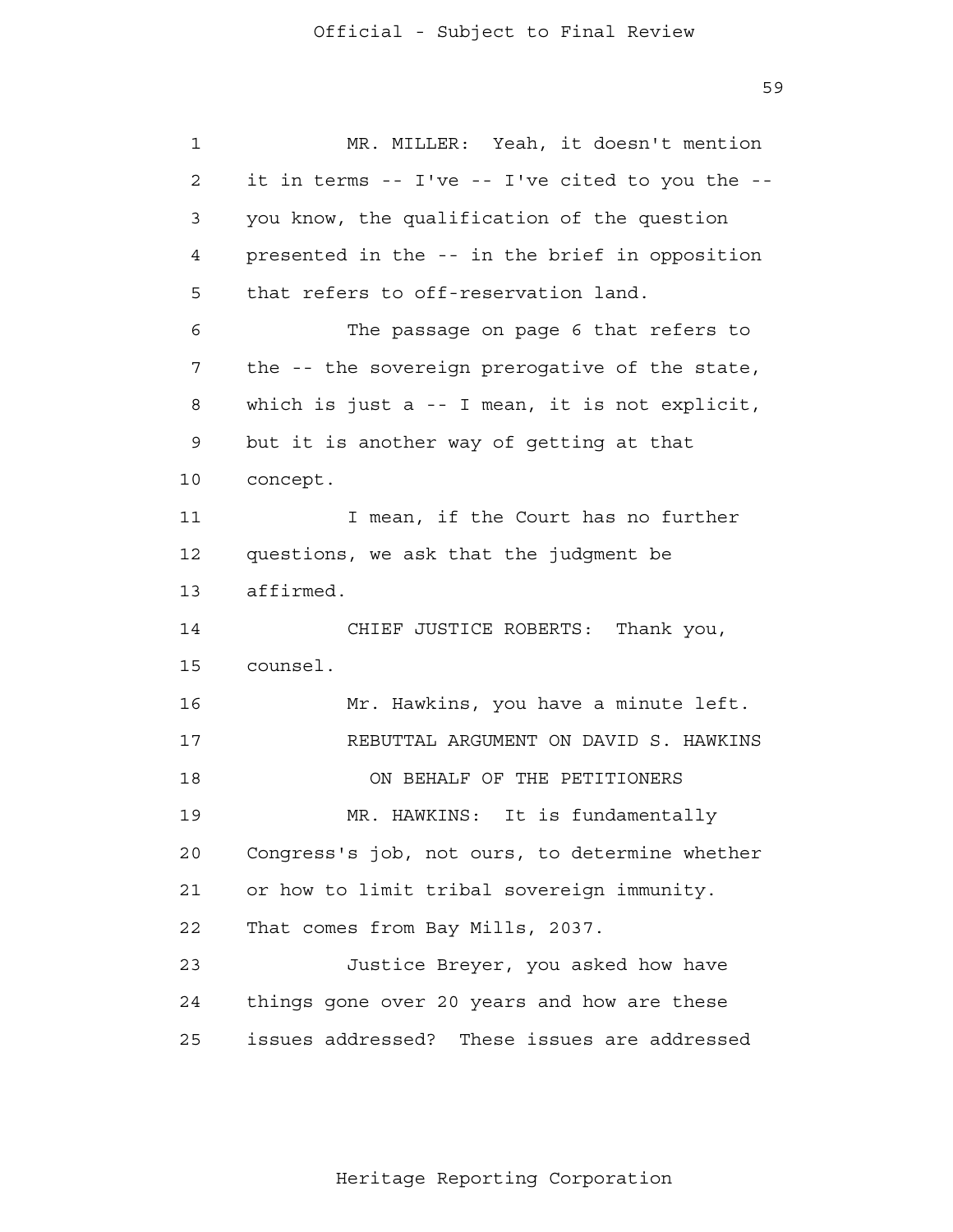60

 1 2 3 4 **5**  6 7 8 9 10 11 12 13 14 15 16 17 18 19 20 21 22 23 24 25 every day in contracts and in land transactions by the tribe either agreeing to waive voluntarily or negotiating how disputes will be resolved. So there is a mechanism, and that's between the parties who understand their place. Even in this situation, had the Lundgrens offered an opportunity to negotiate in recognition of the tribe's immunity from suit, we would have not -- we would have engaged in that same process here. JUSTICE SOTOMAYOR: I'm sorry, there was a negotiation, and I thought the negotiation resulted in the tribe saying: No, we want the land, we won't take money for it. We won't exchange parcels for it. The Lundgrens wanted to pay you money or exchange parcels, and the tribe said no. MR. HAWKINS: Justice Sotomayor - JUSTICE SOTOMAYOR: So what were they supposed to do next? MR. HAWKINS: There was an -- there -there -- what I said was if the Lundgrens understood our immunity from suit, then the negotiations would be different.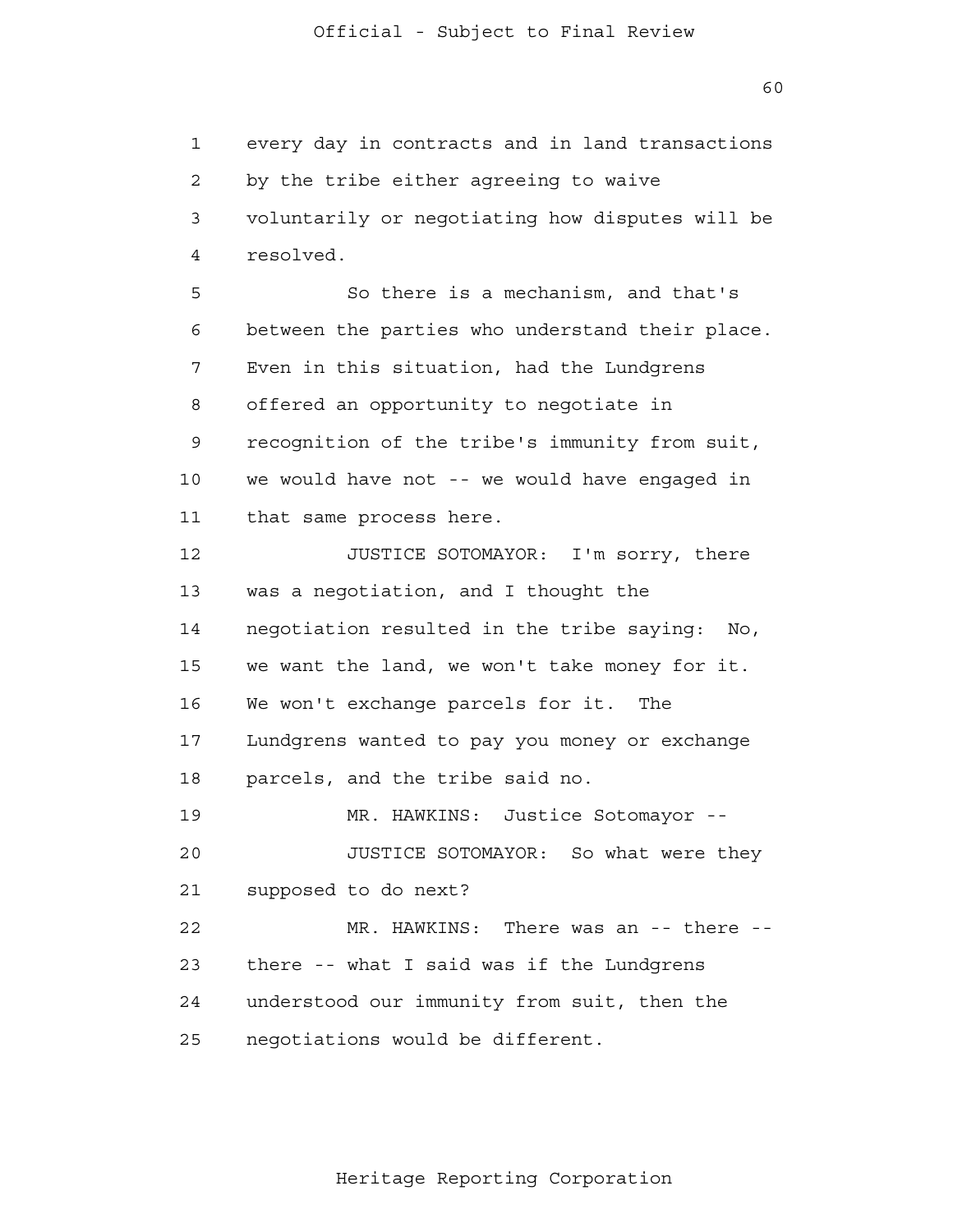```
 1 
 2 
 3 
 4 
5
 6 
            7 
 8 
 9 
           10 
           11 
           12
           13
           14
           15
           16
           17
           18
           19
           20
           21
           22
           23
           24
           25
                      JUSTICE SOTOMAYOR: How? When you
               said no.
                       MR. HAWKINS: Because they would not
               have -- they would not have the opportunity to
               seek the legal relief that they have sought
               here. We respectfully ask that the judgment
               below be reversed.
                       CHIEF JUSTICE ROBERTS: Thank you,
               counsel. The case is submitted.
                       (Whereupon, at 11:07 a.m., the case
              was adjourned.)
```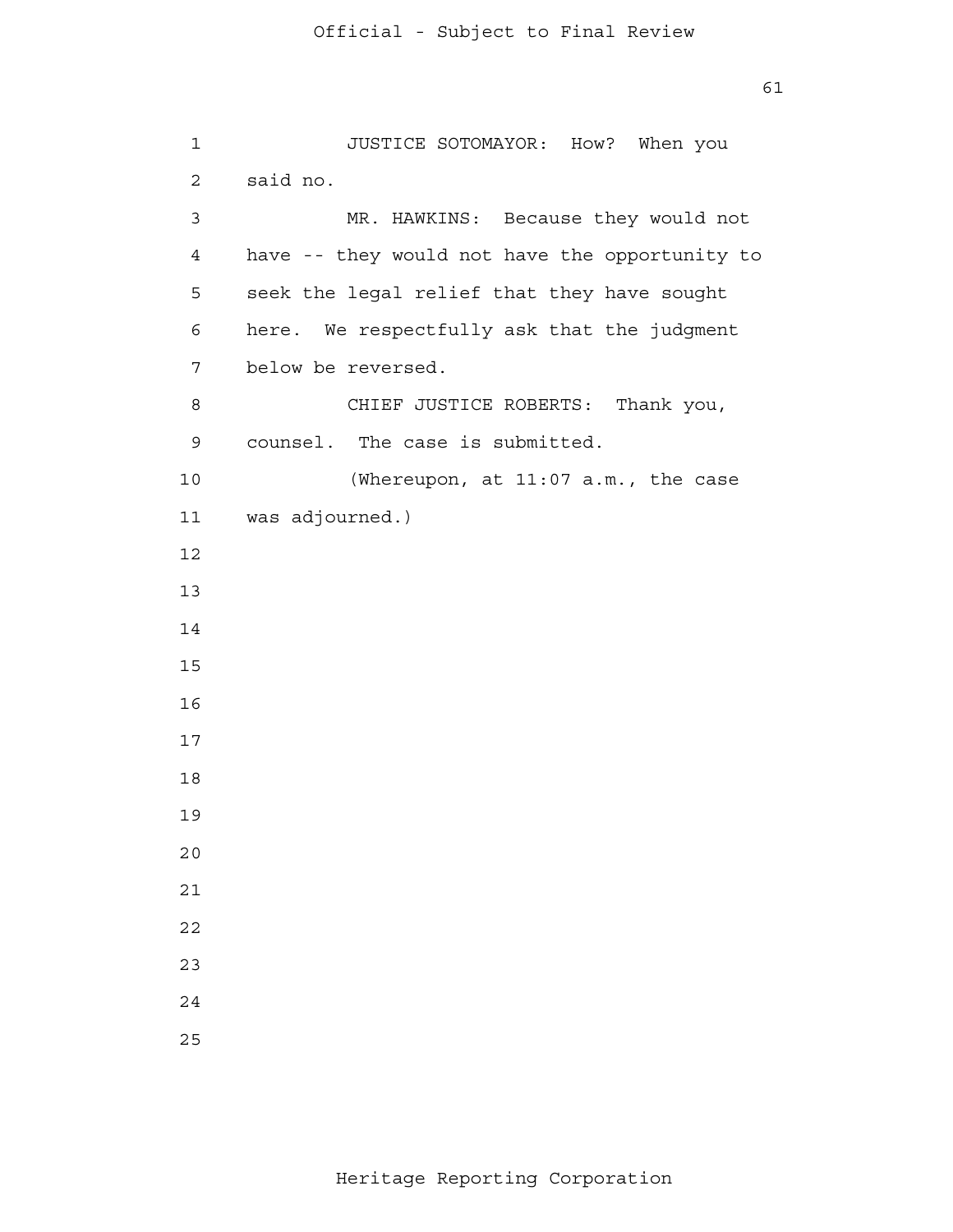**All Contracts** 

|                                        | 51:21                                        | arguing [1] 14:13                                                   | 60:6                                                                    |
|----------------------------------------|----------------------------------------------|---------------------------------------------------------------------|-------------------------------------------------------------------------|
|                                        | addition [1] 56:17                           | argument [25] 1:13 2:2,5,10,13 3:                                   | beyond [1] 14:23                                                        |
| 10:11 [2] 1:14 3:2                     | additional [1] 38:11                         | 4,7 19:19,25 20:18 22:11 34:16                                      | big [1] 24:23                                                           |
| 11:07 [1] 61:10                        | address [3] 11:11 56:7 57:17                 | 35:3 37:19,20,22 39:21,23 45:11                                     | bit [3] 52:7 54:17,22                                                   |
| <b>11A</b> [1] <b>35:16</b>            | addressed [7] 11:3 20:24 43:15               | 47:8 48:12,14 53:20,21 59:17                                        | <b>Block [2] 30:20 53:3</b>                                             |
| 17-387 [1] 3:4                         | 57:11,20 59:25,25                            | arguments [4] 36:20 37:15 47:17                                     | <b>blocking</b> [1] 52:19                                               |
| 1744 [1] 24:22                         | adjourned [1] 61:11                          | 48:20                                                               | <b>boats</b> [1] <b>40:12</b>                                           |
| 1750 [1] 21:17                         | adjudicate [1] 34:21                         | arise [1] 8:23                                                      | <b>borders</b> [1] 44:4                                                 |
| 1760 [1] 25:10                         | admiralty [1] 40:9                           | around [1] 9:21                                                     | both [6] 5:15 6:13 7:14 17:13 26:2                                      |
| $\overline{2}$                         | adverse [8] 4:13 11:24 14:11,13              | aside [1] 36:18                                                     | 27:17                                                                   |
|                                        | 28:11 29:20 33:9 46:2                        | assert [6] 13:24 14:5 20:8 31:1,23                                  | bought [2] 12:24 13:1                                                   |
| 20 [3] 33:12 48:7 59:24                | affect [1] 32:20                             | 53:3                                                                | <b>branch</b> [1] 23:19                                                 |
| 20-page [1] 55:9                       | affecting [1] 4:18                           | asserted [3] 13:15 38:4 56:25                                       | branches [6] 16:3,8 20:23 22:3 23:                                      |
| 2010 [1] 49:20                         | affirmed [2] 12:18 59:13                     | asserting [4] 13:6 22:4 23:20 51:                                   | 4 24:9                                                                  |
| 2013 [1] 16:25                         | affords [1] 10:22                            | 23                                                                  | break [1] 43:7                                                          |
| 2018 [1] 1:10                          | ago [3] 27:8 33:12 55:19                     | assertion [1] 53:7                                                  | BREYER [19] 5:19 6:3,6,22 7:5,21                                        |
| 2037 [1] 59:22                         | agree [6] 36:19,22 37:7 40:25 43:            | Assistant [1] 1:19                                                  | 8:11 9:16,20 21:10,16 23:8 24:18                                        |
| 21 [1] 1:10                            | 12 46:23                                     | assuming [1] 46:7                                                   | 33:11 47:22 57:2,21 58:2 59:23                                          |
| 22 [1] 2:9                             | agreeing [2] 26:11 60:2                      | assuring [1] 44:3                                                   | <b>Breyer's [1] 7:24</b>                                                |
| 23 [1] 30:2                            |                                              | attach [1] 28:23                                                    |                                                                         |
| 24 [1] 30:2                            | agreements [1] 34:1                          |                                                                     | brief [19] 19:20 20:16 21:7 29:25                                       |
| 3                                      | ahead [2] 3:23 17:8                          | attack [1] 3:17                                                     | 36:15,21 37:22 41:4 44:24 45:15,                                        |
|                                        | aired [1] 49:25                              | attempted [1] 53:2                                                  | 16 47:9 50:22 55:9 57:16 58:10,                                         |
| 3 [1] 2:4                              | <b>Alabama</b> [1] 7:15                      | attribute [1] 34:20                                                 | 15.17 59:4                                                              |
| 34 [2] 2:12 40:11                      | <b>Alexander</b> [1] 22:20                   | author [1] 58:14                                                    | briefs [2] 24:20 58:4                                                   |
| $\overline{\mathbf{4}}$                | ALITO [6] 10:7 44:8,19 52:18 53:             | authority [10] 4:24 24:23 29:5 34:                                  | bring [3] 4:17 16:17 42:17                                              |
| 40 [1] 13:25                           | 10,15                                        | 21,24 36:5,14 37:11 38:15 50:20                                     | <b>broad</b> [2] 6:19 41:19                                             |
|                                        | <b>Allotment [1] 36:13</b>                   | automatically [1] 44:1                                              | <b>broader</b> [1] <b>41:</b> 21                                        |
| 5                                      | <b>allow</b> [2] <b>16:17 23:22</b>          | available [1] 10:19                                                 | broadly [1] 48:2                                                        |
| 59 [1] 2:15                            | <b>allowed</b> [1] <b>55:5</b>               | aware [3] 55:13,22 56:4                                             | brought [3] 18:12 28:9 32:4                                             |
| 6                                      | alone [1] 48:13                              | away [1] 19:15                                                      | build [2] 31:6 52:24                                                    |
|                                        | already [5] 13:2, 11, 15 50:14, 15           | B                                                                   | building [4] 6:8,11 28:16 30:7                                          |
| 6 [2] 50:22 59:6                       | alternative [4] 11:7 12:14 30:19             | <b>B.V</b> [1] 24:13                                                | business [3] 6:24 33:17 48:10                                           |
| $\overline{7}$                         | 35:9                                         | back [9] 12:17 15:11 20:6 42:9 47:                                  | buy [1] 10:13                                                           |
|                                        | alternatives [1] 30:4                        | 23,23 48:17 49:20,25                                                | buys [4] 5:20 25:12 26:5,15                                             |
| 7A [1] 35:16                           | although [1] 38:11                           | <b>bad</b> [2] $7:85:3$                                             | Bynkershoek [2] 24:21,25                                                |
| 8                                      | amenable [1] 22:22                           | <b>bank</b> [1] <b>41:13</b>                                        | C                                                                       |
| 8 [3] 11:2,11 34:5                     | <b>American [1] 57:5</b>                     | bankruptcy [1] 40:9                                                 | call [3] 27:22,23,23                                                    |
|                                        | amici [3] 54:23 57:17 58:3                   | bar [3] 46:14,24 47:2                                               | called [2] 26:19,21                                                     |
| A                                      | amicus [4] 1:21 2:8 22:12 58:4               | <b>barbed</b> [1] 12:6                                              | came [3] 1:12 47:6 56:25                                                |
| $a.m$ [3] 1:14 3:2 61:10               | analysis [4] 32:21 36:17 40:14 41:           | barred [5] 8:8 11:13 19:4 30:23 57:                                 | Canada [5] 21:20,23,23 48:3 57:9                                        |
| abandoned [1] 38:3                     | 9                                            | 1                                                                   | caption [1] 36:3                                                        |
| ability [4] 10:23 19:16 27:15 52:16    | ANN [3] 1:19 2:6 22:11                       |                                                                     |                                                                         |
| able [5] 5:2,9 12:1 19:14 21:5         | anomalous [1] 48:14                          | bars [3] 3:14,19 17:18<br><b>based</b> [1] 44:15                    | care [2] 35:13 50:10                                                    |
| above-entitled [1] 1:12                | another [11] 6:10,13 25:3,13 26:1            |                                                                     | Case [46] 3:4,24 4:8,23 5:8 6:19 7:<br>15 9:3.4 10:5 13:11 14:11 17 16: |
| abrogated [1] 33:24                    | 32:2,13 34:25 42:3 46:18 59:9                | baseline [6] 15:15 22:17,18 26:23                                   |                                                                         |
| absolutely [1] 47:11                   | answer [5] 17:4 18:5 20:5 29:2 36:           | 29:1,5                                                              | 23 17:14 19:1,9 23:12 25:4 28:14                                        |
| abstract [2] 40:6 52:7                 | 8                                            | <b>basis</b> [1] 10:1                                               | 30:21 32:4,12 36:24 37:10 41:6                                          |
| accept [1] 20:15                       | anticipation [1] 5:7                         | Bay [11] 8:6 10:21 11:1,2,9,14 14:                                  | 42:18 43:13,15,21,23 45:1,3,13,15,                                      |
| according [1] 50:3                     | anybody [4] 11:23 26:6 55:20,22              | 24 15:1 34:5 54:1 59:22<br><b>becomes</b> [2] 41:17,22              | 19 49:18,20 50:5 52:22,23 55:17                                         |
| acknowledges [1] 46:3                  | anyway [1] 30:1                              |                                                                     | 56:24 58:16 61:9,10                                                     |
| acquire [1] 52:17                      | APPEARANCES [1] 1:16                         | <b>beg</b> [1] 5:8                                                  | cases [9] 15:2,23 20:7 25:4,23 37:                                      |
| acre [1] 53:11                         | appears [1] 15:1                             | begin [1] 27:18                                                     | 12 48:5 54:6 55:12                                                      |
| acres [1] 53:1                         | appendix [1] 35:16                           | begins [1] 40:14                                                    | Cass [1] 49:11                                                          |
| <b>across</b> [1] 48:10                | applicable [1] 20:7                          | <b>behalf</b> [12] <b>1:18,21,23 <b>2:4,7,12,15</b></b>             | categorization [2] 40:1.4                                               |
| act [9] 6:23 7:3 10:23 23:13 26:22     | application [2] 20:9,20                      | 3:8 22:12 34:16,17 59:18                                            | cert [2] 49:20 55:18                                                    |
| 28:6 33:8 36:13 47:1                   | applied [2] 18:13 56:23                      | believe [3] 8:25 13:8 53:18                                         | certain [1] 33:23                                                       |
| <b>acted</b> [1] <b>48:9</b>           | applies [6] 8:4 19:10,11 21:2 22:            | believes [1] 6:10                                                   | certainly [3] 24:23 26:21 57:15                                         |
| acting $[1]$ 6:7                       | 25 26:25                                     | belongs [2] 21:22 51:24                                             | certiorari [2] 55:13 58:15                                              |
| action [19] 4:10,17 8:4,7 9:7,24 11:   | apply [4] 11:4 13:13 25:17 44:13             | below [10] 35:15,18 38:3 40:10,18                                   | chain [1] 31:8                                                          |
| 11, 13, 16, 20 12: 15 14: 2 15: 24 18: |                                              | 49:7,16 55:23 58:25 61:7                                            | challenge [1] 3:12                                                      |
|                                        | appreciate [2] 36:8 37:1                     |                                                                     |                                                                         |
| 11 19:11 26:9 32:16 36:1 39:3          | appropriate [1] 18:13                        | benefit [1] 19:6                                                    | challenging [1] 46:16                                                   |
| actions [4] 29:7 30:8 40:16,16         | area [3] 11:24 52:24 53:2                    | <b>best</b> [2] $29:455:6$                                          | chance [1] 55:8                                                         |
| activity [1] 43:18                     | aren't [1] 54:23<br>argue [3] 19:22 58:12,12 | <b>better</b> $[1]$ 5:12<br><b>between</b> [5] 30:2 35:25 37:4 57:3 | change [3] 15:3,4,7<br>Chattanooga [2] 25:25 49:14                      |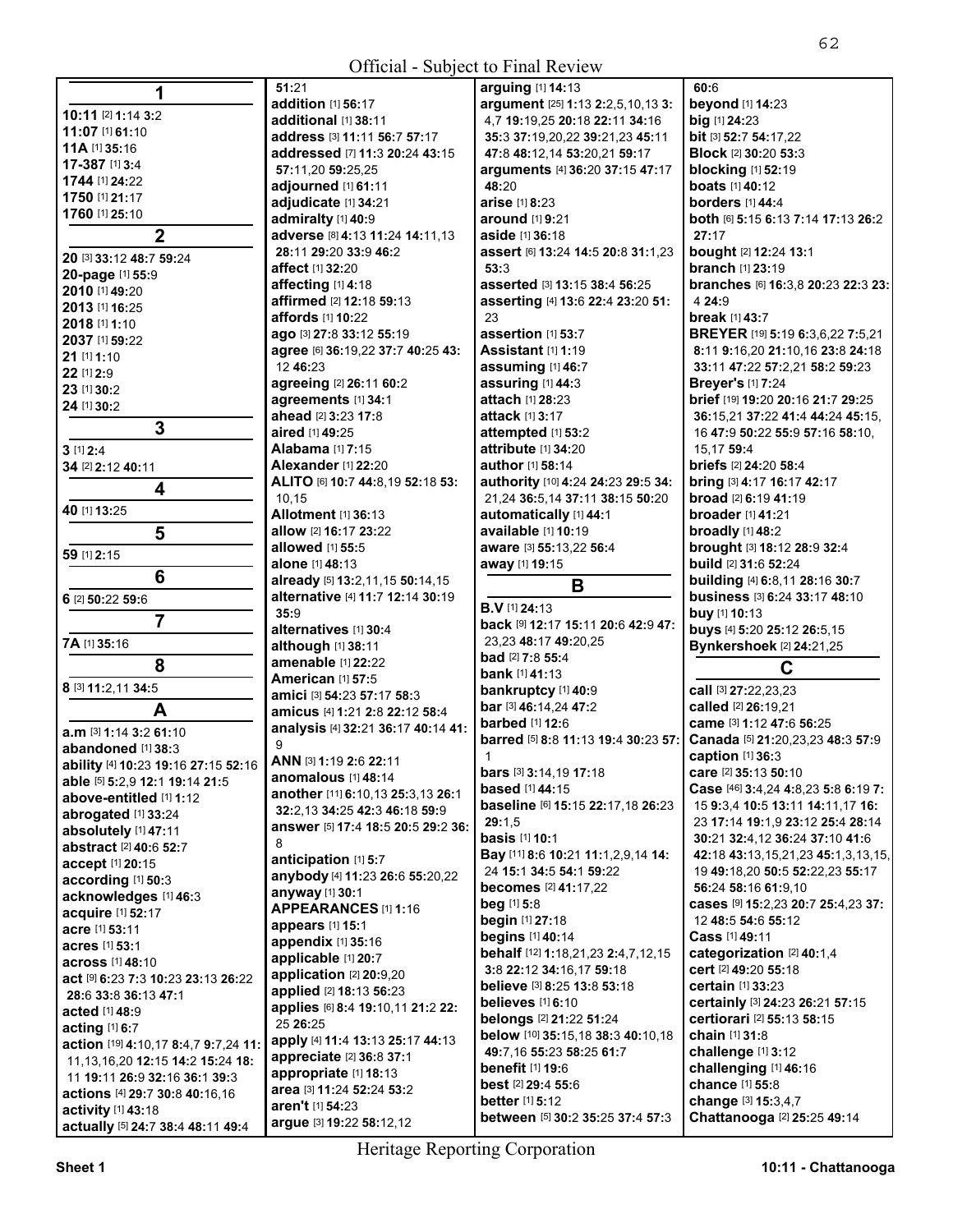| <b>Official - Subject to Final Review</b>                                        |                                                                     |                                        |                                                |  |
|----------------------------------------------------------------------------------|---------------------------------------------------------------------|----------------------------------------|------------------------------------------------|--|
| CHIEF [25] 3:3,9,22 4:15 5:11 8:9                                                | contacts [1] 43:25                                                  | 56:6                                   | emphasized [1] 41:6                            |  |
| 10:25 11:19 12:5,13 14:7,9,24 21:                                                | contending [1] 43:9                                                 | decisions [2] 29:18 49:15              | employee [1] 11:16                             |  |
| 6 22:8,14 29:24 30:15 31:4 34:13,                                                | context [1] 21:1                                                    | deed [1] 32:9                          | empty [2] 6:9 8:13                             |  |
| 18 47:3 51:7 59:14 61:8                                                          | <b>contexts</b> [1] 17:14                                           | <b>defend</b> [1] <b>13:23</b>         | enabled [1] 16:12                              |  |
| chosen [1] 11:6                                                                  | continually [1] 12:18                                               | defendant [2] 36:2 43:19               | encompasses [1] 38:16                          |  |
| Circuit [2] 55:18,21                                                             | continue [2] 31:1,23                                                | defending [5] 35:8,10,14 36:16 38:     | encumbrance [1] 51:18                          |  |
| Circuit's $[1]$ 49:18                                                            | contracts [1] 60:1                                                  | 3                                      | end [2] 10:15,18                               |  |
| circumstances [2] 31:19 33:10                                                    | <b>contrary</b> [1] 27:14                                           | deferred [1] 16:2                      | enforce [2] 4:24 7:19                          |  |
| cite [1] 58:10                                                                   | control [5] 23:4 24:3 37:4,7 50:24                                  | defined [1] 12:8                       | engage [2] 5:6,10                              |  |
| cited [3] 55:12 58:8 59:2                                                        | controlling [2] 36:24 51:5                                          | definitely [1] 38:25                   | engaged [1] 60:10                              |  |
| City [3] 5:21 6:14 56:6                                                          | controls [1] 37:12                                                  | delve [1] 20:8                         | enjoyed [1] 54:4                               |  |
| claim [12] 3:19 4:9 9:6,11 11:24 12:                                             | controversies [1] 48:11                                             | denominated [1] 27:2                   | enlist [1] 10:12                               |  |
| 2 13:23 14:14 30:22 32:13 33:7                                                   | Convention [1] 26:12                                                | Department [4] 1:20 15:25 16:2         | enough [1] 37:10                               |  |
| 42:23                                                                            | <b>conversation</b> [2] 47:13,19                                    | 25:12                                  | <b>entail</b> [1] <b>14:23</b>                 |  |
| claiming [1] 4:4                                                                 | <b>convince</b> [1] 51:20                                           | describing [1] 9:13                    | <b>entails</b> [1] 22:18                       |  |
| claims [8] 9:14 14:3 16:15,18 19:                                                | core [2] 34:20 50:25                                                | determine [1] 59:20                    | entire [1] 53:3                                |  |
| 15 28:12 29:21 34:25                                                             | <b>Cornelius</b> [1] 24:21                                          | determined [1] 56:20                   | <b>entities</b> [1] 43:10                      |  |
| Clara [1] 54:2                                                                   | Correct [7] 4:14 17:23 21:8 23:17                                   | determines $[1]$ 17:15                 | entity [1] 3:25                                |  |
| clarification [1] 41:8                                                           | 44:15 53:12.13                                                      | determining [1] 52:11                  | equally [1] 25:17                              |  |
| clarified [1] 11:15                                                              | Counsel [11] 14:8 16:21,21 19:17                                    | develop [1] 28:18                      | ERIC [3] 1:23 2:11 34:16                       |  |
| Clarke [4] 11:10, 15, 21 12:3                                                    | 20:14 22:9 27:18 34:14 36:6 59:                                     | deviations [1] 15:7                    | ESQ [5] 1:17,23 2:3,11,14                      |  |
| clear [3] 19:9 37:23 42:22                                                       | 15 61:9                                                             | diagram [2] 38:21 40:5                 | essential [1] 16:16                            |  |
| clearer [1] 14:12                                                                | <b>countless</b> [1] <b>19:15</b>                                   | difference [11] 12:23 17:7,9 18:8,     | essentially [1] 44:10                          |  |
| clearly [1] 39:19                                                                | <b>countries</b> [1] 48:16                                          | 10 32:18.19 33:4 35:25 36:4 37:4       | establish [3] 9:25 14:3 16:13                  |  |
| clerk [1] 24:19                                                                  | COUNTY [3] 6:24 33:17 48:10                                         | differences [1] 39:15                  | established [1] 10:2                           |  |
| <b>cloud</b> [1] <b>51:25</b>                                                    | County [4] 49:12,19 50:18 55:16                                     | different [9] 6:12 18:3 27:9 41:10,    | establishes [2] 3:16 9:4                       |  |
| codify [1] 23:13                                                                 | couple [3] 11:1 37:17 38:11                                         | 17,22 43:10,14 60:25                   | ET [1] 1:6                                     |  |
| come [4] 33:7 34:6 55:5 56:10                                                    | course [4] 17:20 23:10 27:21 36:                                    | difficult [1] 20:4                     | Even [7] 14:23 30:22 40:19 45:11               |  |
| comes [4] 14:5 21:20 31:9 59:22                                                  | 12                                                                  | dignity [1] 21:11                      | 48:3 55:5 60:7                                 |  |
| coming [1] 39:20                                                                 | COURT [58] 1:1,13 3:10,13 4:25 6:                                   | directed [3] 9:24 11:12 20:16          | everyone [2] 46:3 58:14                        |  |
| commence [1] 30:6                                                                | 16 7:14 9:5 10:4 12:17,20 13:14,                                    | direction [1] 22:2                     | everything [1] 17:3                            |  |
| <b>Commerce</b> [1] 41:13                                                        | 18 14:15 15:24 16:1,6 19:3 22:5,<br>15 23:11,22 24:2,11 25:21 26:19 | directly [1] 58:6<br>disabled [1] 13:6 | exactly [2] 22:3 51:1                          |  |
| <b>commercial</b> [2] <b>17:13</b> ,17<br><b>common</b> [6] 7:7 15:13 19:24 20:2 | 27:18,20 28:10 30:21 34:19 35:5,                                    | discretion [1] 38:8                    | example [3] 4:22 7:18 30:5<br>except [1] 15:17 |  |
| 29:6 54:3                                                                        | 11, 15, 18 36: 17 37: 11, 13 38: 5, 12                              | discussion [3] 43:21 49:13 52:6        | exception [32] 15:14 20:9 21:1,18,             |  |
| complaint [1] 20:12                                                              | 39:19,23 40:15 41:11 42:21 43:15,                                   | dismissed [3] 10:6 31:17,18            | 25 22:1,5,24,25 23:1,14 26:18,20,              |  |
| completely [2] 26:24 45:12                                                       | 20 44:15 49:1,10,19 53:24 54:5                                      | displaced [1] 34:24                    | 21,25 27:3,3,16,23 28:6 29:17 33:              |  |
| complex [2] 21:2,3                                                               | 55:17,18 56:23 58:25 59:11                                          | disposition [1] 50:24                  | 10 35:7 39:17,18,20 41:19,20,23                |  |
| complicated [1] 41:18                                                            | Court's [9] 30:20 35:24 36:5,10 43:                                 | dispute [13] 5:25 6:15,17 8:21,22,     | 44:12 47:1 58:18                               |  |
| comply [1] 17:16                                                                 | 14 50:18 55:24 56:5,20                                              | 23 9:2.5 30:11.19.25 32:3 43:23        | exceptions [9] 23:4 24:3,24 25:8,              |  |
| comprehensive [2] 27:16 29:22                                                    | courts [7] 7:9 35:18 48:19,23,25                                    | disputed $[1]$ 30:6                    | 9 27:19 28:11 29:1,20                          |  |
| con $[1]$ 43:25                                                                  | 49:7 50:17                                                          | disputes [5] 7:6 34:21 35:20 44:6      | <b>Exchange</b> [5] 24:15 25:23 29:10          |  |
| concept [2] 49:15 59:10                                                          | create [4] 27:15 29:16,22 52:13                                     | 60:3                                   | 60:16.17                                       |  |
| concepts [3] 38:18 44:22 55:14                                                   | criticizing [1] 45:9                                                | distinction [2] 17:6 43:8              | excuse [1] 39:11                               |  |
| <b>concession</b> [1] 37:1                                                       | curiae [3] 1:21 2:8 22:12                                           | distinguish [1] 11:8                   | <b>executive</b> [2] 23:19 26:9                |  |
| concrete [1] 52:2                                                                | curious [3] 16:25 48:6.7                                            | <b>District [1] 49:12</b>              | exempt [2] 28:17,20                            |  |
| condemn [1] 8:1                                                                  | cut <sup>[2]</sup> 30:13 54:20                                      | <b>divest</b> [1] 56:11                | exemption [1] 35:13                            |  |
| condemnation [1] 52:20                                                           | <b>cutting [1] 31:9</b>                                             | divided [1] 42:20                      | exercise [7] 16:3,4 34:3 38:8 42:              |  |
| <b>conducts</b> [1] 32:10                                                        | D                                                                   | doctrine [5] 24:8,14 27:7,8,12         | 11.14 56:2                                     |  |
| confirming [1] 3:18                                                              |                                                                     | domain [2] 51:6 56:3                   | exercising [1] 13:22                           |  |
| conflict [3] 20:10 48:22 55:21                                                   | $D.C$ [2] 1:9,20                                                    | done [1] 33:14                         | exist [1] 44:12                                |  |
| confronted [2] 4:21 9:10                                                         | Dakota [6] 21:21 30:21 49:11 52:<br>22 53:5 55:15                   | door [1] 8:13                          | existed [1] 27:13                              |  |
| Congress [19] 6:22 7:3 10:22 15:3,                                               | <b>dam</b> [2] <b>52:24,25</b>                                      | down [4] 12:10 30:13 31:9 43:7         | existence [2] 51:17,17                         |  |
| 4,6 24:1,3 26:21 27:6,10 28:5 29:                                                | <b>dare</b> [1] <b>48:3</b>                                         | downtown [1] 5:21                      | exists [2] 15:17,17                            |  |
| 15,21 33:13,22,24 48:9 57:5                                                      | DAVID [5] 1:17 2:3,14 3:7 59:17                                     | dozen [1] 57:4                         | expect [2] 27:6 53:8                           |  |
| Congress's [3] 8:8 27:15 59:20                                                   | day [2] 37:10 60:1                                                  | <b>during</b> [1] <b>5:17</b>          | explain [2] 40:4 50:6                          |  |
| connections [2] 43:3,11                                                          | deal [3] 11:6 17:21 28:6                                            | Е                                      | explained [1] 24:6                             |  |
| consent [1] 22:23                                                                | dealing [2] 17:22 55:4                                              | earlier [5] 42:9 52:23 53:19 54:1      | explaining [1] 44:21                           |  |
| consented [1] 17:21                                                              | decide [2] 29:15 47:24                                              | 56:18                                  | explains [1] 35:25                             |  |
| consider [1] 54:6                                                                | decided [2] 35:11,12                                                | early [1] 58:9                         | explicit [1] 59:8                              |  |
| considered [1] 22:5                                                              | decision [19] 7:2,4 8:22 11:13 14:                                  | effort [1] 42:18                       | expressed [2] 55:14,16<br>extended [1] 43:20   |  |
| consistently [4] 3:13 16:1,6 24:2<br>Constitutional [1] 26:11                    | 20 30:20 35:5,24 36:10 40:10,18                                     | Either [3] 5:15 32:15 60:2             | extending [1] 48:3                             |  |
| construct [1] 10.9                                                               | 44:14 49:2,10,11,18 50:18 55:23                                     | emphasis [1] 38:14                     | extensive [1] 48:20                            |  |

Heritage Reporting Corporation

**extensive** [1] **48:**20

**construct** [1] **10:**9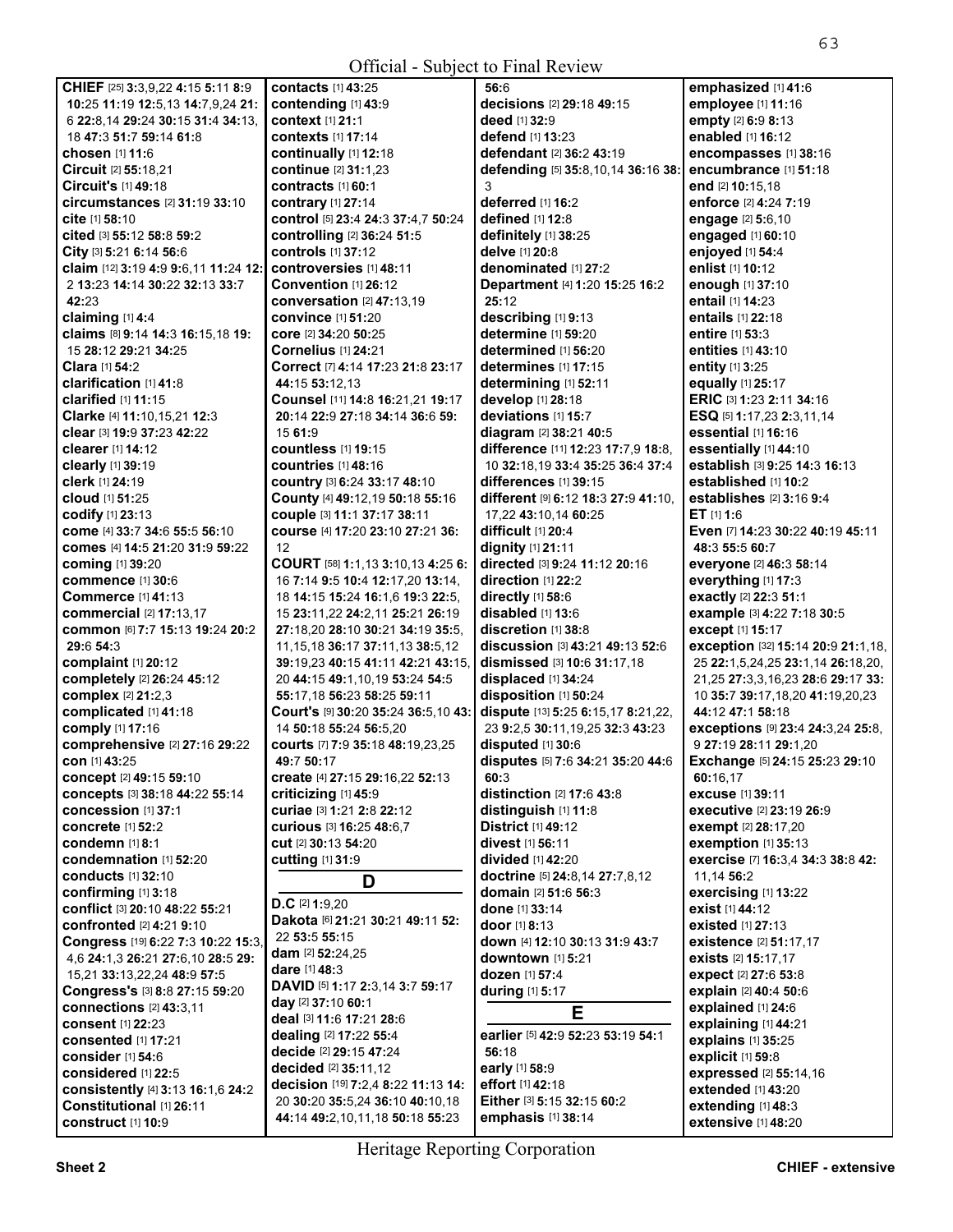| <b>Official</b> - Subject to Final Review |                                                        |                                                            |                                               |
|-------------------------------------------|--------------------------------------------------------|------------------------------------------------------------|-----------------------------------------------|
| extremely [1] 39:21                       | giving [1] 20:25                                       | idea [1] 51:2                                              | lowa [1] 25:13                                |
| F                                         | GORSUCH [21] 14:8 16:21 17:8                           | immediate [1] 52:2                                         | lowan [1] 25:13                               |
|                                           | 18:4,7,14,18 28:24 32:18,23 33:1                       | immediately [1] 10:5                                       | isn't [3] 19:8 37:10 58:21                    |
| facie [1] 10:1                            | 36:6,25 37:6,9,25 39:25 45:21 46:                      | immemorial [1] 12:8                                        | issue [8] 3:13 9:24 13:20 14:18 15:           |
| fact [3] 4:8 7:19 56:9                    | 2,19,21                                                | immovable [20] 15:14, 19, 21 19:18                         | 22 50:17 55:11 56:4                           |
| facts $[1]$ 7:22                          | got [3] 24:20 55:7 58:2                                | 21:19 22:24 35:6.12 38:12.22 39:                           | issues [5] 48:23 50:16 55:22 59:              |
| factual $[1]$ 4:10                        | government [6] 4:3 10:9,20 30:16                       | 3, 16, 22 40: 7 42: 1, 7 44: 11 47: 8 49:                  | 25,25                                         |
| fair [1] 57:2                             | 47:7 52:9                                              | 858:17                                                     | itself [1] 39:12                              |
| <b>fairest</b> [1] 40:17                  | government's [2] 8:5 51:11                             | immune [8] 3:25 26:24 41:2 45:18,                          | J                                             |
| <b>fairly</b> $[1]$ 7:7                   | governments [1] 3:15                                   | 23 46:8,11,15                                              |                                               |
| fairness [1] 57:3                         | governs [1] 56:21                                      | Immunities [2] 23:13 26:22                                 | job [1] 59:20                                 |
| faith [1] 55:6<br>fall [3] 39:11.13 54:6  | granted [2] 49:20 55:18                                | <b>immunity</b> [77] <b>3:14,18 4:5,22 5:1</b>             | Joe [1] 8:12                                  |
| fanciful [1] 42:23                        | green [1] 58:4                                         | 6:4,20 7:17 8:2,3,12 9:21 11:4,14                          | joined [2] 6:19 8:22<br>Joint [1] 49:12       |
| federal [4] 10:9 14:18 28:10 33:8         | ground [2] 38:2,4                                      | 12:19 13:5,7,13 14:18,23 15:8,10,                          | judge [1] 14:10                               |
| Federalist [3] 22:21 29:9,10              | group [1] 6:13                                         | 12, 16, 18 16: 7, 11 17: 12, 18 18: 2, 12                  | judgment [2] 59:12 61:6                       |
| fee [4] 17:12 28:22 41:10,12              | guess [6] 14:22 18:4 24:20 25:11                       | 19:4,7,10 21:1,12,25 22:18,19 23:                          | judgments [1] 28:9                            |
| fence [3] 12:7 31:6,8                     | 27:141:16                                              | 5, 15, 20, 24 24: 4, 7, 16 25: 10, 16 26:                  | judicial [6] 9:3 15:21 24:7,14 27:            |
| fiefs $[1]$ 25:2                          | guidance [1] 15:24                                     | 19 27:20 28:7,22 29:6,17 31:17                             | 19 29:16                                      |
| <b>fight</b> $[1]$ 30:12                  | н                                                      | 33:20,25 34:2,8 46:13,23 48:2,15                           | jump [1] 31:8                                 |
| file $[1]$ 30:8                           | half [1] 53:1                                          | 49:21 53:3,7 54:3,3,7 56:19,24 57:                         | jurisdiction [23] 10:5 13:14 16:4,5           |
| filed [1] 21:7                            | Hamilton [2] 22:20 29:9                                | 1,9,19 59:21 60:9,24                                       | 25:19 26:2,14 28:21 34:3 35:17,               |
| finds $[2]$ 8:15 19:4                     | hand [3] 19:5 39:17,18                                 | impediment [1] 36:11                                       | 19 38:14,23 39:10 40:7,15 41:15               |
| fine $[1]$ 37:6                           | hands $[1]$ 16:7                                       | important [2] 10:20 29:13                                  | 42:10.14 43:16 50:23 55:24 56:2               |
| first [11] 17:4 37:15,19 38:6,7,11        | happen [3] 10:7 47:12 53:8                             | imposed [1] 28:10<br>impossible [1] 52:15                  | jurisdictions [1] 40:16                       |
| 40:13 41:4 47:6,25 50:12                  | happened [3] 45:1 48:12,22                             | include [1] 15:18                                          | Justice [133] 1:20 3:3,9,20,22,24 4:          |
| flooded [1] 52:25                         | happens [3] 5:19 33:21 41:25                           | includes [1] 15:13                                         | 7, 12, 15 5: 11, 19 6: 3, 6, 22 7: 5, 21, 23, |
| <b>focused</b> [1] 40:20                  | <b>harder</b> [1] <b>54:19</b>                         | including [1] 29:7                                         | 24 8:9,11 9:16,20 10:7,24,25 11:              |
| <b>follow</b> [1] <b>50:7</b>             | HAWKINS [48] 1:17 2:3,14 3:6,7,9                       | India [2] 23:12 26:20                                      | 19 12:5, 13, 21, 22 13: 10, 17 14: 7, 8,      |
| Footnote [5] 11:2,11 14:24 34:5,5         | 4:7,14,19 5:15 6:1,5,21 7:1,13 8:3                     | INDIAN [10] 1:3 3:5 10:12 13:8 16:                         | 9,21,25 15:11 16:21 17:8,20,25                |
| <b>force</b> [3] <b>7:9 31:2.24</b>       | 9:1,19,23 10:17 11:10 12:1,12,16,                      | 9 23:7 24:4 32:6 39:13 47:2                                | 18:4,7,14,18 19:17 20:14 21:6,10,             |
| forcefully [1] 58:12                      | 21 13:10,19 14:16,21 15:20 17:2,                       | <b>Indians</b> [1] 57:6                                    | 16 22:8, 14, 16 23:8, 10, 21 24:5, 18         |
| foreign [13] 4:3 15:23 16:5 23:6,12       | 11,23 18:6,9,17,24 20:4,19 21:8,                       | <b>indicated</b> [1] 27:22                                 | 25:22 26:8,17 27:1,21,22 28:2,13,             |
| 24:6 25:21,24 26:22 29:12 42:12           | 14 22:1 59:16,17,19 60:19,22 61:                       | indicating [1] 26:3                                        | 24 29:24 30:15 31:4 32:18,23 33:              |
| 43:24 48:16                               | 3                                                      | individual [3] 11:16,20 26:1                               | 1,11 34:13,18 35:2 36:6,6,25 37:6,            |
| foreign's [1] 44:23                       | heading [1] 35:17                                      | individuals [2] 5:2 25:5                                   | 9,25 38:17,19 39:24 40:19,21 41:              |
| form [1] 8:25                             | hear [2] 3:3 28:25                                     | induce [1] 30:8                                            | 16 42:16 44:8,8,19,25 45:6,21 46:             |
| formulation $[1]$ 41:5                    | Heitner [3] 35:24 42:17 43:7                           | infirmities [1] 32:11                                      | 2,6,19,21 47:3,4,12,16,22 49:3,22,            |
| forth [2] 40:10 57:6                      | held [3] 3:14 17:10 19:5                               | informed [1] 5:16                                          | 24 50:3,12 51:3,7 52:18 53:10,15,             |
| forward $[1]$ 55:2                        | help [1] 20:18                                         | <b>inherent</b> [1] 22:21                                  | 25 54:11, 16, 17 57: 2, 21 58: 2, 11, 20,     |
| foundational [1] 56:17                    | helpful [1] 5:4                                        | inherently [1] 20:10                                       | 24 59:14,23 60:12,19,20 61:1,8                |
| <b>frame</b> $[1]$ 12:2                   | high [2] 49:1,10                                       | initial [1] 24:14                                          | K                                             |
| <b>France</b> [1] 18:19                   | high-rise [1] 28:16                                    | initially [1] 24:13                                        | KAGAN [20] 12:21 14:21 24:5 25:               |
| frivolous [4] 9:15,17,22 16:17            | highway [2] 10:9,14                                    | injury [1] 52:3                                            | 22 26:8,17 27:1 38:17,19 40:19,               |
| fully [4] 20:15 21:5 48:24 49:25          | historic [1] 27:4                                      | innocent [1] 11:17                                         | 21 41:16 44:25 45:6 47:4,12,16                |
| fundamentally [1] 59:19                   | historical $[1]$ 42:19                                 | inguiry [1] 46:7                                           | 53:25 54:11.16                                |
| further [2] 22:6 59:11                    | historically [3] 15:13,16,17                           | instance [7] 5:3 9:9 10:3 12:4 13:                         | Kagan's [2] 22:16 27:22                       |
| G                                         | history [1] 15:21                                      | 11 38:6 50:13                                              | keep [2] 10:21 13:24                          |
| gather [1] 31:5                           | hold [1] 25:4                                          | <b>instances</b> [1] 9:12                                  | <b>KENNEDY [8] 7:23 17:20,25 23:</b>          |
| gave [1] 20:3                             | holding [2] 35:15 36:24                                | insurance [1] 32:9                                         | 10,21 27:21 28:2,13                           |
| General [17] 1:19 15:7,10 23:1,5          | holdings [1] 8:6<br>Honor [13] 4:19 5:18 7:2 14:17 17: | intelligently [1] 58:13                                    | kind [9] 4:4 8:23 15:1 21:12 26:9             |
| 24:16,17 26:18 27:24 29:11 36:13          | 24 18:25 21:9 37:18 40:3 41:4 45:                      | intention [1] 32:5                                         | 27:4 45:18 46:11.16                           |
| 42:5 47:14,17,20 54:25,25                 | 25 47:11 53:14                                         | interest [8] 10:1,2 34:25 44:3 51:5,                       | kinds [1] 43:3                                |
| generally [2] 5:20 55:1                   | <b>hook</b> [1] <b>43:</b> 17                          | 24 52:10 57:6                                              | Kiowa [5] 7:2 17:14 24:6,13 33:12             |
| Georgia [2] 25:25 49:14                   | hopeful [1] 29:2                                       | interested [1] 49:4                                        |                                               |
| gets [1] 4:6                              | hopefully [1] 5:9                                      | interests [7] 3:17 6:24 8:6 9:6,8                          |                                               |
| getting [3] 17:3 33:19 59:9               | hoping [1] 28:25                                       | 27:17 33:17                                                | laid [1] 30:20                                |
| GINSBURG [10] 3:20,24 4:7,12 10:          | house [2] 8:13,18                                      | Interior [1] 32:8                                          | land [65] 5:20,21 8:2 10:13 16:23,            |
| 24 12:22 13:10,17 35:2 42:16              | However [2] 10:18 37:3                                 | international [3] 23:15,18 43:25                           | 24 17:10,11 18:15,18 19:2,5 21:               |
| Ginsburg's [4] 15:11 36:7 44:9 46:        | humans [1] 43:9                                        | interpretation [1] 36:13                                   | 21 25:19 26:5,15 28:14,22 30:23               |
| 6                                         | hypothetical [2] 52:19,20                              | investigation [1] 32:10                                    | 31:20 32:1,4,6,13,20,23,25 33:2,2,            |
| give [2] 11:17 48:15                      |                                                        | invoke [1] 10:20                                           | 6 38:15 39:2,4,10 40:11,19,22,22,             |
| given [1] 42:9                            |                                                        | involved [2] 20:23 41:6<br>involving [3] 15:23 40:17 42:24 | 23,24 41:1,7,9,11,12,14,25 42:2,              |
|                                           |                                                        |                                                            | 13 46:8,9,12 50:20 51:16,19,21,24             |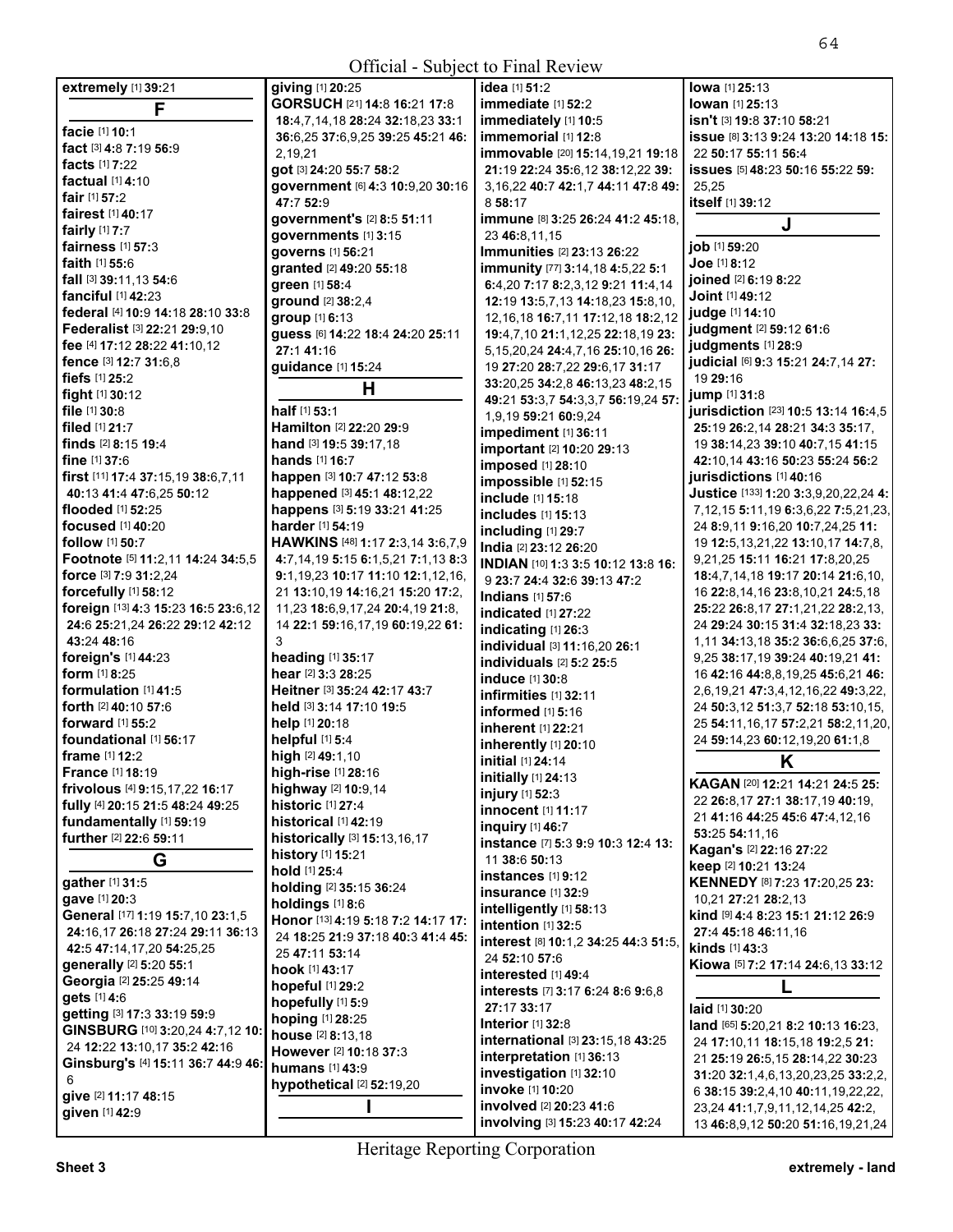| 52:12,17 53:11 56:2,9 59:5 60:1,                                  | 23 50:21 5                 |
|-------------------------------------------------------------------|----------------------------|
| 15                                                                | <b>Madison</b> [2          |
| <b>landless</b> [1] <b>16:1</b> 0                                 | manner [1]                 |
| <b>lands</b> [2] 16:12 47:2                                       | many [1] 33                |
| landscape [1] 55:21                                               | March [1] 1                |
| language [3] 15:1 38:12 48:4                                      | market [1]                 |
| large [1] 36:15                                                   | marketabi                  |
| last [2] 48:7 56:22<br>later [1] 24:8                             | matter [5] 1<br>McFaddor   |
| Laughter [5] 31:14 45:5 47:15,21                                  | mean [23] 1                |
| 54:15                                                             | 16 26:2 30:                |
| Lauterpacht [1] 24:22                                             | 44:18 47:7                 |
| law [18] 14:19 15:7,10,13 19:9,24                                 | 55:10,25 5                 |
| 20:2,6 24:19 25:10,11 28:17 29:6                                  | means [3] 3                |
| 51:24 52:3.3 54:3 56:21                                           | meant [1] 2                |
| laws [2] 18:20 28:19                                              | meantime                   |
| <b>lawsuit</b> [1] 43:4                                           | mechanis⊧                  |
| lawyer [2] 12:9 47:5                                              | meet [1] 43:               |
| lawyers [1] 45:8                                                  | members                    |
| lays [2] 26:23 29:11                                              | 14                         |
| lead [1] 5:1                                                      | membersh                   |
| leading [1] 49:18                                                 | memorabl                   |
| leapt [1] 30:1                                                    | mention ⊠                  |
| least [2] 5:24 29:12                                              | mentioned                  |
| leaving [1] 48:12<br>left [1] 59:16                               | meritoriou<br>merits [6] 9 |
| legacy [1] 8:14                                                   | 20:16                      |
| legal [5] 4:17 5:5,16 55:20 61:5                                  | message I                  |
| legally [1] 14:2                                                  | Mexico <sup>[1]</sup>      |
| less [1] 51:2                                                     | middle [1]                 |
| Lewis [5] 11:10, 15, 21 12: 2 56: 22                              | might [6] 18               |
| light [1] 58:4                                                    | <b>MILLER</b> [46          |
| <b>limit</b> [3] 23:23 27:24 59:21                                | 18 35:2,14                 |
| <b>limitations</b> [3] <b>28:11 29:20 30:24</b>                   | 18,20 40:2.                |
| line [4] 12:10 31:7 44:9 46:7                                     | 44:17,204                  |
| lines [2] 4:10 16:22                                              | 10,19 48:2                 |
| litigation [4] 13:13 43:9 47:7 55:1                               | 51:15 53:1                 |
| little [5] 10:13 38:21 52:7 54:17,22                              | 7,11,19,23                 |
| lives [1] 21:22                                                   | Mills [11] 8:              |
| loa [1] 30:6                                                      | 24 15:1 34:                |
| long [5] 27:8,8,13 38:24 56:8<br>long-standing [3] 21:25 26:3 27: | mind [5] 10<br>58:6        |
| 5                                                                 | minimum                    |
| longer [1] 26:15                                                  | Minnesota                  |
| look [13] 8:12 14:25 15:20 20:6.20                                | minute [1] !               |
| 25:22 27:9 29:15 35:23 42:1 47:                                   | <b>Mission</b> [2]         |
| 22 49:5 58:5                                                      | modifying                  |
| looked [3] 54:19 55:23 58:5                                       | money [2] 6                |
| looking [2] 49:7 55:20                                            | month [1] 2                |
| <b>looks</b> [2] <b>9:5 54:13</b>                                 | mooted [1]                 |
| lose [1] 10:5                                                     | morning <sup>[2</sup>      |
| lot [7] 6:9,11,14 8:13,16,17 48:4                                 | <b>movable</b> l'          |
| love [1] 14:14                                                    | move [1] 36                |
| lower [4] 48:23,24 50:16,18                                       | moving [1]                 |
| <b>luck</b> [1] <b>34:7</b>                                       | Ms [25] 22:1               |
| <b>LUNDGREN [2] 1:6 3:5</b>                                       | 14,23 26:7,                |
| Lundgrens [16] 4:16,20 5:10 11:                                   | 29:8,24 30:                |
| 22 12:23 13:1,23,24 15:9 30:3,5<br>31:7,22 60:7,17,23             | 22,24 33:5,<br>much [5] 26 |
| Lundgrens' [1] 33:7                                               | must [1] 48:               |
|                                                                   | myself [1] 3               |
| М                                                                 |                            |
| made [13] 11:12 19:25 20:11 23:2.                                 |                            |

| 23 50:21 53:21                                                          | na  |
|-------------------------------------------------------------------------|-----|
| Madison [2] 49:19 55:16                                                 | Na  |
| manner [1] 25:5                                                         | na  |
| <b>many</b> [1] <b>33:</b> 16                                           | na  |
| March [1] 1:10                                                          | ne  |
| <b>market</b> [1] 56:11                                                 | ne  |
| marketability [1] 44:4                                                  | ne  |
| matter [5] 1:12 20:1 21:2,3 23:19                                       | ne  |
| McFaddon [2] 24:15 29:11                                                | ne  |
| mean [23] 13:17 14:16,21 24:19 25:                                      | ne  |
| 16 26:2 30:24 31:19 33:12 38:20                                         | 13  |
| 44:18 47:7 48:9 49:6 50:11 54:11                                        | ne  |
| 55:10.25 56:22 57:3.14 59:8.11                                          | ne  |
| means [3] 31:20 35:23 49:6                                              | ne  |
| meant [1] 23:13                                                         | Ne  |
| <b>meantime</b> [1] <b>33:</b> 15                                       | 10  |
| mechanism [2] 52:11 60:5                                                | ne  |
| meet [1] 43:2                                                           | no  |
| members [5] 5:23 6:6 8:15,19 16:                                        | no  |
| 14                                                                      | no  |
| membership [1] 19:16                                                    | no  |
| memorably [1] 51:2                                                      | no  |
| mention [3] 58:17,23 59:1                                               | Nc  |
| mentioned [3] 10:25 52:22 53:25                                         | Nc  |
| meritorious [1] 16:18                                                   | 53  |
| <b>merits</b> [6] <b>9:</b> 5 14:13,17,19 1 <b>9:</b> 20                | no  |
| 20:16                                                                   | no  |
| message [1] 43:6                                                        | 12  |
| Mexico [1] 57:10                                                        | no  |
| middle [1] 53:2                                                         | no  |
| might [6] 18:19 29:2 50:4,4,8 57:2                                      | nu  |
| <b>MILLER</b> [46] 1:23 2:11 34:15,16,                                  |     |
| 18 35:2,14 36:22 37:2,8,17 38:10,                                       | О'  |
| 18,20 40:2,20 41:3 42:8,16 43:12                                        | 11  |
| 44:17,20 45:14,25 46:12,20,25 47:                                       | 7,  |
| 10.19 48:21 49:9.23 50:2.11.14                                          | 30  |
| 51:15 53:13,17 55:10 57:14,24 58:                                       | 5,  |
| 7,11,19,23 59:1                                                         | ob  |
| Mills [11] 8:6 10:21 11:1,2,9,14 14:                                    | ob  |
| 24 15:1 34:5 54:1 59:22                                                 | ob  |
| mind ।51 10:21 13:24 35:11 48:1                                         | ob  |
| 58:6                                                                    | ob  |
| <b>minimum</b> [1] <b>43:</b> 25                                        | ob  |
| Minnesota [3] 7:15 19:1,3                                               | 21  |
| <b>minute</b> [1] <b>59:</b> 16                                         | ос  |
|                                                                         | od  |
| <b>modifying</b> [1] <b>27:</b> 12                                      | ofl |
| money [2] 60:15,17                                                      | 5   |
| <b>month</b> [1] 21:7                                                   | ofl |
| <b>mooted</b> [1] <b>49:</b> 21                                         | O۱  |
| morning [2] 3:4 8:13                                                    | olo |
| <b>movable</b> [1] 39:8                                                 | on  |
| move [1] 36:19<br><b>movina</b> [1] <b>57:</b> 13                       | on  |
|                                                                         | 13  |
| Ms [25] 22:10,14 23:17,25 24:10 25:                                     | 23  |
| 14,23 26:7,17 27:14,25 28:4,20,24<br>29:8,24 30:14,18 31:10,12,15 32:   | 14  |
| 22,24 33:5,22                                                           | Οr  |
| <b>much</b> [5] <b>26:</b> 9,10 <b>41:</b> 17 <b>44:</b> 1 <b>52:</b> 4 | on  |
| <b>must</b> [1] <b>48:</b> 10                                           | 55  |
| <b>myself</b> [1] <b>38:</b> 22                                         | op  |
|                                                                         | op  |
| N                                                                       |     |

**All Contracts nation** [5] **21:**13,17,19,20 **25:**21 **National** [1] **57:**5 **nations** [1] **15:**23 **nature** [1] **22:**22 **necessarily** [2] **33:**16 **38:**16 **need** [1] **41:**11 **needed** [1] **52:**17 **negotiate** [1] **60:**8 **negotiating** [1] **60:**3 **negotiation** [5] **5:**10,13 **32:**15 **60:**  13,14 **negotiations** [3] **5:**6,17 **60:**25 **neither** [1] **58:**24 **never** [5] **11:**3 **14:**1,1,11 **35:**11 **New** [10] **5:**21 **6:**14 **8:**1 **38:**2 **45:**10, 10,11,12,12 **55:**6 **next** [4] **8:**13,16,17 **60:**21 **non-frivolous** [1] **9:**10 **non-governmental** [1] **57:**17 **non-marketable** [1] **52:**1 **nonetheless** [1] **43:**13 **normal** [1] **50:**7 **Normally** [3] **6:**16 **38:**5,7 **North** [6] **21:**21 **30:**21 **49:**11 **52:**22 **53:**5 **55:**15 **note** [2] **17:**15 **18:**1 **nothing** [5] **33:**14 **35:**4,6 **36:**14 **40:**  12 **notice** [2] **12:**24 **56:**16 **notion** [1] **42:**22 **number** [1] **58:**8 **O O'CONNELL** [28] **1:**19 **2:**6 **22:**10, 11,14 **23:**17,25 **24:**10 **25:**14,23 **26:**  7,17 **27:**14,25 **28:**4,20,24 **29:**8,24 **30:**14,18 **31:**11,12,15 **32:**22,24 **33:**  22 **object** [2] **51:**11,15 **objection** [1] **51:**8 **observation** [1] **51:**3 **obtain** [2] **6:**7 **11:**7 **obvious** [4] **58:**14,16,21,22 **obviously** [4] **7:**2 **32:**12 **43:**15 **58:**  21 **occur** [1] **22:**4 **odd** [1] **42:**17 **off-reservation** [3] **41:**7 **42:**13 **59: offered** [1] **60:**8 **Okay** [3] **36:**25 **37:**9 **44:**19 **old** [1] **43:**1 **once** [2] **5:**7 **10:**2 **one** [21] **4:**5 **8:**13 **14:**12 **25:**1,23 **29:**  13,25 **30:**2 **31:**25 **33:**16 **39:**17 **41:**  23 **42:**2 **46:**17 **47:**5,25 **48:**12 **52:**  14 **53:**1,8 **54:**24 **Oneida** [1] **49:**19 **only** [6] **7:**8 **20:**15 **24:**8 **28:**9 **54:**24 **55:**7 **open** [1] **56:**11 **opening** [2] **37:**22 **57:**16 **opinion** [3] **6:**17 **45:**3 **55:**15

**opposed** [2] **10:**12 **25:**20 **opposition** [5] **10:**11 **41:**4 **50:**22 **58:**15 **59:**4 **options** [1] **34:**10 **oral** [7] **1:**12 **2:**2,5,10 **3:**7 **22:**11 **34:**  16 **order** [1] **34:**2 **ordinary** [1] **11:**4 **organized** [1] **52:**10 **original** [1] **20:**12 **other** [32] **3:**25 **4:**21 **5:**22 **11:**5 **15:**2, 6 **17:**19 **20:**17,21 **22:**25 **25:**1,2,25 **26:**14 **30:**7 **31:**25 **34:**10 **39:**7,18 **43:**18 **45:**15,17,17 **48:**14,19 **49:**1, 9,17 **53:**22 **54:**9 **56:**21 **57:**19 **others** [2] **25:**7 **27:**23 **out** [15] **9:**2 **24:**20 **26:**23 **29:**11,14 **30:**20 **32:**1 **34:**7 **35:**15 **38:**22 **39:**  25 **48:**18 **52:**24 **55:**11 **56:**15 **outside** [3] **7:**25 **28:**15 **40:**23 **over** [23] **6:**24,25 **8:**23 **12:**6 **13:**15, 25 **16:**5 **24:**9 **31:**8 **33:**17,20 **34:**21 **35:**20 **37:**4,12 **38:**15 **42:**12,15 **45:**  3,15 **50:**20 **56:**2 **59:**24 **overlap** [4] **38:**24,25 **39:**2,14 **own** [5] **3:**15 **6:**14 **8:**17 **31:**6 **32:**15 **owned** [1] **46:**17 **ownership** [3] **31:**23 **34:**22 **50:**24 **owns** [9] **5:**21 **6:**11 **7:**25 **8:**12 **28:**  15 **31:**20 **34:**11 **42:**2 **52:**12 **P PAGE** [4] **2:**2 **30:**1 **50:**22 **59:**6 **pages** [2] **30:**2 **35:**16 **Papers** [3] **22:**21 **29:**9,10 **parcel** [2] **10:**13 **53:**11 **parcels** [2] **60:**16,18 **pardon** [1] **5:**9 **part** [10] **5:**24 **9:**11 **15:**10 **18:**21 **19:**  24 **27:**8 **40:**5,14 **51:**13 **55:**4 **particular** [4] **15:**22 **19:**8 **32:**4 **39:**  5 **parties** [9] **5:**4,15 **16:**17 **17:**21 **55:**  1,5 **56:**16 **57:**4 **60:**6 **parts** [1] **37:**23 **party** [1] **18:**11 **passage** [1] **59:**6 **passed** [1] **28:**5 **pay** [2] **25:**18 **60:**17 **paying** [1] **14:**1 **peaceful** [1] **44:**5 **people** [6] **6:**12 **10:**11 **42:**24 **55:**7 **57:**22,25 **period** [2] **14:**2 **21:**4 **Permanent** [2] **23:**11 **26:**20 **person** [4] **6:**10 **13:**5 **21:**21 **42:**24 **personam** [5] **36:**1 **39:**4 **42:**20 **43:**  5,11 **pertains** [3] **9:**6 **14:**20 **15:**22 **petition** [2] **35:**16 **55:**12 **Petitioner** [11] **1:**4,18,22 **2:**4,9,15 **3:**8 **22:**13 **30:**8 **37:**21 **53:**21 **Petitioner's** [2] **37:**21 **45:**16 **Petitioners** [4] **55:**8,16 **57:**15 **59:** 

**opportunity** [3] **51:**11 **60:**8 **61:**4

**narrower** [1] **41:**21

9 **28:**8,11 **29:**18 **38:**21 **39:**23 **44:**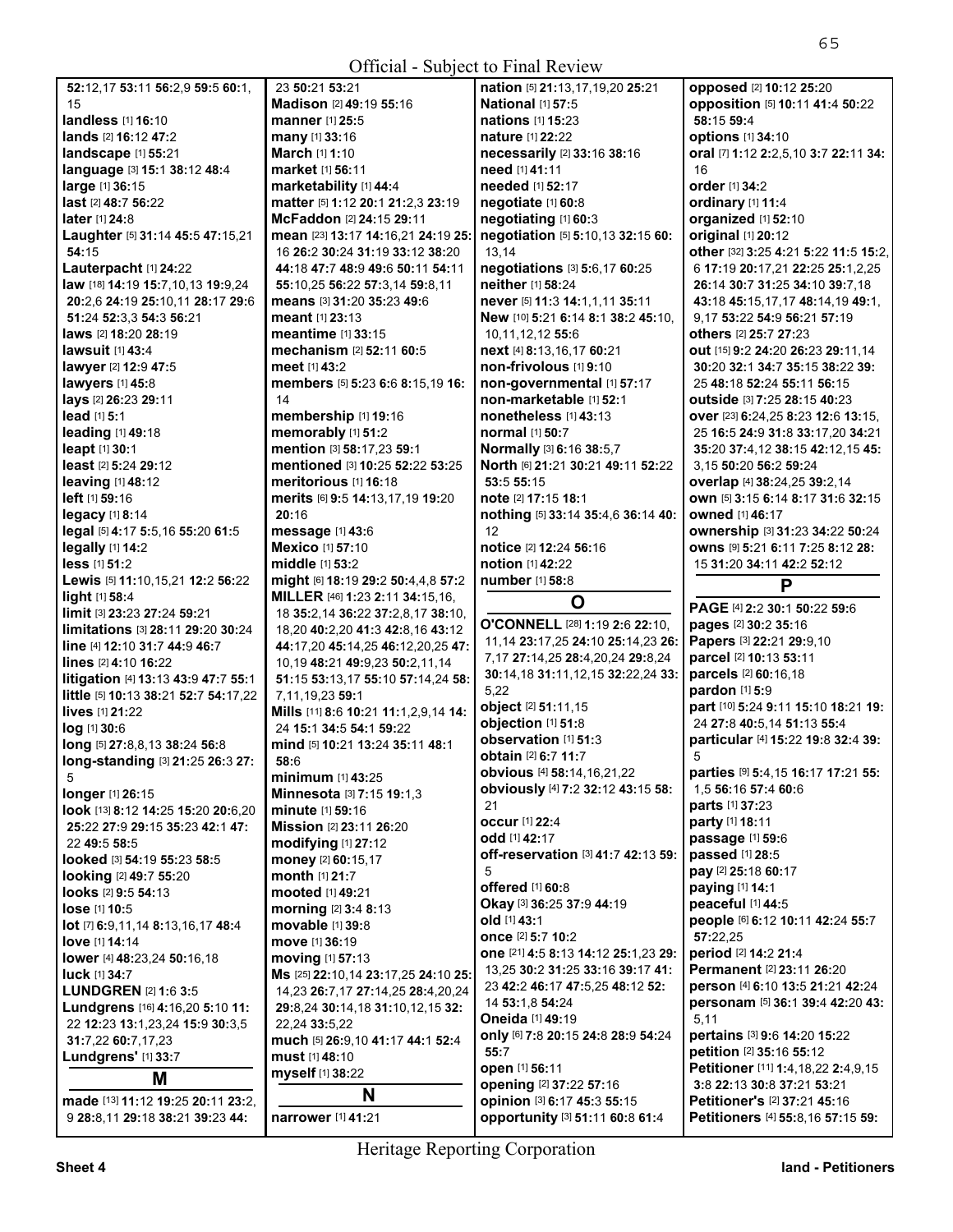| <b>Official - Subject to Final Review</b>       |                                                     |                                                  |                                            |
|-------------------------------------------------|-----------------------------------------------------|--------------------------------------------------|--------------------------------------------|
| 18                                              | principle [3] 23:22,24 56:18                        | 40:17 50:24 51:5 52:2,8,8                        | respectfully [1] 61:6                      |
| Philippines [1] 9:4                             | private [1] 25:5                                    | reality [4] 7:16 19:7 20:25 52:8                 | respond [1] 21:5                           |
| phrased [1] 51:2                                | probably [2] 9:14 31:13                             | really [13] 7:7 25:7 27:10 30:1,10               | Respondents [6] 1:7,24 2:12 3:             |
| pick [1] 30:12                                  | problem [1] 34:5                                    | 33:13 36:7,20 45:6 52:10 54:19,                  | 11 30:3 34:17                              |
| picture [2] 12:25 13:9                          | procedure [1] 44:5                                  | 24 55:7                                          | Respondents' [1] 3:15                      |
| piece [3] 21:21 26:15 30:11                     | proceedings [5] 13:16,18,20 43:2                    | reason [2] 13:7 46:14                            | response [3] 37:20 46:6 53:20              |
| pieces [1] 52:12                                | 51:10                                               | reasoning [1] 36:16                              | restricted [1] 47:1                        |
| pipeline [2] 10:10,14                           | process [7] 9:3 12:11 17:2 20:23                    | reasons [2] 37:17 38:11                          | result [1] 38:3                            |
| place [5] 5:22 6:25 8:24 33:20 60:              | 32:2.7 60:11                                        | REBUTTAL [3] 2:13 22:7 59:17                     | resulted [1] 60:14                         |
| 6                                               | project [5] 10:11,12,15,18 53:4                     | Reclamantes [1] 51:4                             | results [1] 5:1                            |
| places [1] 38:25                                | prop [1] 10:22                                      | recognition [1] 60:9                             | return [1] 37:13                           |
| <b>Plains</b> [1] 41:13                         | properly [1] 12:2                                   | recognize [2] 23:23 43:8                         | reversed [1] 61:7                          |
| plaintiff [2] 11:5 34:7                         | property [54] 3:13,18 6:7,11 7:6,                   | recognized [6] 4:25 7:14 16:7 23:                | review [2] 38:7 47:25                      |
| playing [1] 28:3                                | 25 12:8,24 13:1,21,25 14:1 15:14,                   | 15,18,19                                         | rights [4] 13:22 28:12 42:23,24            |
| pleading [1] 36:2                               | 19,21 19:19 21:19 22:24 23:14 25:                   | recognizing [1] 27:19                            | ROBERTS [21] 3:3,22 4:15 5:11 8:           |
| please [3] 3:10 22:15 34:19                     | 18 30:12 31:2,24 34:11,22 35:1,6,                   | record [4] 3:12 53:10,15,18                      | 9 10:25 11:19 12:5,13 14:7,9 21:6          |
| plotted [1] 52:24                               | 12,20 37:5 38:13,23 39:3,9,16,22                    | reference [3] 28:19 54:8 56:20                   | 22:8 29:24 30:15 31:4 34:13 47:3           |
| point [10] 12:17 27:1 28:1,4 29:14              | 40:8,17 42:2,7,12 43:17,24 44:4,7,                  | <b>referenced</b> [1] 14:25                      | 51:7 59:14 61:8                            |
| 31:15 32:1 40:25 44:23 50:21                    | 12 46:17,22 47:8 49:8 50:25 51:5,                   | references [3] 38:13 40:11 55:24                 | <b>route</b> [1] <b>10:14</b>              |
| pointed [1] 39:25                               | 12 58:18                                            | referring [1] 57:25                              | rule [17] 23:2,5 24:17 26:3,13,18,         |
| points [1] 41:3                                 | proposed [1] 20:9                                   | refers [3] 44:21 59:5,6                          | 23 27:5,24 29:1,6,11 38:13 39:22           |
| policy [2] 27:17 28:8                           | proposition [1] 29:5                                | reflects [2] 37:3 42:11                          | 42:2,7 53:9                                |
| political [7] 3:25 16:2,8 20:22 22:             | prove [2] 19:23 20:18                               | regardless [1] 19:10                             | rules [1] 54:9                             |
| 2 23:3 24:9                                     | provide [2] 12:3 19:16                              | registered [2] 9:9 10:3                          | ruling [1] 5:14                            |
| pool [1] 8:18                                   | provides [3] 8:7 20:6 52:4                          | regulate [1] 43:18                               | S                                          |
| pops [1] 26:14                                  | providing [2] 16:14 44:5                            | regulations [1] 51:16                            |                                            |
| position [6] 5:12 21:15 29:22 30:               | prudent [1] 16:4                                    | regulatory [2] 25:19 28:21                       | same [20] 4:9 21:12 23:22,24 25:7          |
| 16 52:13.16                                     | public [1] 52:18                                    | rejected [1] 53:6                                | 35:9 38:16 39:22,24 40:1,3 43:3            |
| positions [1] 5:17                              | <b>Pueblo [1] 54:2</b>                              | relate [1] 16:9                                  | 44:22 46:9 49:2,10 51:1 53:6 57:           |
| possession [10] 4:13 5:24 11:25                 | purchase [1] 16:12                                  | related [1] 15:19                                | 19 60:11                                   |
| 14:11,13 28:12 29:21 33:9 44:6                  | purchased [3] 16:24 53:1 56:10                      | relates [2] 12:18 20:21                          | <b>Santa [1] 54:2</b>                      |
| 46:3                                            | purchases [1] 13:21                                 | reliance [1] 11:8                                | satisfied [1] 44:2                         |
| possessions [1] 25:3                            | purse [1] 16:19                                     | relied [1] 36:10                                 | saw [1] 31:8                               |
| possible [1] 46:10                              | put [4] 18:1 27:6 36:18 56:15                       | relief [8] 3:16 5:2 11:7,17 12:3 17:             | saying [11] 5:14 6:19 15:9 20:1 27:        |
| potentially [2] 10:17 11:17                     | puts [1] 28:16                                      | 18 19:11 61:5                                    | 9 31:7 35:11 41:17 45:19 56:8 60:          |
| Pottawatomi [1] 4:23                            | Q                                                   | relying [1] 50:8                                 | 14                                         |
| power [5] 42:11,15 43:14 44:23 56:              | qualification [1] 59:3                              | rem [29] 29:7 35:17,19 36:1,14 38:               | says [9] 8:17 11:2 15:2 21:22,23           |
| 2                                               | qualified [1] 44:2                                  | 13,23 39:1,8,9,17,20 40:6,16 41:                 | 24:25,25 25:1 45:16<br>Scalia's [1] 51:3   |
| powers [1] 54:4                                 |                                                     |                                                  |                                            |
| practical [1] 52:8                              |                                                     | 19,20,23 42:6,10,14,21 43:2,11,16,               |                                            |
|                                                 | quasi-in [1] 43:16                                  | 21 44:15,21 55:24 56:1                           | Schooner [3] 24:15 25:23 29:10             |
| practice [5] 20:1 23:16,18 33:18                | question [28] 6:2 7:6,24 14:22 15:                  | remains [1] 38:2                                 | SCOPe [3] 39:16 54:7 56:19                 |
| 50:7                                            | 4,12 17:5 18:5,25 19:18 20:17 22:                   | remedies $[1]$ 10:19                             | <b>Seattle [1] 1:23</b>                    |
| prayer [1] 3:15                                 | 17 29:3 36:7 38:1,7 40:22 41:5,18,                  | remedy [2] 12:14 52:4                            | Second [3] 40:5 49:18 55:17                |
| precedent [1] 7:13                              | 18,22,24 42:6,6 44:9 56:7 57:18                     | remember [2] 11:21 24:12                         | Secretary [5] 32:8,10,13,24 51:20          |
| precedents [1] 56:20                            | 59:3                                                | removed $[1]$ 5:8                                | Section [1] 58:10                          |
| precise [1] 56:7                                | questioning [1] 44:10                               | reply [1] 55:8                                   | Sedro-Woolley [1] 1:17                     |
| preclude [3] 5:1 19:14 51:18                    | questions [3] 22:6 38:6 59:12                       | request [1] 20:11                                | see [5] 13:1 32:10 36:15 45:1 57:3         |
| precluded [1] 7:20                              | quiet [4] 4:10 28:6 33:8 46:25                      | require [2] 32:14 50:5                           | <b>seek</b> [1] 61:5                       |
| preempts [1] 14:19                              | quiet-title [6] 4:1 12:15 30:23 31:                 | required [1] 34:1                                | <b>seem</b> [1] 26:2                       |
| preexisting [1] 23:14                           | 18,25 32:16                                         | research [1] 20:17                               | <b>seems</b> [1] 14:12                     |
| prerogative [2] 51:1 59:7                       | quite [4] 8:19 38:19 45:22 49:4                     | reservation [14] 5:22 7:25 16:13                 | seen [1] 14:11                             |
| present [2] 32:8 37:14                          | quiz [1] 25:9                                       | 17:13,18 28:15 39:12,13 40:23,24,                | send [2] 5:23 48:17                        |
| presented [5] 37:21 41:5 53:20                  | quote [3] 22:20 24:11 29:9                          | 25 41:9,12,25                                    | <b>sending [2] 47:22,23</b>                |
| 56:7 59:4                                       | quotes [1] 25:17                                    | <b>reserve</b> [1] 22:7                          | sense [1] 18:23                            |
| presenting [2] 35:9 37:20                       | R.                                                  | resolution [2] 7:8 44:6                          | <b>sentence</b> [2] 29:25 40:13            |
| pressed [2] 35:3 36:20                          | raise [1] 20:15                                     | resolve [5] 6:16 35:19 37:11 38:5                | separate [1] 18:16<br>serve [1] 12:11      |
| pretty [6] 44:1 48:5,6 52:4 54:12,              | raised [5] 19:19 37:15 38:2 41:7                    | 41:11                                            | <b>services</b> [1] 16:14                  |
| 13                                              | 47:8                                                | resolved [13] 5:8,25 6:15,18,25 7:               | <b>set</b> [2] <b>35:15 48:20</b>          |
| pride [1] 9:7                                   | read [7] 40:10 41:13 45:3,15 55:11,                 | 11,11 8:24 9:2 30:25 32:3 33:19                  | <b>settled</b> [3] <b>31:21 32:14 34:9</b> |
| prima [1] 10:1                                  | 23 56:5                                             | 60:4                                             | settlement [1] 34:1                        |
| primeval [1] 51:5                               | reading [2] 40:18 48:2                              | resolving [2] 30:19 34:10                        | seven [1] 55:19                            |
| prince [8] 24:24 25:3,12,18 26:4,<br>14,16 41:2 | ready [1] 17:3<br>real [10] 23:14 34:22 35:20 39:15 | resonate [1] 18:22<br><b>Resources</b> [1] 49:12 | several [3] 25:2 57:15,16                  |

**respect** [4] **8:**10 **29:**19 **33:**25 **40:**2

**prince's** [1] **41:**1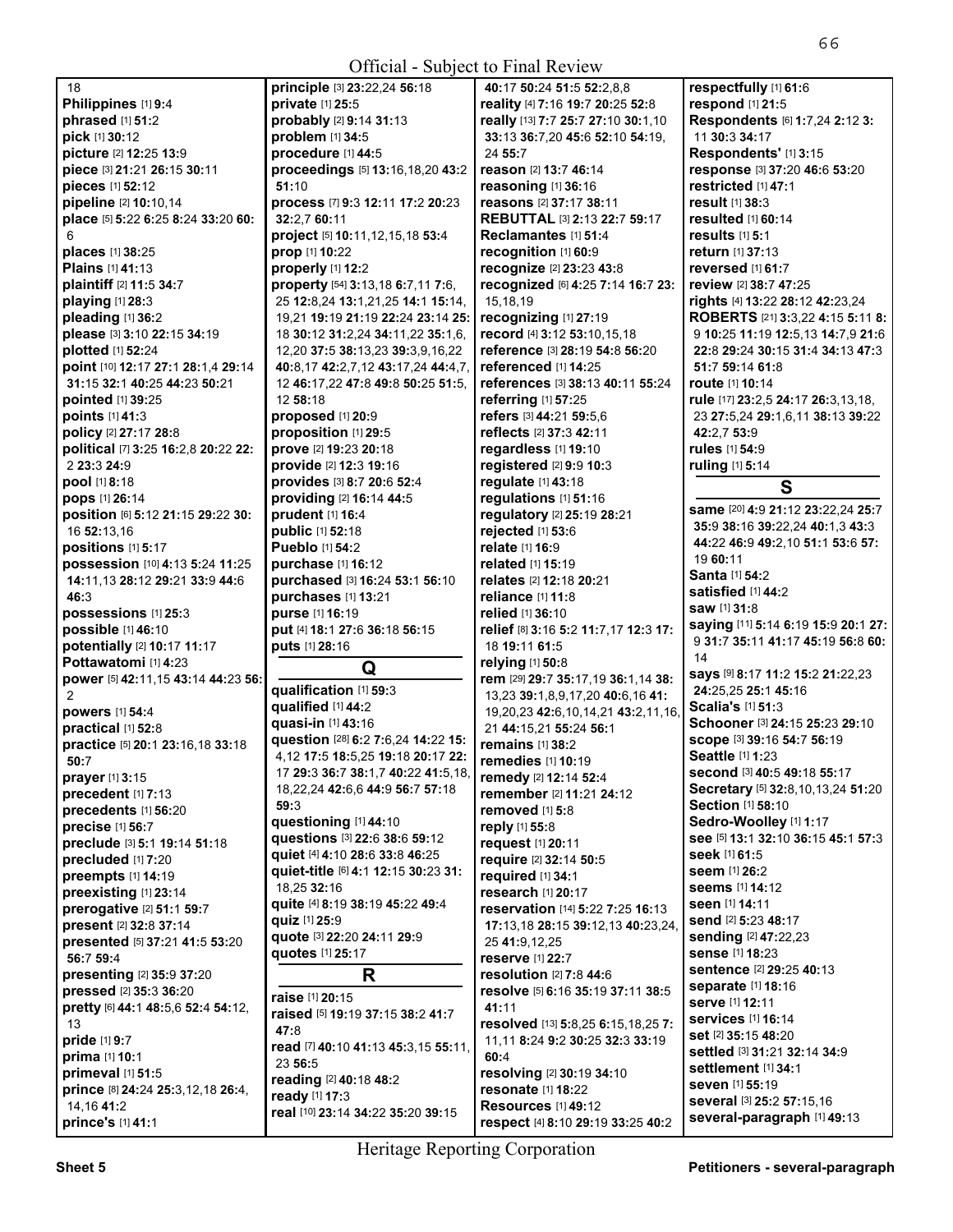| Official - Subject to Final Review        |                                         |                                        |                                           |
|-------------------------------------------|-----------------------------------------|----------------------------------------|-------------------------------------------|
| Shaffer [5] 35:24 42:10,17 43:1,6         | spent [1] 16:19                         | 17 37:13 44:15                         | 13.15 60:9                                |
| <b>SHARLINE [1] 1:6</b>                   | sphere [4] 38:24 39:2,11,14             | surprising [1] 30:16                   | tribes [15] 6:23 7:20 16:9 20:21 21:      |
| <b>Sherrill</b> [1] 56:6                  | split [6] 37:11 49:5,17 50:1,4,15       | survived [1] 48:13                     | 3 23:7 24:4 33:15,16 45:16 48:9,          |
| Shoe [1] 44:1                             | <b>spot</b> [1] 38:1                    | swimming [1] 8:18                      | 15 57:4,9,18                              |
| shoes [1] 13:5                            | squarely [3] 57:8,11 58:3               | T                                      | troubles [1] 36:9                         |
| short [1] 21:4                            | stage [1] 41:8                          |                                        | true [2] 38:19 40:6                       |
| shouldn't [6] 13:3 27:5 31:13 38:8        | standing [1] 5:5                        | table [1] 48:18                        | trust [24] 16:13,24 17:1,4,10,12 18:      |
| 48:17 50:7                                | stands [1] 10:21                        | talked [1] 39:19                       | 8, 10, 15 19: 2, 5 32: 2, 6, 25 33: 3 46: |
| show [6] 19:22 20:2 43:3,4 53:10,         | start [3] 22:16 27:11 31:8              | talks [2] 25:24 55:1                   | 8, 13, 22 47:1 51:10, 12, 16, 19, 21      |
| 15                                        | started [4] 5:13 13:12 24:7 44:9        | taxes [3] 7:19 14:1 25:18              | truth [1] 57:13                           |
| side [7] 39:7 49:2,10,17 57:21,23,        | state [30] 4:2 8:1 10:8 14:10,17,19     | taxing [1] 4:24                        | try [1] 47:24                             |
| 25                                        | 15:24 16:2 18:21 20:22 25:20 28:        | teaches [1] 43:13                      | trying [1] 31:16                          |
| side's [1] 45:15                          | 15,21 30:25 35:20 36:9 38:15 42:        | terms [5] 11:11 17:16 27:12 57:3       | Tulsa [3] 5:21 6:14 7:25                  |
| sides [1] 27:17                           | 12 43:24 49:1,10 50:20 51:24 52:        | 59:2                                   | turns [2] 36:4 38:22                      |
| significance [3] 12:19 16:9 19:13         | 4,17 56:1,9,11,12 59:7                  | territorial [1] 51:4                   | two [5] 6:12 25:22 37:23 38:25 41:        |
| similar [2] 4:20 30:7                     | state's [6] 18:20 26:1 30:22 44:3       | territory [5] 25:3 34:23 42:3 46:18    | 3                                         |
| simply [2] 9:5 34:24                      | 50:20,23                                | 50:25                                  | typically [1] 15:12                       |
| since [4] 8:21 12:7 21:7,17               | <b>statement</b> [1] 40:14              | test [1] 43:25                         |                                           |
| situation [9] 4:17,20 7:8 8:4 10:8,       | STATES [28] 1:1,14,21 2:7 4:2,3,8,      | themselves [1] 55:25                   | U                                         |
| 23 19:1 44:13 60:7                        | 21 7:19 22:12 23:3,6,6 25:24 26:1,      | theory [11] 39:24 44:16,21 45:4,7,     | U.S [4] 7:14 10:19 19:3 20:24             |
| situations [1] 52:14                      | 10 28:8 29:12,19 30:23 32:5 33:6,       | 10 49:8 50:6 54:21,23 55:6             | ultimately [1] 44:21                      |
| SKAGIT [3] 1:3 3:5 16:11                  | 9 45:23 46:4,14,15,23                   | there's [12] 6:10 8:11 10:10 21:18     | unable [1] 4:23                           |
| <b>Smith [1] 8:12</b>                     | <b>States'</b> [1] 46:9                 | 23:23 26:3 30:11 38:23 42:19 48:       | under [14] 18:20 23:24 28:13 33:7         |
|                                           | statute [3] 28:10 29:19 30:24           | 4 52:7 53:18                           | 34:3 35:16 42:1,10 51:16,24 53:8          |
| <b>society</b> [1] 52:10                  |                                         | therefore [4] 10:4 18:12 21:19 46:     | 54:1,2 56:19                              |
| Solicitor [6] 1:19 47:14,17,20 54:        | <b>statutes</b> [2] 33:24 34:4          | 22                                     | underlying [4] 14:20 20:11 44:22          |
| 24,25                                     | statutory [3] 29:16 34:3 36:23          | they've [3] 13:25 35:12 57:11          | 52:8                                      |
| solution [2] 27:16 29:23                  | step [4] 10:23 13:5,12 33:22            | thinking [1] 6:18                      | undermine [1] 52:16                       |
| somebody [2] 12:6,11                      | still [9] 18:20 28:23 29:2 31:20 32:    | thinks [2] 5:20 6:13                   | understand [10] 5:5 6:1 7:1 12:12         |
| <b>somehow</b> [1] 5:24                   | 3 40:21 50:6 51:23 56:12                | third [1] 16:17                        | 16:25 18:25 35:22 37:25 46:19 60:         |
| <b>someone</b> [2] 13:4,7                 | <b>store</b> [1] <b>25:</b> 12          | third-party [1] 16:15                  | 6                                         |
| someplace [1] 26:4                        | straightforward [1] 37:23               | though [5] 9:13 18:5 30:22 38:1        | understanding [4] 21:24 37:3 42:          |
| <b>sometimes</b> [2] 4:25 7:16            | strip [2] 30:6 32:16                    | 45:22                                  | 19 56:23                                  |
| somewhat [2] 9:14 41:10                   | strong [3] 39:21 44:3 54:12             | three [2] 58:3.3                       | understood [1] 60:24                      |
| somewhere [1] 6:9                         | stronger [1] 16:23                      | threshold [1] 9:23                     | UNITED [22] 1:1,13,21 2:7 4:2,3,8         |
| sorry [5] 17:4 21:22 25:13 49:3 60:       | structure [1] 30:7                      | title [19] 3:12 4:10 9:9 10:4 14:5 28: | 22:12 23:3,6 28:8 29:19 30:23 32:         |
| 12                                        | style [1] 43:1                          | 6 30:25 31:20 32:9,11,20 33:6,8        | 5 33:5,8 45:23 46:4,9,13,15,22            |
| sort [7] 26:13 27:7 45:1 47:17 52:6       | subject [9] 4:9 16:15 19:8,15 25:       | 34:8 46:17 47:1 51:18 52:1,1           | unless [2] 26:25 38:20                    |
| 53:7 57:12                                | 19 41:14 42:4 46:4 56:12                | titled [1] 18:20                       | unlike [1] 34:6                           |
| SOTOMAYOR [15] 19:17 20:14                | submitted [1] 61:9                      | took [5] 15:24 32:24 40:25 45:3.14     | until [1] 51:9                            |
| 49:3,22,24 50:3,12 54:17 58:11,           | Subsequent [1] 11:14                    | tort [2] 11:5 34:6                     | up [12] 8:15 15:4,6 24:1,2 26:14 27:      |
| 20,24 60:12,19,20 61:1                    | substantive [2] 36:3 40:13              | total [1] 29:6                         | 10 28:16 31:9 34:6 42:17 47:6             |
| SOught [2] 19:12 61:5                     | <b>succeed</b> [1] <b>51:</b> 20        | toward [1] 56:8                        | UPPER [3] 1:3 3:4 16:11                   |
| <b>sounds</b> [1] 9:13                    | sudden [1] 14:4                         | traditional [3] 27:4 43:21 54:9        | using [1] 43:17                           |
| <b>source [1] 36:4</b>                    | sue [7] 5:2 7:12 11:23 12:9 25:20       | traditionally [1] 54:4                 |                                           |
| SOUICES [2] 25:15 43:14                   | 31:2 34:8                               | transaction [2] 17:17 19:9             | V                                         |
| sovereign [64] 3:14,18 4:22,25 6:         | sued [2] 3:11 5:14                      | transactions [1] 60:1                  | valid [1] 12:14                           |
| 4, 19 7: 16 8: 2, 3, 12 9: 21 11: 14 12:  | <b>sues</b> [1] <b>19:</b> 3            | travels [1] 17:12                      | Van [1] 24:21                             |
| 19 13:6 14:18,22 15:8,10,12,16            | suggested [2] 47:4 51:9                 | treat [2] 18:15 27:11                  | various [2] 28:8 34:3                     |
| 16:11 18:2,16 19:4 21:1,12,13,17,         | <b>suing [1] 34:11</b>                  |                                        | Vattel [2] 24:21 25:6                     |
| 18,25 22:18,19 23:5,12,15,23 24:6         | suit [35] 3:16 4:1 19:25 22:19,23       | treated [3] 26:5 45:17 53:22           | Venn [2] 38:21 40:5                       |
| 25:1,10,16 26:22 27:19 29:17 31:          | 23:6 24:4,16 25:16 26:19,24 27:         | trees $[3]$ 30:6, 13 31:9              | ventilated [2] 48:24 50:16                |
| 2,17 33:20,25 34:25 42:2,3 46:10,         | 20 28:7,23 30:9 31:16,18 36:11          | trespass [1] 39:5                      | Verlinden [1] 24:13                       |
| 13, 17, 23 51:1 54: 2, 4, 7 56: 3, 19, 24 | 39:4,8,9 41:2 42:4 45:24 46:5,11,       | trial [1] 14:10                        | versus [6] 3:5 24:15 29:1,11 30:21        |
| 57:1 59:7,21                              | 14, 16, 16, 24 48: 2 54: 4 57: 1 60: 9, | tribal [10] 3:15 8:5,14 11:16 29:17    | 43:11                                     |
| sovereign's [4] 34:23 42:3,15 51:         | 24                                      | 33:24 41:14 54:2 56:13 59:21           | viable [1] 12:14                          |
| 4                                         | suits [5] 3:14 15:18 19:14 28:7,9       | TRIBE [66] 1:3 3:5,11 4:5,18,24 5:     | <b>victim</b> $[2]$ 11:5,18               |
| sovereigns [10] 16:5 22:25 25:2           | super-sovereign [1] 4:4                 | 20,23 6:7,7,13 7:12,24 8:8,15,19       | view [3] 28:13 38:8 47:25                 |
| 26:24 45:17,18 53:23 54:9 56:21           | <b>Superior [1] 40:15</b>               | 9:7,11,20,25,25 10:13 11:6,12,23       | views [1] 48:19                           |
| 57:19                                     | support [3] 1:22 2:8 22:13              | 12:6,25 13:2,3,8,12,21,22 14:5 16:     | vigorously [1] 35:4                       |
| sovereignty [6] 22:22 34:20 52:6          | Suppose [6] 7:24 9:17,18 21:10          | 10,18,19 17:15,21,22 18:11 19:6,       | violation [1] 28:16                       |
| 56:12,13,13                               | 28:14 44:10                             | 12, 13 21: 11 28: 14 31: 5, 9, 19, 24  | <b>VIR</b> $[1]$ 1:6                      |
| <b>specific [1] 33:25</b>                 | supposed [4] 4:16 11:23 31:10 60:       | 32:4,7,7,14 34:2,8,11 49:21 51:9,      | voluntarily [1] 60:3                      |
| specifically [4] 8:7 10:22 11:3 20:       | 21                                      | 23 53:1 56:10,25 60:2,14,18            |                                           |
| 21                                        | SUPREME [7] 1:1,13 35:5,10 36:          | tribe's [8] 3:12,17 9:8,13 18:18 52:   | W                                         |